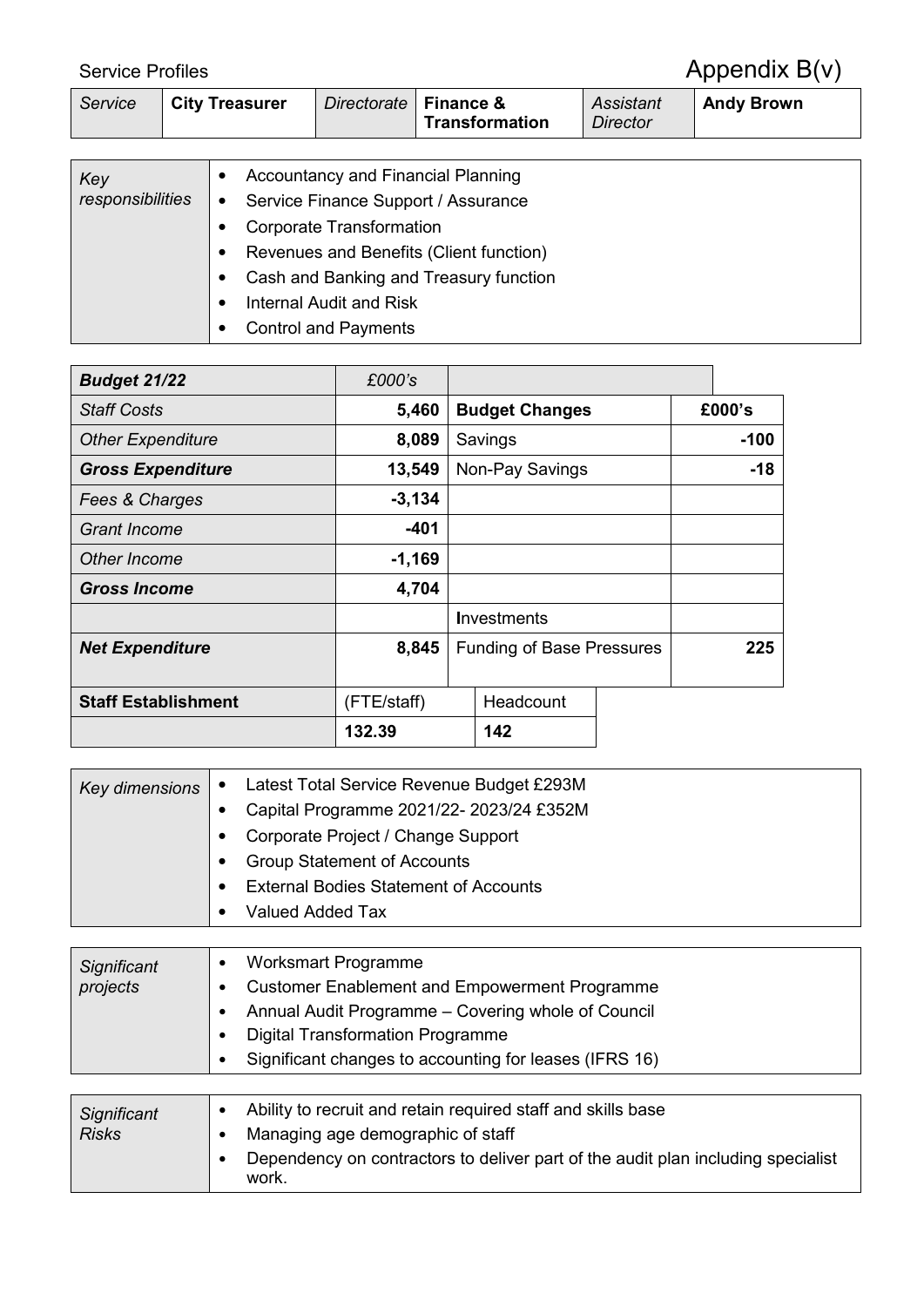| <b>Culture &amp;</b><br>Service<br>Leisure<br><b>Commissioning</b> | Directorate   Finance &<br><b>Transformation</b> | Assistant<br><b>Director</b> |  |
|--------------------------------------------------------------------|--------------------------------------------------|------------------------------|--|
|--------------------------------------------------------------------|--------------------------------------------------|------------------------------|--|

| Key              | Commissioning the operation and development of leisure services including         |
|------------------|-----------------------------------------------------------------------------------|
| responsibilities | leisure centres, libraries, museums and galleries, the operation of parks and the |
|                  | management of Hull New Theatre and the City Hall.                                 |

| <b>Budget 21/22</b>             | £000's      |  |                       |  |        |
|---------------------------------|-------------|--|-----------------------|--|--------|
| <b>Staff Costs</b>              | 0           |  | <b>Budget Changes</b> |  | £000's |
| <b>Other Expenditure</b>        | 12,444      |  | Savings               |  |        |
| <b>Gross Expenditure</b>        | 12,444      |  |                       |  |        |
| Fees & Charges                  | $-6,402$    |  |                       |  |        |
| <b>Grant Income</b>             | 0           |  |                       |  |        |
| Other Income                    | 0           |  |                       |  |        |
| <b>Gross Income</b>             | $-6,402$    |  |                       |  |        |
|                                 |             |  | <b>Investments</b>    |  |        |
| 6,042<br><b>Net Expenditure</b> |             |  |                       |  |        |
|                                 |             |  |                       |  |        |
| <b>Staff Establishment</b>      | (FTE/staff) |  | Headcount             |  |        |
|                                 | n/a         |  | n/a                   |  |        |

| The focus is to improve the health and wellbeing of local residents, whilst<br>Key dimensions<br>improving the services currently delivered. Seeking to ensure the outcomes that<br>residents live well and for longer; local people have healthy lifestyles and<br>access to good cultural, leisure and recreational facilities. |  |
|-----------------------------------------------------------------------------------------------------------------------------------------------------------------------------------------------------------------------------------------------------------------------------------------------------------------------------------|--|
|-----------------------------------------------------------------------------------------------------------------------------------------------------------------------------------------------------------------------------------------------------------------------------------------------------------------------------------|--|

| Significant<br>projects | Implementation of the Library Strategy 2020-30<br>Hull: Yorkshire's Maritime City Project<br><b>Towards and Active Hull</b> |
|-------------------------|-----------------------------------------------------------------------------------------------------------------------------|
|                         | <b>City Hall Review</b><br>Value for Money Review<br>Task and Finish Group                                                  |

| Significant<br><b>Risks</b> | Coronavirus – the ongoing situation directly affects income, participation and the<br>physical and mental health of our residents and customers and threatens the<br>sustainability of external partnerships.                                                                       |  |  |
|-----------------------------|-------------------------------------------------------------------------------------------------------------------------------------------------------------------------------------------------------------------------------------------------------------------------------------|--|--|
|                             | All debts, liabilities, obligations and expenses arising in relation to the Theatres<br>$\bullet$<br>and Halls and their operation are for the account of the Council, either directly or<br>through the Management Fee. The budget also includes a sizeable income<br>expectation. |  |  |
|                             | Failure of the operator to deliver improved and sustained services.<br>$\bullet$                                                                                                                                                                                                    |  |  |
|                             | The contract required that the amount of income generated by the company<br>$\bullet$<br>would rise year on year so that the Annual Payment would fall accordingly year                                                                                                             |  |  |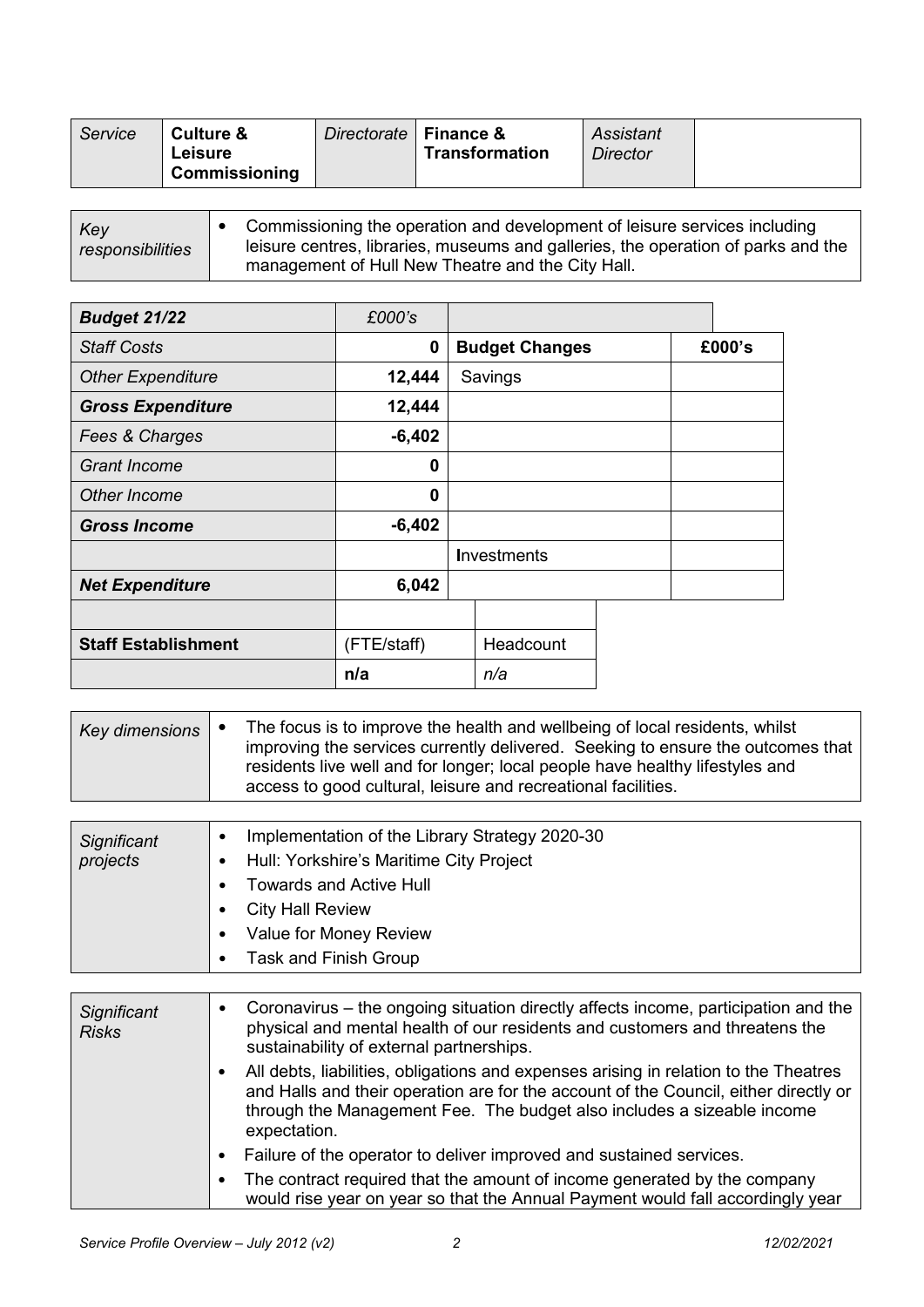| on year. The Management fee has reduced over 3 years (2017/18, 2018/19 &<br>2019/20) by a total of £700k. In 19/20 the saving target was underachieved by<br>£187k (of a £428k saving) this pressure now sits in the Theatre and Hall income<br>target further increasing the risk of a balanced budget going forward. |
|------------------------------------------------------------------------------------------------------------------------------------------------------------------------------------------------------------------------------------------------------------------------------------------------------------------------|
|                                                                                                                                                                                                                                                                                                                        |

| <b>KPI</b> | 2020/21 latest | Notes (inc. Benchmarks) |
|------------|----------------|-------------------------|
|            |                |                         |
|            |                |                         |
|            |                |                         |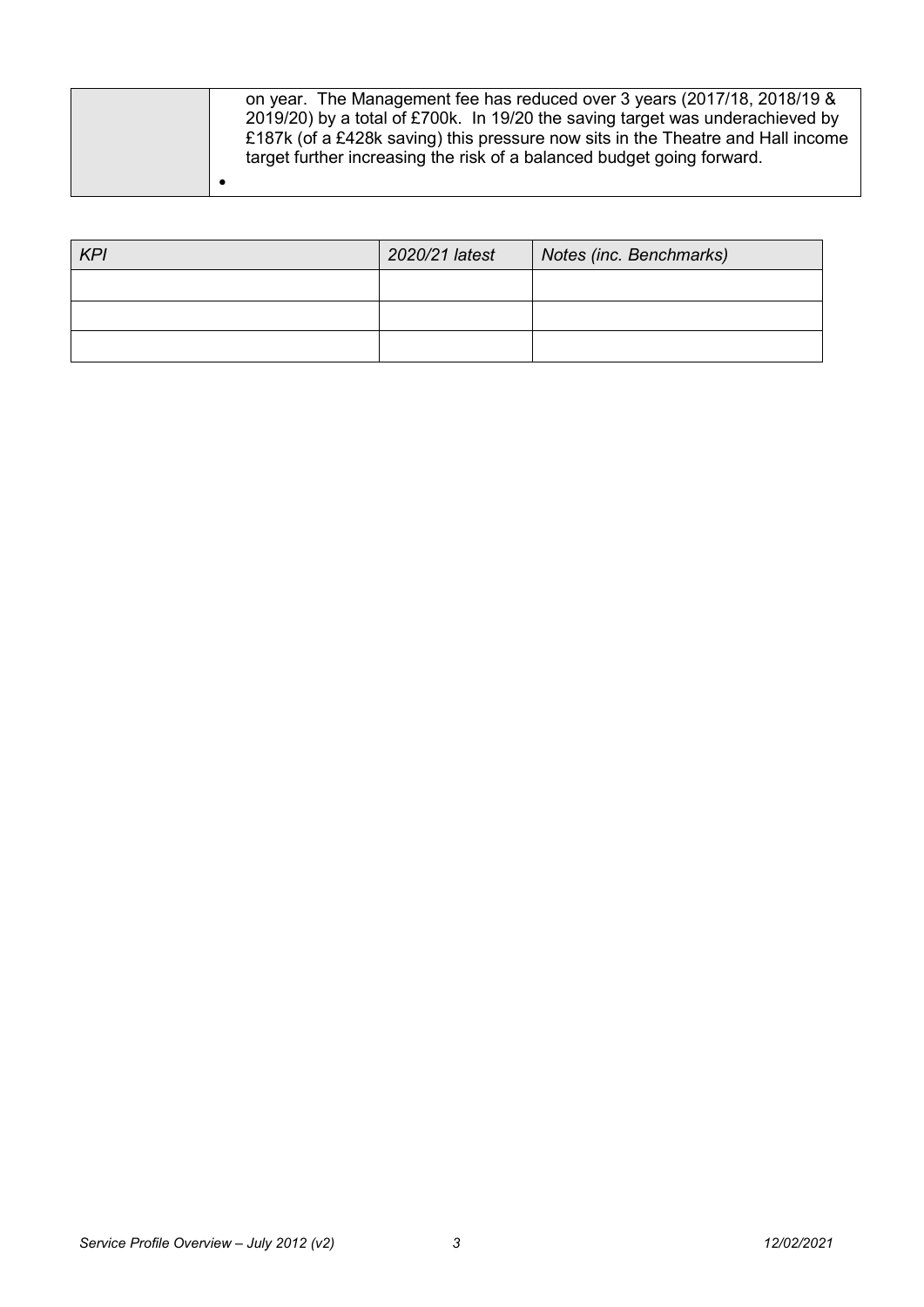| Digital & ICT<br>Service                                                             |  | <b>Directorate</b>                                                                                                                                                                                                                              | <b>Finance &amp;</b><br><b>Transformation</b> | Assistant<br>Director                                                    | <b>Mike Kenworthy</b> |  |  |  |
|--------------------------------------------------------------------------------------|--|-------------------------------------------------------------------------------------------------------------------------------------------------------------------------------------------------------------------------------------------------|-----------------------------------------------|--------------------------------------------------------------------------|-----------------------|--|--|--|
|                                                                                      |  |                                                                                                                                                                                                                                                 |                                               |                                                                          |                       |  |  |  |
| Key<br>responsibilities                                                              |  | To deliver digital technology which provides a safe and secure foundation for<br>innovative, integrated public services that cross organisational boundaries and<br>deliver to those in most need, while supporting business to promote growth. |                                               |                                                                          |                       |  |  |  |
|                                                                                      |  |                                                                                                                                                                                                                                                 |                                               | Development and delivery of ICT and Digital strategy.                    |                       |  |  |  |
|                                                                                      |  | city.                                                                                                                                                                                                                                           |                                               | Working with partners support and develop the digital aspirations of the |                       |  |  |  |
|                                                                                      |  | $\bullet$                                                                                                                                                                                                                                       |                                               | Provision of ICT hardware and Connectivity to the council.               |                       |  |  |  |
|                                                                                      |  | $\bullet$                                                                                                                                                                                                                                       |                                               | To maintain the safe storage of all digital records and data.            |                       |  |  |  |
| To ensure the security and resilience.<br>٠                                          |  |                                                                                                                                                                                                                                                 |                                               |                                                                          |                       |  |  |  |
| Supporting and enabling council and partners delivering services.<br>٠               |  |                                                                                                                                                                                                                                                 |                                               |                                                                          |                       |  |  |  |
| Delivering Value for Money.<br>$\bullet$                                             |  |                                                                                                                                                                                                                                                 |                                               |                                                                          |                       |  |  |  |
| Providing technical support and know how.<br>$\bullet$                               |  |                                                                                                                                                                                                                                                 |                                               |                                                                          |                       |  |  |  |
| Supporting and enabling change across the organisation.<br>$\bullet$                 |  |                                                                                                                                                                                                                                                 |                                               |                                                                          |                       |  |  |  |
| Delivering service specific and cross cutting Digital and ICT projects.<br>$\bullet$ |  |                                                                                                                                                                                                                                                 |                                               |                                                                          |                       |  |  |  |
| Providing solutions based on an analysis of business needs.<br>$\bullet$             |  |                                                                                                                                                                                                                                                 |                                               |                                                                          |                       |  |  |  |
|                                                                                      |  | $\bullet$                                                                                                                                                                                                                                       |                                               | Provision of Data Analytics and business intelligence.                   |                       |  |  |  |
|                                                                                      |  | Providing a pro-active and supportive ICT service                                                                                                                                                                                               |                                               |                                                                          |                       |  |  |  |

| <b>Budget 21/22</b>                 | £000's               |                                    |  |        |
|-------------------------------------|----------------------|------------------------------------|--|--------|
| <b>Staff Costs</b>                  | 3,688                | <b>Budget Changes</b>              |  | £000's |
| <b>Other Expenditure</b>            | 3,702                | Savings - Non Pay                  |  | -29    |
| <b>Gross Expenditure</b>            | 7,390                | Savings - Cloud Migration          |  | $-52$  |
| Fees & Charges                      | $-1,814$             |                                    |  |        |
| <b>Grant Income</b>                 | $\bf{0}$             |                                    |  |        |
| Other Income                        | $-621$               |                                    |  |        |
| <b>Gross Income</b>                 | $-2,435$             |                                    |  |        |
|                                     |                      | <b>Investments</b>                 |  |        |
| <b>Net Expenditure</b>              | 4,955                | <b>Funding of Budget Pressures</b> |  | 465    |
|                                     |                      |                                    |  |        |
| <b>Staff Establishment</b>          | (FTE/staff)          | Headcount                          |  |        |
| <b>Excluding capital programmes</b> | 98                   | 101                                |  |        |
| Capital programmes                  | 19<br>$\overline{1}$ | 19<br>$+$                          |  |        |
| Total                               | 117                  | 120                                |  |        |
|                                     |                      |                                    |  |        |
|                                     |                      |                                    |  |        |
|                                     |                      |                                    |  |        |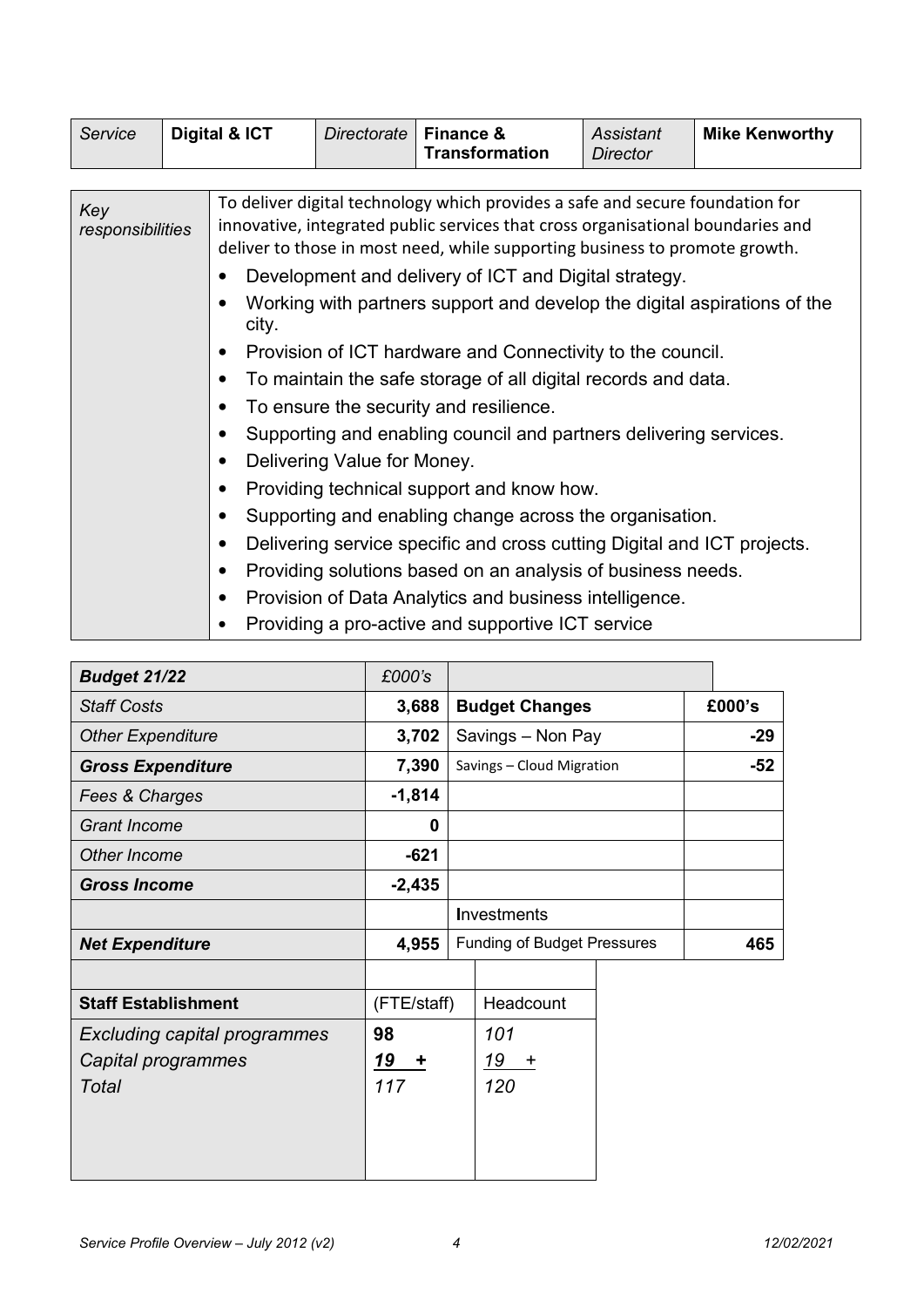| Key dimensions | 4500 users<br>$\bullet$                                                                            |
|----------------|----------------------------------------------------------------------------------------------------|
|                | 3000 laptops / 2000 desktops - not including public network (c450)<br>$\bullet$<br>Libraries etc.) |
|                | 1800 smart phone / 1200 standard mobiles<br>$\bullet$                                              |
|                | 106 (approx.) different sites<br>$\bullet$                                                         |
|                | 400 servers<br>$\bullet$                                                                           |
|                | 300 business applications                                                                          |
|                | Numerous live projects<br>٠                                                                        |
|                | 354,000 e-mails per week circa10% identified and blocked as potentially<br>$\bullet$<br>malicious  |

| Significant | Cloud Navigator inc M365 roll out<br>$\bullet$              |  |  |  |  |
|-------------|-------------------------------------------------------------|--|--|--|--|
| projects    | Hardware refresh and Win' 10 upgrade.<br>$\bullet$          |  |  |  |  |
|             | BYOD and Infrastructure<br>$\bullet$                        |  |  |  |  |
|             | Wi-Fi modernisation and expansion.<br>٠                     |  |  |  |  |
|             | 'Smart Cities' Programme                                    |  |  |  |  |
|             | HMS development and improvement<br>$\bullet$                |  |  |  |  |
|             | <b>Customer Enablement Programme</b><br>٠                   |  |  |  |  |
|             | <b>BARTEC Domestic &amp; Trade Waste</b><br>$\bullet$       |  |  |  |  |
|             | <b>Health and Safety System</b><br>$\bullet$                |  |  |  |  |
|             | Patch Management system<br>٠                                |  |  |  |  |
|             | WorkSmart (co-ordination activity through BAU)<br>$\bullet$ |  |  |  |  |
|             | Social care debt management.                                |  |  |  |  |
|             | Corporate Dara warehouse and master data management.        |  |  |  |  |
|             | Capita education management system re-procurement           |  |  |  |  |
|             |                                                             |  |  |  |  |

| Significant<br><b>Risks</b> | Increased revenue related to projects<br>$\bullet$<br>CV-19 Impact – ability to capitalise costs<br>Appropriate level of skill within ICT team<br>$\bullet$<br>Ability to recruit correct skills – increased pressure with CV-19 & competitor<br>$\bullet$<br>remote working packages<br>Pressure on resources (staff)<br>$\bullet$<br>Data Loss<br>$\bullet$ |
|-----------------------------|---------------------------------------------------------------------------------------------------------------------------------------------------------------------------------------------------------------------------------------------------------------------------------------------------------------------------------------------------------------|
|                             | Malicious attacks<br>$\bullet$                                                                                                                                                                                                                                                                                                                                |
|                             | Major system failures<br>$\bullet$                                                                                                                                                                                                                                                                                                                            |
|                             | Old legacy systems pending replacement (oracle/CRM)                                                                                                                                                                                                                                                                                                           |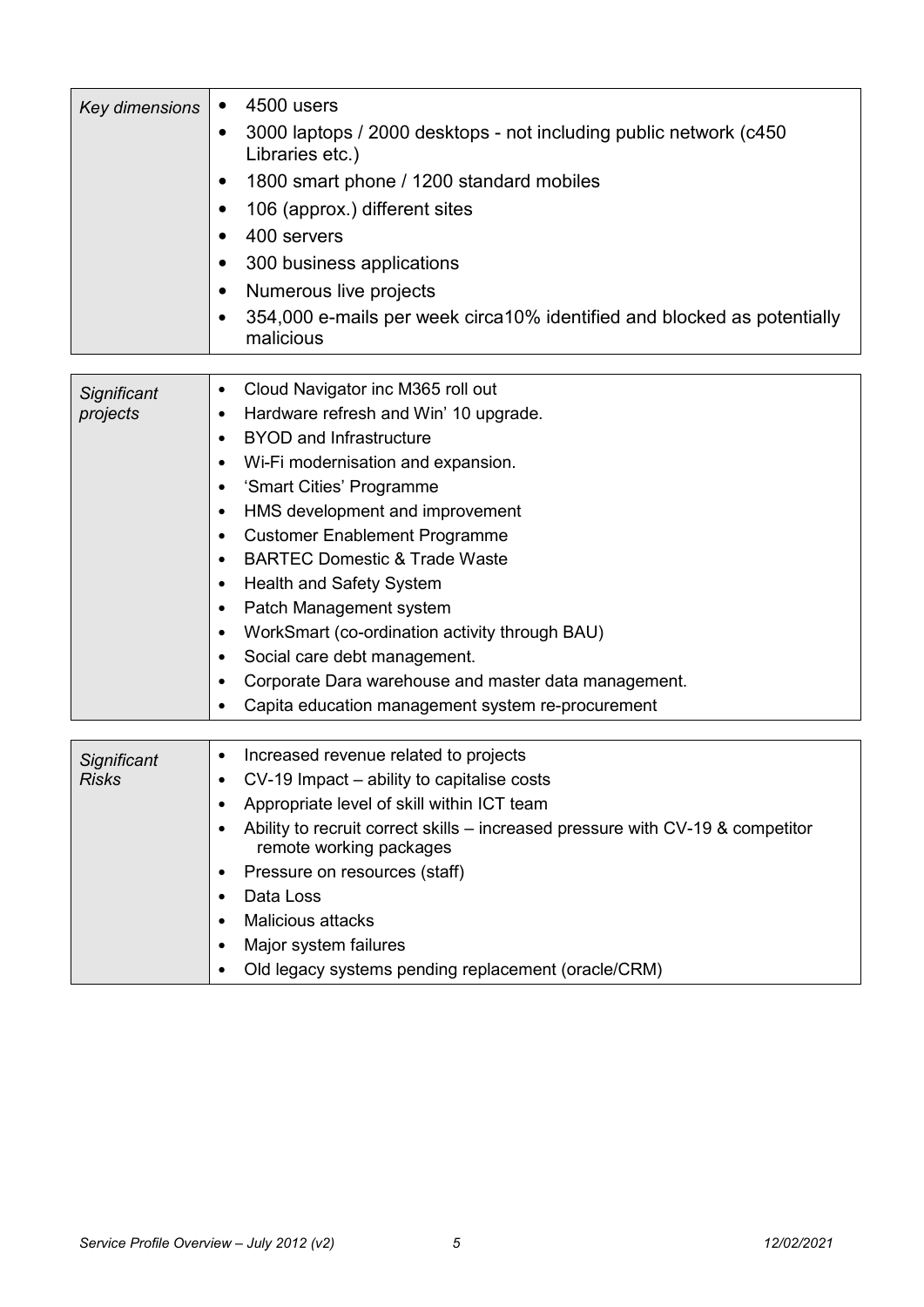| Service                 | Care | <b>Adult Social</b>                                           | Directorate                                                         | <b>Public Health</b>                                                                                                                                                                                | Assistant<br><b>Director</b> | <b>Alison Barker</b> |  |
|-------------------------|------|---------------------------------------------------------------|---------------------------------------------------------------------|-----------------------------------------------------------------------------------------------------------------------------------------------------------------------------------------------------|------------------------------|----------------------|--|
|                         |      |                                                               |                                                                     |                                                                                                                                                                                                     |                              |                      |  |
| Key<br>responsibilities |      | $\bullet$<br>$\bullet$<br>$\bullet$<br>$\bullet$<br>$\bullet$ | Prevention and early help<br><b>Commissioning External Services</b> | Adult Social Care includes six strategic and operational areas.<br>Personalisation and long term support<br>Regulated services – e.g. Care Homes and Homecare<br>Quality, brokerage and performance |                              |                      |  |
|                         |      | Transformation<br>$\bullet$                                   |                                                                     |                                                                                                                                                                                                     |                              |                      |  |

| <b>Budget 2021/22</b>      | £000's      |                            |                       |  |        |        |
|----------------------------|-------------|----------------------------|-----------------------|--|--------|--------|
| <b>Staff Costs</b>         | 21,872      |                            | <b>Budget Changes</b> |  | £000's |        |
| <b>Other Expenditure</b>   | 104,489     |                            | Savings               |  |        | $-250$ |
| <b>Gross Expenditure</b>   | 126,362     |                            | Savings-Non Pay       |  |        | $-101$ |
| Fees & Charges             | $-21,049$   |                            |                       |  |        |        |
| Grant Income               | $-25,087$   |                            | <b>Investments</b>    |  |        |        |
| Other Income               | 0           | Funding for base pressures |                       |  |        | 4,500  |
| <b>Gross Income</b>        | $-46, 135$  |                            |                       |  |        |        |
|                            |             |                            |                       |  |        |        |
| <b>Net Expenditure</b>     | 80,226      |                            |                       |  |        |        |
|                            |             |                            |                       |  |        |        |
| <b>Staff Establishment</b> | (FTE/staff) |                            | Headcount             |  |        |        |
|                            |             | 714                        | 880                   |  |        |        |

| Key<br>dimensions | Externally<br>commissioned Services<br>provided | Delivered to<br>(circa<br>people) | Average<br>weekly<br>costs per<br>person | Annual<br>Value |
|-------------------|-------------------------------------------------|-----------------------------------|------------------------------------------|-----------------|
|                   | Residential Care to<br>people 65 and over.      | 1,060                             | £511                                     | £32m            |
|                   | <b>Residential Care to</b><br>people under 65.  | 300                               | £972                                     | £16m            |
|                   | Homecare                                        | 1,000                             | £224                                     | £12m            |
|                   | <b>Direct Payments</b>                          | 650                               | £332                                     | £12m            |
|                   | Supported Living                                | 115                               | £1,218                                   | £7m             |
|                   | Extra Care                                      | 220                               | £320                                     | £4m             |
|                   | Day Opportunities                               | 270                               | £211                                     | £3m             |
|                   | <b>Nursing Care</b>                             | 62                                | £665                                     | £2m             |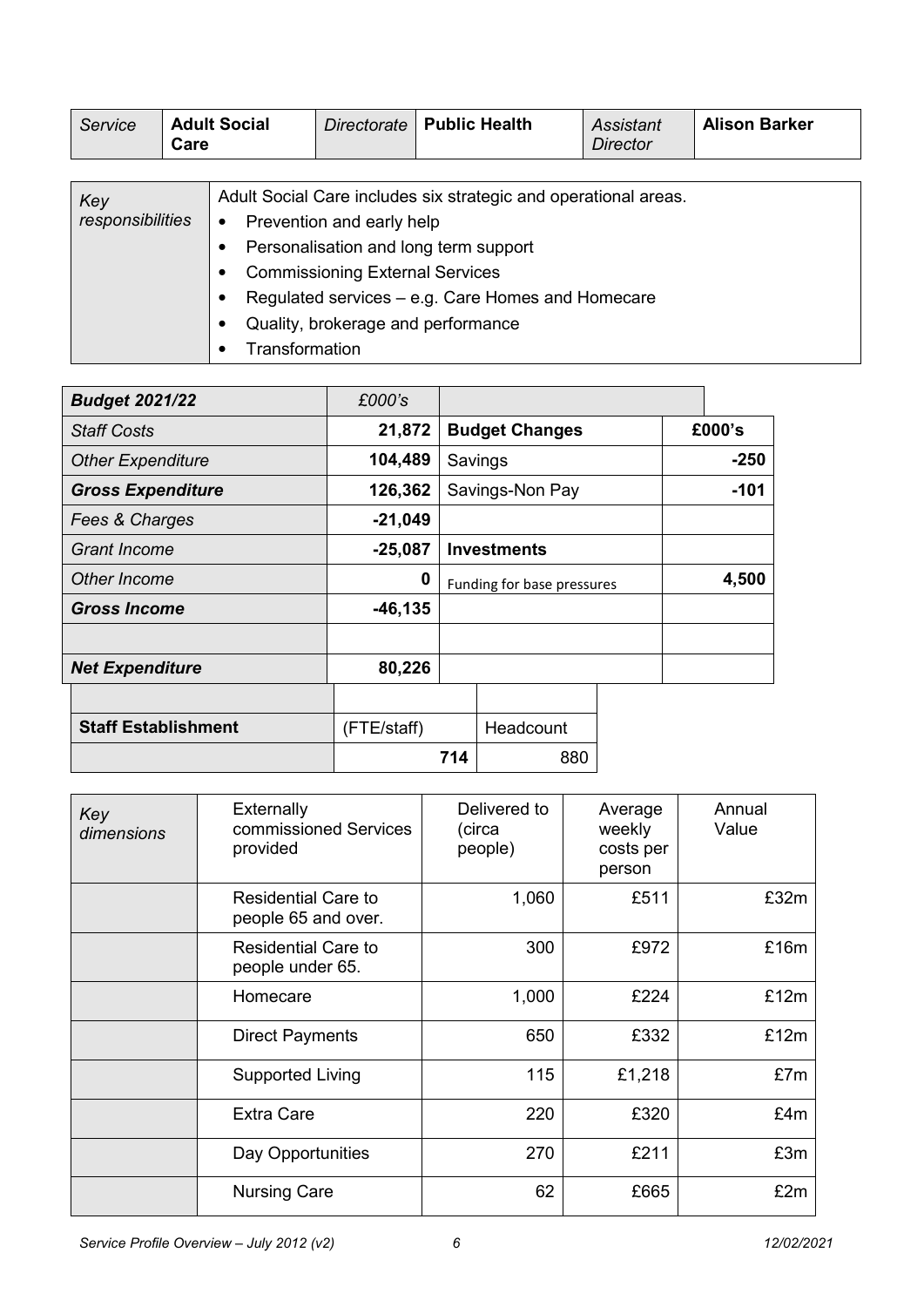| In addition, some<br>services are provided<br>internally.     |                    |  |
|---------------------------------------------------------------|--------------------|--|
| Number of new<br>contacts / request for<br>services per annum | Expected<br>10,656 |  |

| Significant<br>projects | Continuing innovations in Social Work practice to modernise the support<br>provided to people looking for support, based on the maxim, "A life not a service<br>underpinned by support to help your-self; help when you need it and finally; help<br>to live your life. |
|-------------------------|-------------------------------------------------------------------------------------------------------------------------------------------------------------------------------------------------------------------------------------------------------------------------|
|                         | Ongoing integration with Health and the CCG.                                                                                                                                                                                                                            |
|                         | Significant work on commissioning framework for care categories including work<br>on alternatives for Day Opportunities in non-congregated services.                                                                                                                    |
|                         | Introduction of a new Discharge to Assess Model (D2A) for people coming out<br>of hospital.                                                                                                                                                                             |

| Significant  | Instability in the local market resulting in market collapse and increasing costs.<br>$\bullet$                                                                                                                                         |
|--------------|-----------------------------------------------------------------------------------------------------------------------------------------------------------------------------------------------------------------------------------------|
| <b>Risks</b> | The pace and change to policy, guidance and legal framework of practice e.g.<br>٠<br><b>LPS</b>                                                                                                                                         |
|              | Impact of Covid restrictions on ASC being able to meet statutory duties<br>$\bullet$                                                                                                                                                    |
|              | Workforce and recruitment pressures, both internally with qualified social<br>$\bullet$<br>workers and occupational therapists and externally in the commissioned care<br>services.                                                     |
|              | Failure to deliver statutory service responsibilities in light of impact of 2nd wave<br>$\bullet$<br>of Covid.                                                                                                                          |
|              | Seeing increase in demand through complex needs resulting in pressure in<br>$\bullet$<br>producing a balanced budget, especially from the transforming care<br>programme, transitions form Children's service and as a result of Covid. |
|              | Continued demand from residents due to deprivation, impacting on people's<br>$\bullet$<br>ability to pay for or contribute to their care and the impact on health meaning<br>support is needed earlier and for longer.                  |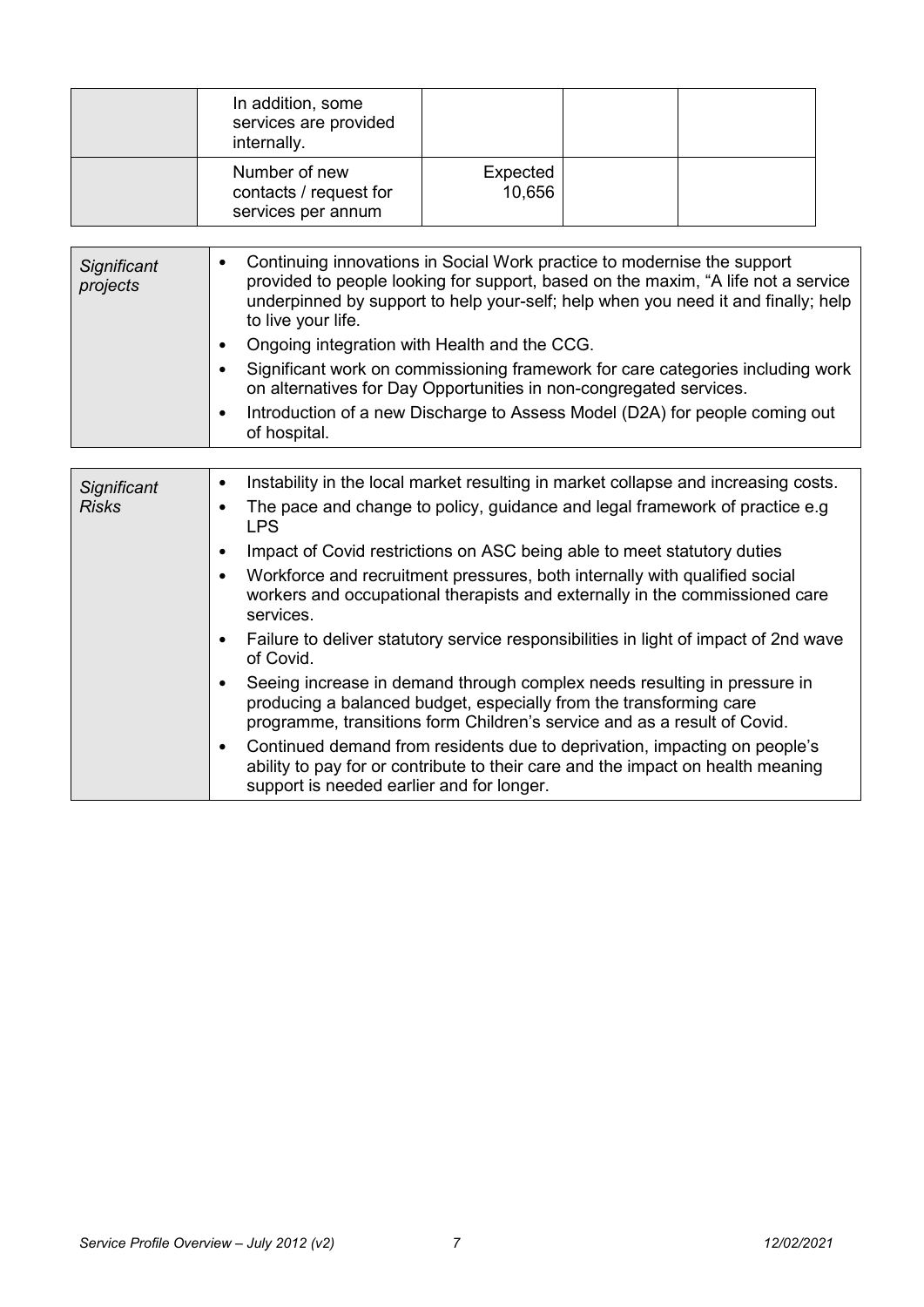| Other live                | <b>Recommission the Home Care Contract</b><br>$\bullet$                                                                 |
|---------------------------|-------------------------------------------------------------------------------------------------------------------------|
| projects /<br>initiatives | Recommission Day Opportunities, revised due to restrictions on<br>place based provision                                 |
|                           | <b>Recommission Housing Related Support</b><br>$\bullet$                                                                |
|                           | <b>Review Better Care Fund Projects</b><br>$\bullet$                                                                    |
|                           | Implement the new Discharge to Assess (D2A) process jointly with<br>Health                                              |
|                           | Review of 7 day services in conjunction with the University<br>$\bullet$                                                |
|                           | Disabled Facilities Grant (DFG), work on ensuring fully utilised<br>$\bullet$                                           |
|                           | Ongoing rollout of the 24/7 Grid across the wider Council and<br>partners.                                              |
|                           | <b>PLACE Training academy</b><br>$\bullet$                                                                              |
|                           | Review processes for S117 funding and continuing health care<br>$\bullet$<br>funding                                    |
|                           | Post implementation review of the High Needs Team<br>$\bullet$                                                          |
|                           | Moving with Dignity – paper in progress<br>$\bullet$                                                                    |
|                           | <b>Telecare Hospital Discharge</b><br>$\bullet$                                                                         |
|                           | Operational Review of the Locality Teams – including introduction of<br>$\bullet$<br>Key Performance Indicators (KPI's) |
|                           |                                                                                                                         |

| identified<br>Potential<br>projects /<br>initiatives | <b>Future Brokerage Model</b><br>Regulated Services redesign including:<br><b>Thornton Court</b><br>$\bullet$<br><b>Shared Lives</b><br><b>Internal Day Services</b><br>$\bullet$<br><b>Quality Assurance Framework refresh</b><br><b>Workforce Strategy refresh</b><br>Direct Payments review, to look at encouraging use.<br>Resource Allocation System – Revised Assessment on the back of<br>the move to keep people independent<br>Review of low value packages and direct payments<br>Ongoing package reviews through the High Needs Team |
|------------------------------------------------------|-------------------------------------------------------------------------------------------------------------------------------------------------------------------------------------------------------------------------------------------------------------------------------------------------------------------------------------------------------------------------------------------------------------------------------------------------------------------------------------------------------------------------------------------------|
|                                                      |                                                                                                                                                                                                                                                                                                                                                                                                                                                                                                                                                 |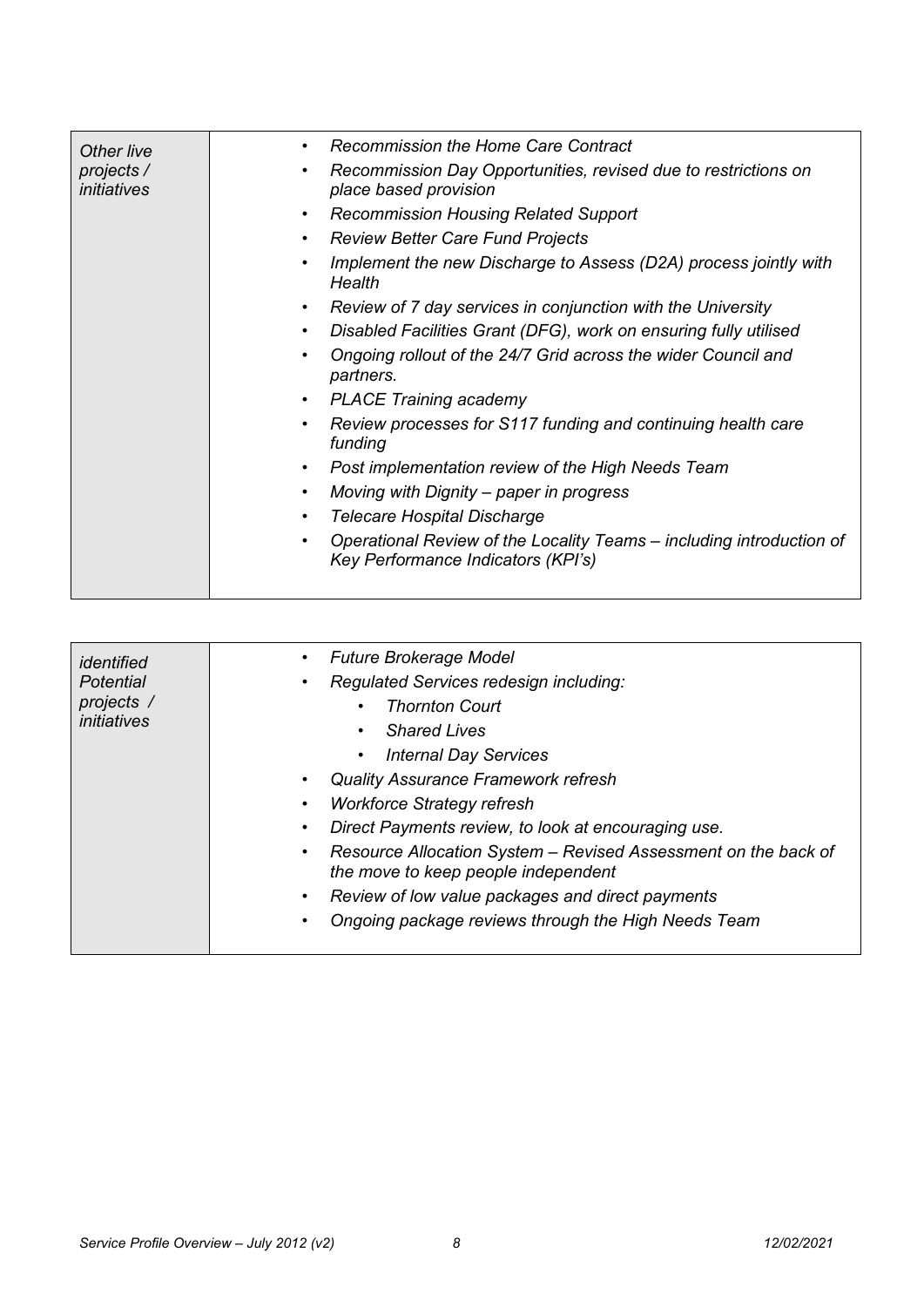| Service<br><b>Public Health</b><br>and Public<br><b>Protection</b>                                                                                                                                                                                                                                                                                                                                                                                                              |                                                                                                                                                                                                                                                                                                                                                     | Directorate            |                                                                                                                            | <b>Public Health and</b><br><b>Adult Social Care</b>                                 | Assistant<br><b>Director</b>                                     |  | <b>Tim Fielding</b> |       |  |
|---------------------------------------------------------------------------------------------------------------------------------------------------------------------------------------------------------------------------------------------------------------------------------------------------------------------------------------------------------------------------------------------------------------------------------------------------------------------------------|-----------------------------------------------------------------------------------------------------------------------------------------------------------------------------------------------------------------------------------------------------------------------------------------------------------------------------------------------------|------------------------|----------------------------------------------------------------------------------------------------------------------------|--------------------------------------------------------------------------------------|------------------------------------------------------------------|--|---------------------|-------|--|
|                                                                                                                                                                                                                                                                                                                                                                                                                                                                                 |                                                                                                                                                                                                                                                                                                                                                     |                        |                                                                                                                            |                                                                                      |                                                                  |  |                     |       |  |
| Key<br>responsibilities                                                                                                                                                                                                                                                                                                                                                                                                                                                         |                                                                                                                                                                                                                                                                                                                                                     |                        | The key role of the Public Health service is to protect and improve the health and<br>wellbeing of the population of Hull. |                                                                                      |                                                                  |  |                     |       |  |
|                                                                                                                                                                                                                                                                                                                                                                                                                                                                                 |                                                                                                                                                                                                                                                                                                                                                     |                        |                                                                                                                            |                                                                                      | The Public Health Service area includes the following functions: |  |                     |       |  |
|                                                                                                                                                                                                                                                                                                                                                                                                                                                                                 |                                                                                                                                                                                                                                                                                                                                                     | $\bullet$              | <b>Public Protection</b>                                                                                                   |                                                                                      |                                                                  |  |                     |       |  |
|                                                                                                                                                                                                                                                                                                                                                                                                                                                                                 |                                                                                                                                                                                                                                                                                                                                                     |                        |                                                                                                                            |                                                                                      | <b>Public Health Improvement and Commissioning</b>               |  |                     |       |  |
|                                                                                                                                                                                                                                                                                                                                                                                                                                                                                 |                                                                                                                                                                                                                                                                                                                                                     |                        | Health Intelligence                                                                                                        |                                                                                      |                                                                  |  |                     |       |  |
|                                                                                                                                                                                                                                                                                                                                                                                                                                                                                 |                                                                                                                                                                                                                                                                                                                                                     |                        | <b>Healthcare Public Health</b>                                                                                            |                                                                                      |                                                                  |  |                     |       |  |
|                                                                                                                                                                                                                                                                                                                                                                                                                                                                                 |                                                                                                                                                                                                                                                                                                                                                     |                        | <b>Health Protection</b>                                                                                                   |                                                                                      |                                                                  |  |                     |       |  |
| The public health function is system-wide, working with partners from all sectors<br>across Hull and beyond. In addition to delivering against the specific statutory<br>duties, the service have a wide-ranging function to advocate for health and<br>wellbeing and work with partners to improve health and wellbeing and reduce<br>inequalities through the environment and wider determinants of health,<br>community engagement, legislative levers and service delivery. |                                                                                                                                                                                                                                                                                                                                                     |                        |                                                                                                                            |                                                                                      |                                                                  |  |                     |       |  |
| duties in the following areas:                                                                                                                                                                                                                                                                                                                                                                                                                                                  |                                                                                                                                                                                                                                                                                                                                                     |                        |                                                                                                                            | Public Protection has a key role in delivering a wide variety of essential statutory |                                                                  |  |                     |       |  |
|                                                                                                                                                                                                                                                                                                                                                                                                                                                                                 |                                                                                                                                                                                                                                                                                                                                                     | Food Health and Safety |                                                                                                                            |                                                                                      |                                                                  |  |                     |       |  |
|                                                                                                                                                                                                                                                                                                                                                                                                                                                                                 |                                                                                                                                                                                                                                                                                                                                                     | Licensing              |                                                                                                                            |                                                                                      |                                                                  |  |                     |       |  |
|                                                                                                                                                                                                                                                                                                                                                                                                                                                                                 |                                                                                                                                                                                                                                                                                                                                                     |                        | <b>Trading Standards</b>                                                                                                   |                                                                                      |                                                                  |  |                     |       |  |
|                                                                                                                                                                                                                                                                                                                                                                                                                                                                                 |                                                                                                                                                                                                                                                                                                                                                     |                        | <b>Environmental Regulation</b>                                                                                            |                                                                                      |                                                                  |  |                     |       |  |
|                                                                                                                                                                                                                                                                                                                                                                                                                                                                                 | The Service's mission is to assist in the creation and maintenance of a healthy, safe<br>and attractive environment within the City of Hull; to protect the health, safety and<br>welfare of residents, visitors, employees and the self-employed and to ensure a<br>safe and fair trading environment in which industry and commerce can flourish. |                        |                                                                                                                            |                                                                                      |                                                                  |  |                     |       |  |
|                                                                                                                                                                                                                                                                                                                                                                                                                                                                                 |                                                                                                                                                                                                                                                                                                                                                     |                        | £000's                                                                                                                     |                                                                                      | <b>Budget Changes</b>                                            |  |                     |       |  |
| <b>Budget 21/22</b><br><b>Staff Costs</b>                                                                                                                                                                                                                                                                                                                                                                                                                                       |                                                                                                                                                                                                                                                                                                                                                     |                        |                                                                                                                            | 4,389                                                                                | <b>Savings</b>                                                   |  |                     | $-28$ |  |
| <b>Other Expenditure</b>                                                                                                                                                                                                                                                                                                                                                                                                                                                        |                                                                                                                                                                                                                                                                                                                                                     |                        | 18,246                                                                                                                     |                                                                                      |                                                                  |  |                     |       |  |
| <b>Gross Expenditure</b>                                                                                                                                                                                                                                                                                                                                                                                                                                                        |                                                                                                                                                                                                                                                                                                                                                     |                        | 22,635                                                                                                                     |                                                                                      |                                                                  |  |                     |       |  |
| Fees & Charges                                                                                                                                                                                                                                                                                                                                                                                                                                                                  |                                                                                                                                                                                                                                                                                                                                                     |                        | $-978$                                                                                                                     |                                                                                      |                                                                  |  |                     |       |  |
| <b>Grant Income</b>                                                                                                                                                                                                                                                                                                                                                                                                                                                             |                                                                                                                                                                                                                                                                                                                                                     |                        |                                                                                                                            | $-464$                                                                               |                                                                  |  |                     |       |  |

**Other Income 1999 -81** *Gross Income* **-1,523** 

*Net Expenditure* **21,112**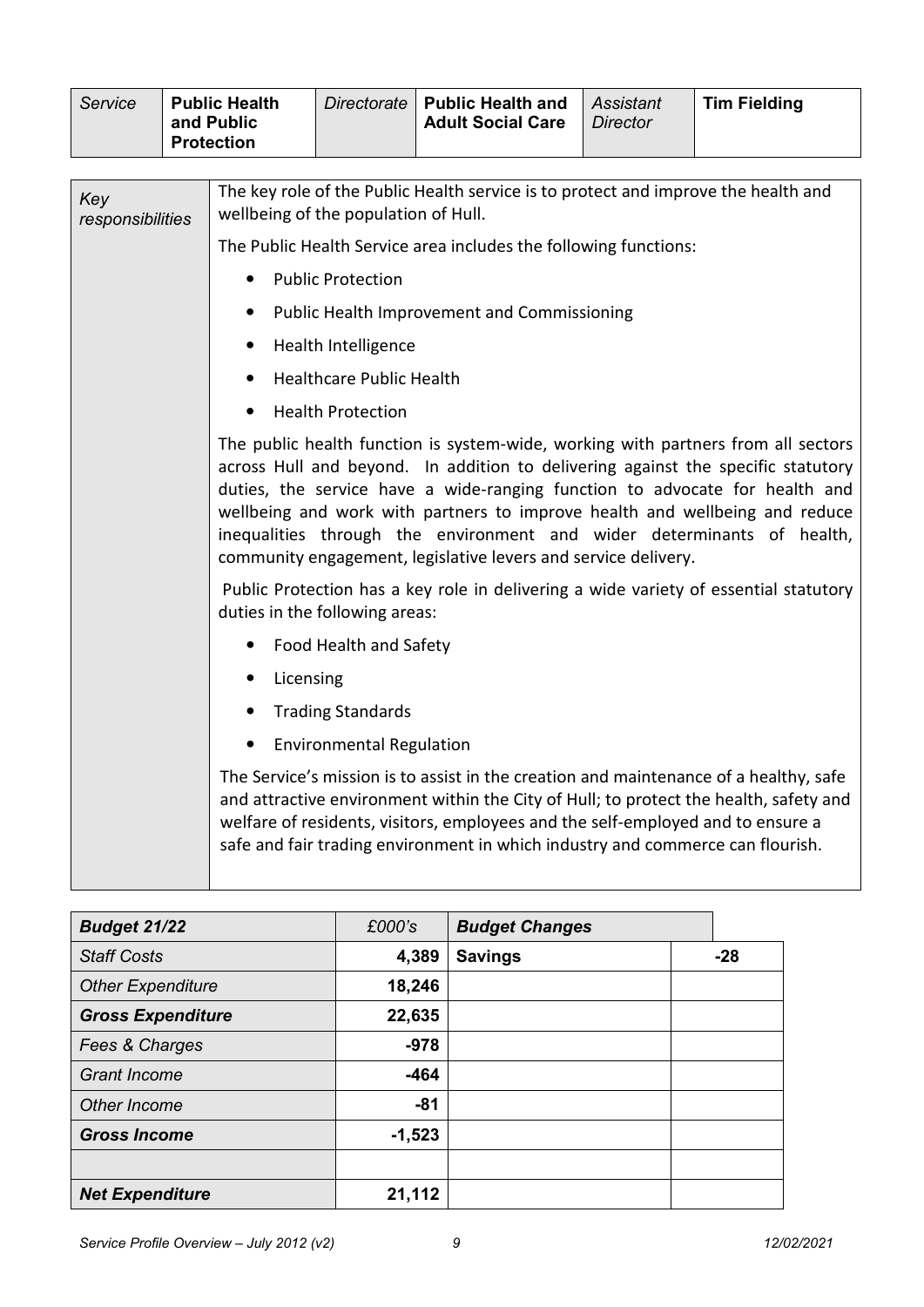| <b>Staff Establishment</b> | (FTE/staff) | Headcount |
|----------------------------|-------------|-----------|
|                            | 99          | 104       |

| Key dimensions | Key outcomes of relevance that are monitored include: |  |  |  |  |
|----------------|-------------------------------------------------------|--|--|--|--|
|                | Life Expectancy – inequalities gap                    |  |  |  |  |
|                | Healthy Life Expectancy at birth                      |  |  |  |  |
|                | Child Obesity rates                                   |  |  |  |  |
|                | Sexual health related outcomes                        |  |  |  |  |
|                | Child development                                     |  |  |  |  |
|                | Injury prevention                                     |  |  |  |  |
|                | • Suicide rates                                       |  |  |  |  |
|                | Drug related outcomes                                 |  |  |  |  |
|                | Alcohol-related outcomes                              |  |  |  |  |
|                | Workplace / occupational injuries                     |  |  |  |  |
|                | Workplace sickness rates                              |  |  |  |  |
|                | Infectious disease rates                              |  |  |  |  |
|                | Air quality                                           |  |  |  |  |
|                | <b>Smoking Prevalence</b>                             |  |  |  |  |
|                | <b>Breastfeeding rates</b>                            |  |  |  |  |
|                | Dental health of children/adults                      |  |  |  |  |
|                |                                                       |  |  |  |  |

| Significant | Support the establishment of the Fairer Hull Commission<br>$\bullet$                                                                                                                                                                   |  |  |  |  |  |
|-------------|----------------------------------------------------------------------------------------------------------------------------------------------------------------------------------------------------------------------------------------|--|--|--|--|--|
| projects    | Develop refreshed approach to Joint Strategic Needs Assessment<br>$\bullet$                                                                                                                                                            |  |  |  |  |  |
|             | Lead or significantly contribute to the development/delivery of key strategies<br>$\bullet$<br>$e.g.$ :                                                                                                                                |  |  |  |  |  |
|             | Joint Health & Wellbeing Strategy<br>$\bullet$                                                                                                                                                                                         |  |  |  |  |  |
|             | <b>Towards an Active Hull Strategy</b><br>$\bullet$                                                                                                                                                                                    |  |  |  |  |  |
|             | Emotional Wellbeing and Suicide Prevention Plan<br>$\bullet$                                                                                                                                                                           |  |  |  |  |  |
|             | <b>Alcohol Strategy</b>                                                                                                                                                                                                                |  |  |  |  |  |
|             | <b>Air Quality Strategy</b>                                                                                                                                                                                                            |  |  |  |  |  |
|             | Oral Health Action Plan                                                                                                                                                                                                                |  |  |  |  |  |
|             | Children and Young People's Plan                                                                                                                                                                                                       |  |  |  |  |  |
|             | Re-commissioning of Public Health Nursing 0-19 years service (i.e. Health<br>$\bullet$<br>Visiting and School Nursing) in integrated approach to services for children and<br>families                                                 |  |  |  |  |  |
|             | Ongoing digitisation programme across Public Protection                                                                                                                                                                                |  |  |  |  |  |
|             | Lead whole system approach to healthy weight in children (ie tackling childhood<br>$\bullet$<br>obesity)                                                                                                                               |  |  |  |  |  |
|             | Work with range of internal and external partners on wider determinants of<br>$\bullet$<br>health, for example in relation to spatial planning, housing and<br>active/sustainable travel                                               |  |  |  |  |  |
|             | Develop significantly enhanced Health Protection function and capacity in<br>$\bullet$<br>response to the Covid19 pandemic and the increased health protection<br>requirements and expectation of local authority public health teams. |  |  |  |  |  |
|             | Work with range of internal and external partners to plan and manage the                                                                                                                                                               |  |  |  |  |  |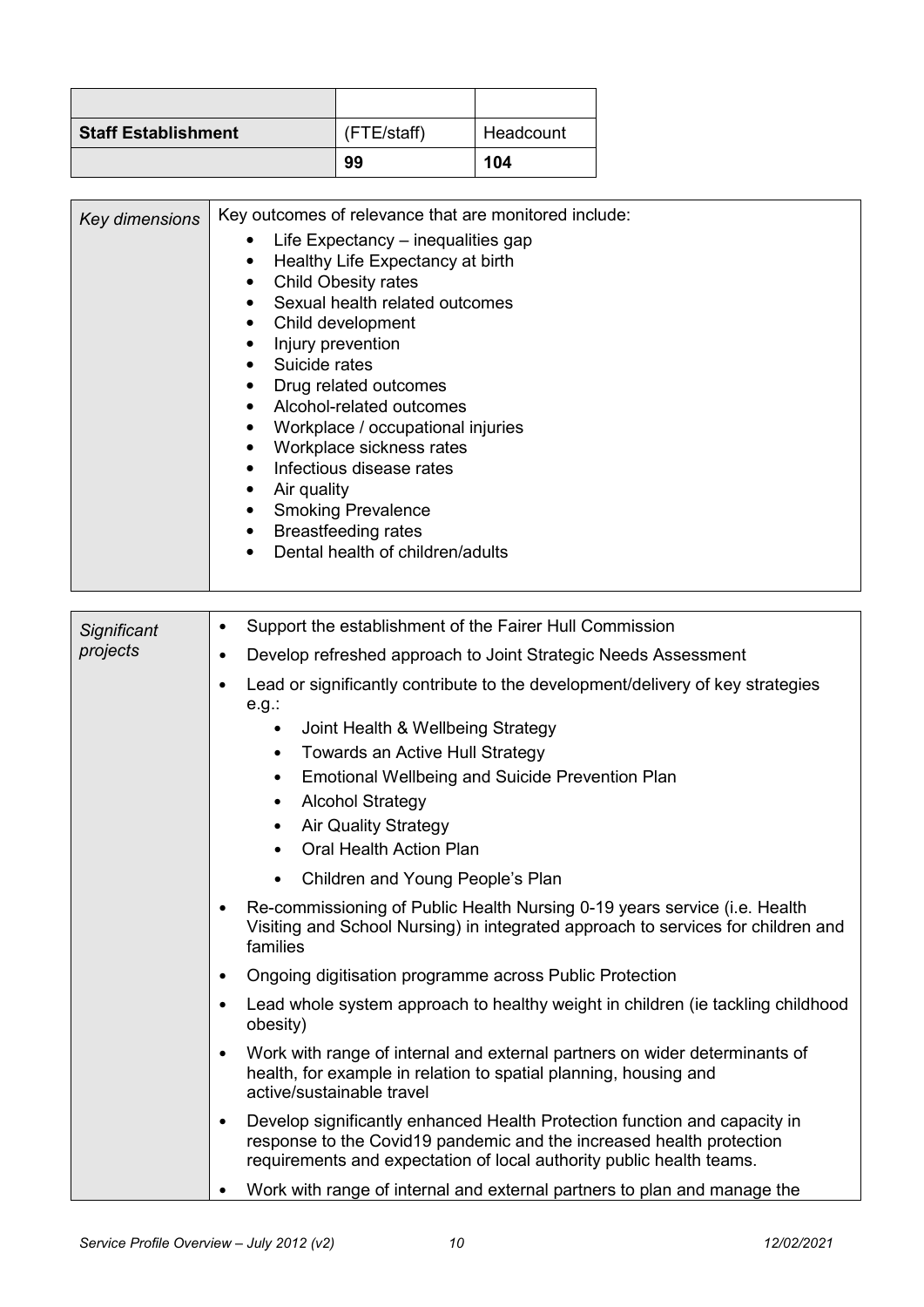|                             | 'recovery' from the Covid19 pandemic and the significant impact that it has had<br>on health and wellbeing and inequalities in the city.                                                                                                                    |
|-----------------------------|-------------------------------------------------------------------------------------------------------------------------------------------------------------------------------------------------------------------------------------------------------------|
|                             |                                                                                                                                                                                                                                                             |
| Significant<br><b>Risks</b> | Capacity as a result of challenges in recruiting to some vacancies and ongoing<br>HR processes. Being managed through a range of mitigations.                                                                                                               |
|                             | Financial uncertainty regarding the future of the Public Health Grant and<br>$\bullet$<br>additional Covid-related funding.                                                                                                                                 |
|                             | Lack of clarity regarding longer-term enhanced requirements and expectations<br>$\bullet$<br>from local authority public health teams in relation to Covid19 and health<br>protection generally (e.g. with the transition from PHE to National Institute of |

Health Protection).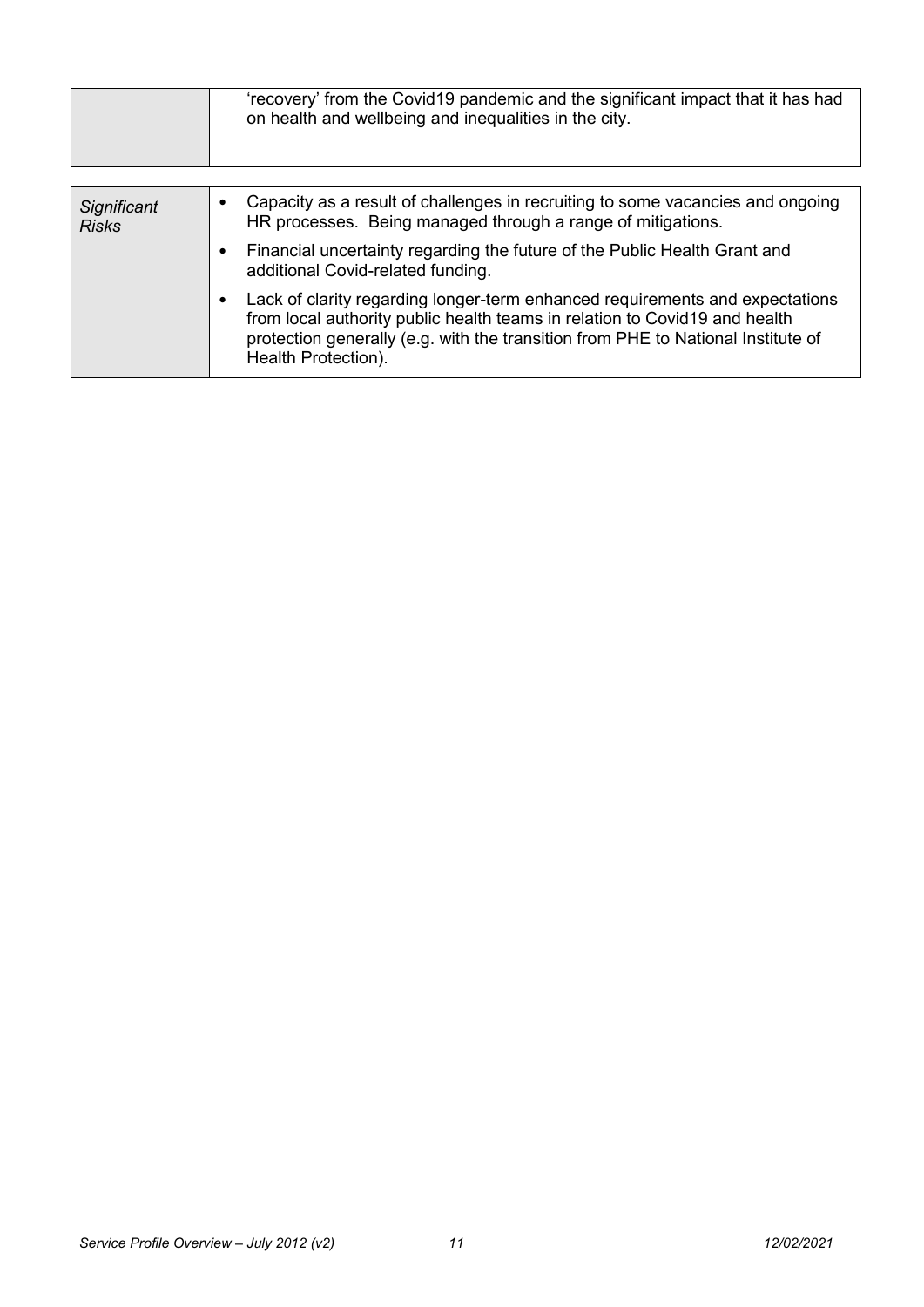| <b>CitySafe</b><br>Service                                                                                                                                                                                                                                                                                                                                                                                                                                                                                                         |  |                                      | Directorate | <b>Public Health &amp;</b><br><b>Adult Services</b>                                                                                                                                                                                                                                                                                                                                                                                                                                     | Assistant<br><b>Director</b> | <b>Tracy Harsley</b> |  |  |  |
|------------------------------------------------------------------------------------------------------------------------------------------------------------------------------------------------------------------------------------------------------------------------------------------------------------------------------------------------------------------------------------------------------------------------------------------------------------------------------------------------------------------------------------|--|--------------------------------------|-------------|-----------------------------------------------------------------------------------------------------------------------------------------------------------------------------------------------------------------------------------------------------------------------------------------------------------------------------------------------------------------------------------------------------------------------------------------------------------------------------------------|------------------------------|----------------------|--|--|--|
|                                                                                                                                                                                                                                                                                                                                                                                                                                                                                                                                    |  |                                      |             |                                                                                                                                                                                                                                                                                                                                                                                                                                                                                         |                              |                      |  |  |  |
| Key                                                                                                                                                                                                                                                                                                                                                                                                                                                                                                                                |  | <b>HTAE</b>                          |             |                                                                                                                                                                                                                                                                                                                                                                                                                                                                                         |                              |                      |  |  |  |
| responsibilities                                                                                                                                                                                                                                                                                                                                                                                                                                                                                                                   |  | <b>Hull Training Adult Education</b> |             |                                                                                                                                                                                                                                                                                                                                                                                                                                                                                         |                              |                      |  |  |  |
| HTAE is a council run adult education and apprenticeship provider that plays a vital<br>role in supporting residents on their journey to learn skills to enter, return or<br>progress in work, alongside the local economic benefits, it reduces loneliness and<br>makes people heathier, happier, more confident, capable and resilient - making the<br>city smarter and more inclusive.                                                                                                                                          |  |                                      |             |                                                                                                                                                                                                                                                                                                                                                                                                                                                                                         |                              |                      |  |  |  |
| The Service has a key role to play in the delivery of the City's response to some<br>key issues, such as the City Plan and welfare reform and ensuring our activities are<br>aligned to these and contribute to the success of the City. Our clear understanding<br>of the skills need of employers enables the Service to play its part in closing the<br>skills gap within the City.                                                                                                                                             |  |                                      |             |                                                                                                                                                                                                                                                                                                                                                                                                                                                                                         |                              |                      |  |  |  |
| The service support the improvement of the quality of the education and training of<br>young people aged 16-19 and adult learners; support and work closely with<br>employers to determine needs, economic growth and community development<br>working with Local Enterprise Partnership (LEPs) as appropriate; and support the<br>development of provider and stakeholder networks that help to deliver the RPA<br>targets. Subject to Ofsted inspection all income is generated by ESFA, no<br>mainstream budget to the service. |  |                                      |             |                                                                                                                                                                                                                                                                                                                                                                                                                                                                                         |                              |                      |  |  |  |
|                                                                                                                                                                                                                                                                                                                                                                                                                                                                                                                                    |  | <b>Funding streams</b>               |             |                                                                                                                                                                                                                                                                                                                                                                                                                                                                                         |                              |                      |  |  |  |
|                                                                                                                                                                                                                                                                                                                                                                                                                                                                                                                                    |  | Adult education budget               |             |                                                                                                                                                                                                                                                                                                                                                                                                                                                                                         |                              |                      |  |  |  |
|                                                                                                                                                                                                                                                                                                                                                                                                                                                                                                                                    |  | 19 to 24 traineeship programmes      |             |                                                                                                                                                                                                                                                                                                                                                                                                                                                                                         |                              |                      |  |  |  |
|                                                                                                                                                                                                                                                                                                                                                                                                                                                                                                                                    |  | Apprenticeships                      |             |                                                                                                                                                                                                                                                                                                                                                                                                                                                                                         |                              |                      |  |  |  |
|                                                                                                                                                                                                                                                                                                                                                                                                                                                                                                                                    |  | Advanced learner loan facility       |             |                                                                                                                                                                                                                                                                                                                                                                                                                                                                                         |                              |                      |  |  |  |
|                                                                                                                                                                                                                                                                                                                                                                                                                                                                                                                                    |  | 16-19 study programme funding        |             |                                                                                                                                                                                                                                                                                                                                                                                                                                                                                         |                              |                      |  |  |  |
|                                                                                                                                                                                                                                                                                                                                                                                                                                                                                                                                    |  |                                      |             |                                                                                                                                                                                                                                                                                                                                                                                                                                                                                         |                              |                      |  |  |  |
|                                                                                                                                                                                                                                                                                                                                                                                                                                                                                                                                    |  |                                      |             | Our ESFA funded Adult Education Budget (AEB) also supports 4 legal entitlements<br>to full funding for eligible adult learners.                                                                                                                                                                                                                                                                                                                                                         |                              |                      |  |  |  |
|                                                                                                                                                                                                                                                                                                                                                                                                                                                                                                                                    |  | qualifications:                      |             | These entitlements are set out in the Apprenticeships, Skills and Children Learning<br>Act 2009, and enable eligible learners to be fully funded for the following                                                                                                                                                                                                                                                                                                                      |                              |                      |  |  |  |
|                                                                                                                                                                                                                                                                                                                                                                                                                                                                                                                                    |  |                                      |             | • english and maths, up to and including level 2, for individuals aged 19 and<br>over, who have not previously attained a GCSE grade 4 (C), or higher, and/or<br>. first full qualification at level 2 for individuals aged 19 to 23, and/or<br>• first full qualification at level 3 for individuals aged 19 to 23<br>• Information technology ('digital') skills, up to and including level 1, for<br>individuals aged 19 and over, who have digital skills assessed at below level 1 |                              |                      |  |  |  |
|                                                                                                                                                                                                                                                                                                                                                                                                                                                                                                                                    |  |                                      |             | Our AEB funding also supports delivery of flexible tailored provision for adults,<br>including qualifications and components of these and/or non-regulated learning, up<br>to level $2$ – we call this 'local flexibility' (LF). LF ensures we can support social<br>mobility through bite sized steps back into education and or employment.                                                                                                                                           |                              |                      |  |  |  |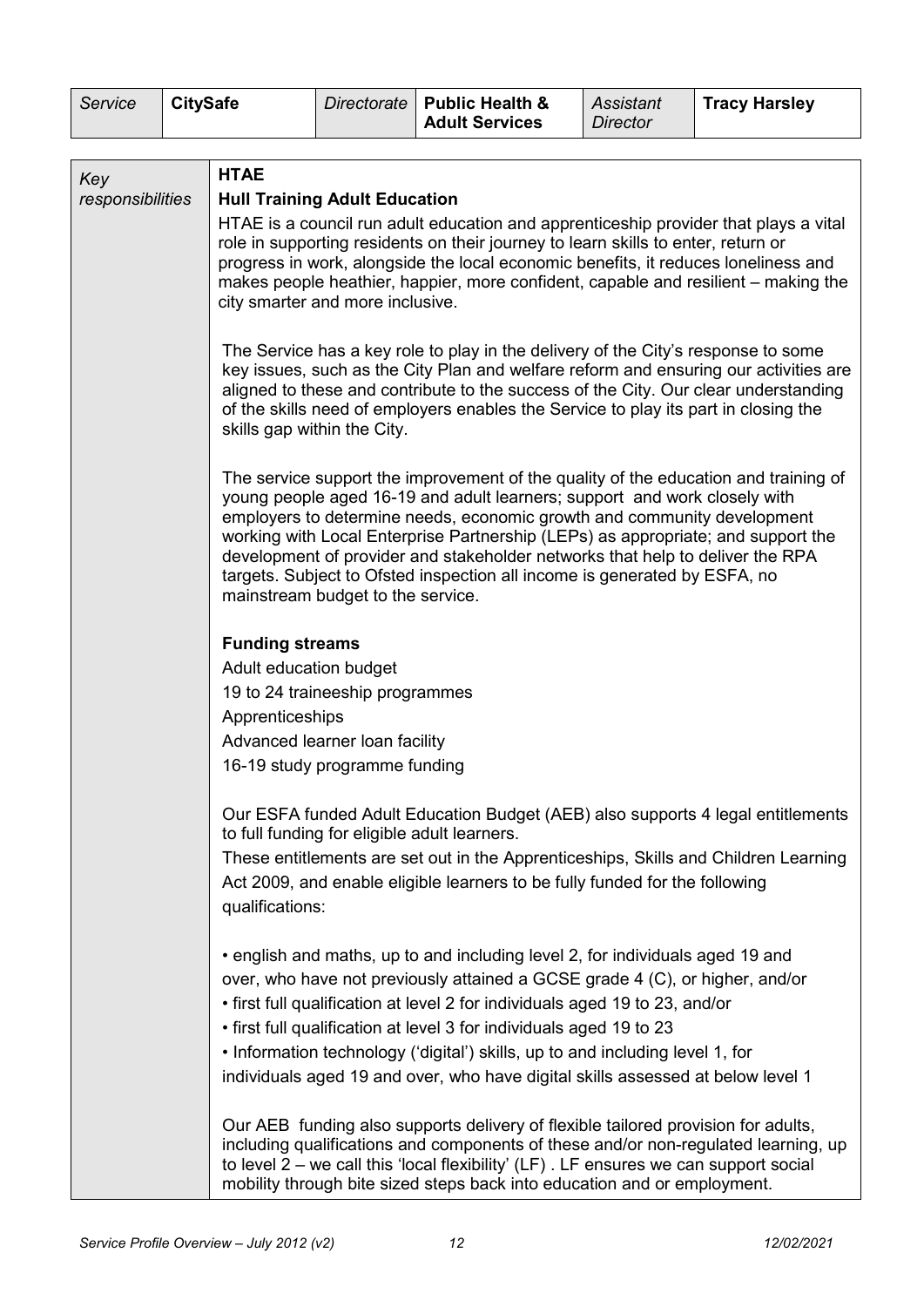| <b>Community Safety</b>                                                                                                                                                                                                                                                                                                                |
|----------------------------------------------------------------------------------------------------------------------------------------------------------------------------------------------------------------------------------------------------------------------------------------------------------------------------------------|
| Fulfil statutory function relating to Section 17 of the Crime and Disorder Act;<br>٠<br>taking all reasonable steps to reduce crime and disorder in partnership with<br>other defined statutory agencies.                                                                                                                              |
| Statutory Landlord Function for HCC under the ASB and Crime Act relating to<br>$\bullet$<br>supporting victims and vulnerable people subject to ASB. Leading the<br>intervention/enforcement action against those who perpetrate ASB, linking in<br>with key partners to ensure a multi-agency response.                               |
| Statutory functions under Counter terrorism & security Act 2015. This duty<br>$\bullet$<br>designates the Head of community Safety as the Channel panel chair. This<br>multi-agency panel is responsible for safeguarding those at risk of radicalisation<br>or at risk of committing terrorist acts.                                  |
| Provide support services to vulnerable victims of Domestic Abuse; act as IDVA<br>٠<br>for those at medium or high risk and manage/co-ordinate the MARAC process<br>process and panel for the city. Delivery of the voluntary perpetrator programme,<br>Strength to Change, maintaining the national accreditation held by the service. |
| Statutory responsibility via the CSP to undertake Domestic Homicide reviews<br>$\bullet$                                                                                                                                                                                                                                               |
| Lead all Prevent activity, delivered via the Multi-agency Partnership Board,<br>$\bullet$<br>including communications, training and awareness raising.                                                                                                                                                                                 |
| Lead key crime reduction projects on citywide delivery for CSP, led by multi-<br>$\bullet$<br>agency intelligence.                                                                                                                                                                                                                     |
| Co-ordination and management of the area tasking process to tackle emerging<br>$\bullet$<br>community priorities.                                                                                                                                                                                                                      |
| Commissioning                                                                                                                                                                                                                                                                                                                          |
| Provide lead Commissioning and support for commissioning in all areas of CYPFs,<br>coordinating and working across the council to ensure high quality service provision<br>through effective management of contracts, following all appropriate procedural<br>legal requirements.                                                      |
|                                                                                                                                                                                                                                                                                                                                        |

| <b>Budget 21/22</b>                       | £000's   |                       |  |        |  |
|-------------------------------------------|----------|-----------------------|--|--------|--|
| <b>Staff Costs</b>                        | 6,779    | <b>Budget Changes</b> |  | £000's |  |
| <b>Other Expenditure</b>                  | 1,471    | Savings - Non Pay     |  | $-10$  |  |
| <b>Gross Expenditure</b>                  | 8,250    |                       |  |        |  |
| Fees & Charges                            | $-314$   |                       |  |        |  |
| <b>Grant Income</b>                       | $-6,331$ |                       |  |        |  |
| Other Income                              | $-693$   |                       |  |        |  |
| <b>Gross Income</b>                       | $-7,338$ |                       |  |        |  |
|                                           |          | <b>Investments</b>    |  |        |  |
| <b>Net Expenditure</b>                    | 912      |                       |  |        |  |
|                                           |          |                       |  |        |  |
| <b>Staff Establishment</b><br>(FTE/staff) |          | Headcount             |  |        |  |
|                                           | 194      | 241                   |  |        |  |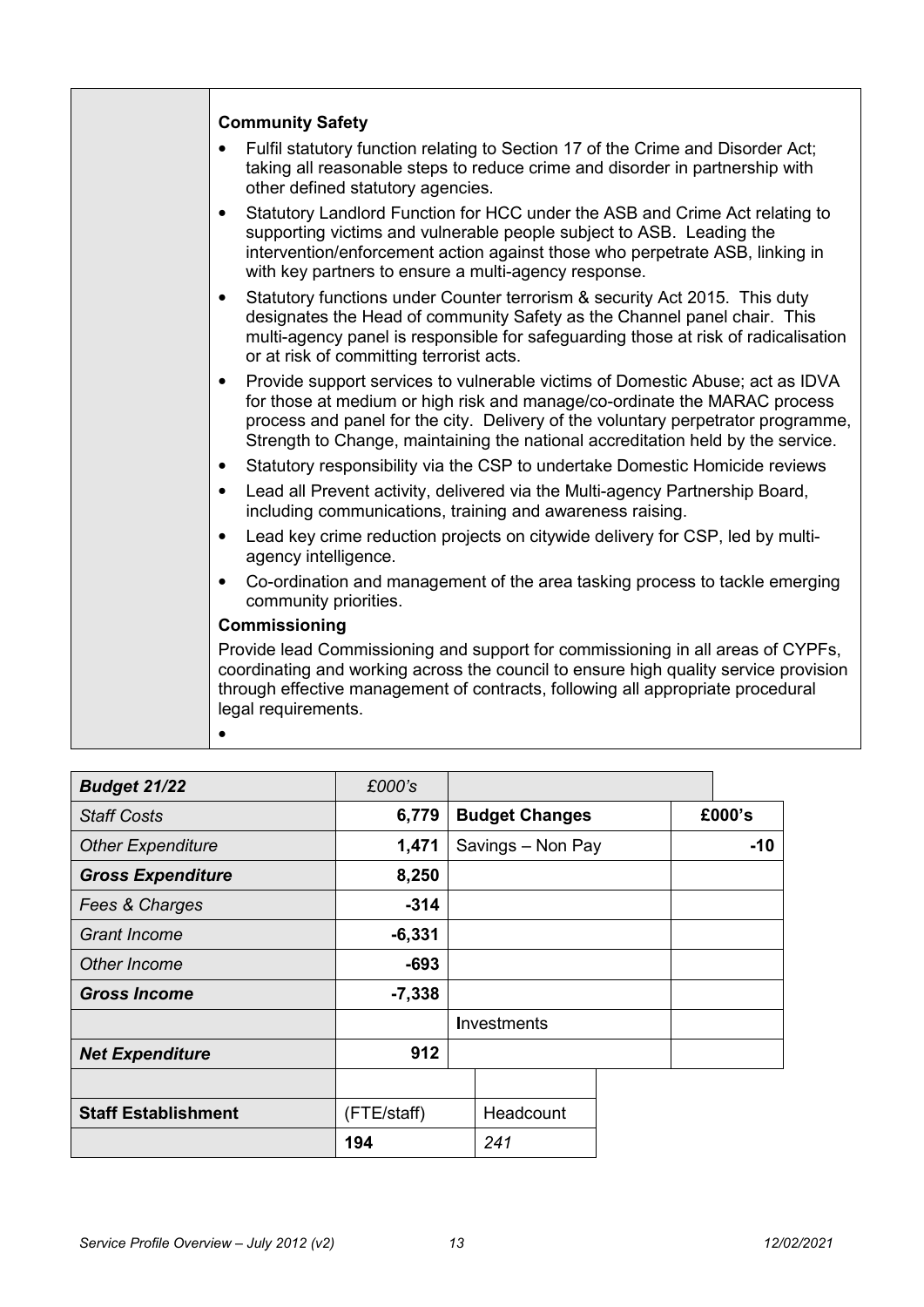| Key dimensions | HTAE service provides training and education in the Humber region. Adult learning<br>programmes and apprenticeships make up the great majority of the provision.<br>HTAE adult education and apprenticeship provision was founded over fifty years<br>ago. The Local Authority continues to provide a safe, empowering local space<br>where learners of all ages can build their confidence and capacity to learn new skills<br>and take steps towards further education and new employment opportunities.<br>The Service provides a diverse range of occupational activities within the region<br>and holds a funding contract with the Education and Skills Funding Agency<br>(ESFA), we also receive European Social Fund and income directly from<br>employers and learners. Apprenticeship, Traineeship and Study Programmes<br>provision are mainly delivered in Engineering, Business Administration,<br>Customer Service, Business, Creative and Digital Media and Construction. The<br>Service also provides Apprenticeships and Study Programmes in the motor<br>trades via one subcontractor. |
|----------------|----------------------------------------------------------------------------------------------------------------------------------------------------------------------------------------------------------------------------------------------------------------------------------------------------------------------------------------------------------------------------------------------------------------------------------------------------------------------------------------------------------------------------------------------------------------------------------------------------------------------------------------------------------------------------------------------------------------------------------------------------------------------------------------------------------------------------------------------------------------------------------------------------------------------------------------------------------------------------------------------------------------------------------------------------------------------------------------------------------|
|                | Through the Adult Skills and Community Learning Budgets the Service offers a<br>$\bullet$<br>range of accredited and non-accredited provision from pre-entry to level 5. We<br>offer a wide range of courses including Supporting Teaching & Learning,<br>Childcare, Health & Social Care, Leadership and Management, English, Maths,<br>ESOL, ICT and Community Learning including Family Learning.                                                                                                                                                                                                                                                                                                                                                                                                                                                                                                                                                                                                                                                                                                     |
|                | Planning and delivery of Adult Community education has a demonstrable impact on<br>six distinct outcomes:                                                                                                                                                                                                                                                                                                                                                                                                                                                                                                                                                                                                                                                                                                                                                                                                                                                                                                                                                                                                |
|                | Employment skills and qualifications – getting people onto the skills ladder<br>and helping them gain, retain and progress to work.                                                                                                                                                                                                                                                                                                                                                                                                                                                                                                                                                                                                                                                                                                                                                                                                                                                                                                                                                                      |
|                | Health and wellbeing – supporting people with physical and mental health<br>issues, thus reducing health costs such as GP visits and cost to the NHS.                                                                                                                                                                                                                                                                                                                                                                                                                                                                                                                                                                                                                                                                                                                                                                                                                                                                                                                                                    |
|                | Integration and inclusion – reducing isolation, promoting interaction and<br>integration and bringing communities together.                                                                                                                                                                                                                                                                                                                                                                                                                                                                                                                                                                                                                                                                                                                                                                                                                                                                                                                                                                              |
|                | Culture and creativity – supporting individuals and communities in becoming<br>creative and cultural producers.                                                                                                                                                                                                                                                                                                                                                                                                                                                                                                                                                                                                                                                                                                                                                                                                                                                                                                                                                                                          |
|                | Attitudes, aptitudes and characteristics – helping people to acquire the<br>$\bullet$<br>characteristics needed to participate fully in life and work.                                                                                                                                                                                                                                                                                                                                                                                                                                                                                                                                                                                                                                                                                                                                                                                                                                                                                                                                                   |
|                | Life transitions – helping people to navigate challenges such as redundancy,<br>retirement and parenthood.                                                                                                                                                                                                                                                                                                                                                                                                                                                                                                                                                                                                                                                                                                                                                                                                                                                                                                                                                                                               |
|                | <b>Community Safety</b>                                                                                                                                                                                                                                                                                                                                                                                                                                                                                                                                                                                                                                                                                                                                                                                                                                                                                                                                                                                                                                                                                  |
|                | 3500 open ASB cases each year; average open caseload 450 per month                                                                                                                                                                                                                                                                                                                                                                                                                                                                                                                                                                                                                                                                                                                                                                                                                                                                                                                                                                                                                                       |
|                | 2600 new DA referrals opened each year, average open caseload 570 per                                                                                                                                                                                                                                                                                                                                                                                                                                                                                                                                                                                                                                                                                                                                                                                                                                                                                                                                                                                                                                    |
|                | 1177.57                                                                                                                                                                                                                                                                                                                                                                                                                                                                                                                                                                                                                                                                                                                                                                                                                                                                                                                                                                                                                                                                                                  |

| Significant | <b>HTAE</b>                                                                      |
|-------------|----------------------------------------------------------------------------------|
| projects    | <b>External Grant activities:</b>                                                |
|             | Apprenticeship programmes 1.6 ml                                                 |
|             | Study programmes 16-18 721 k                                                     |
|             | Adult education provision 1.3 ml                                                 |
|             | Community learning provision 1.2 ml                                              |
|             | YEI - 240K (time bound project)                                                  |
|             | All learning provision is funded through the ESFA or ERDF and closely monitored. |
|             |                                                                                  |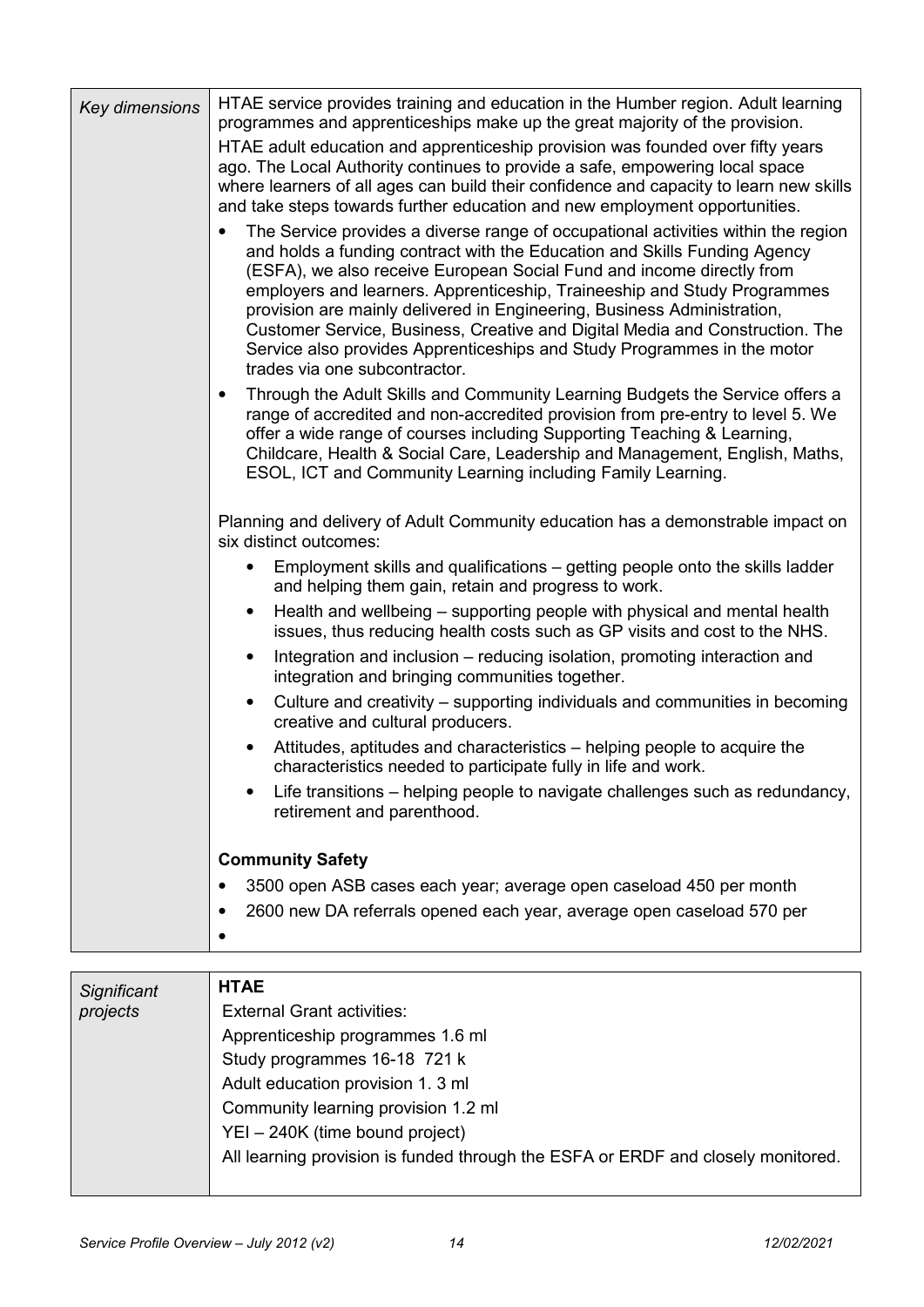|                             | <b>Community Safety</b>                                                                                                                                                                                                                                                                 |
|-----------------------------|-----------------------------------------------------------------------------------------------------------------------------------------------------------------------------------------------------------------------------------------------------------------------------------------|
|                             | Responding to DA Bill;<br>$\bullet$                                                                                                                                                                                                                                                     |
|                             | DA minimum standards development<br>$\bullet$                                                                                                                                                                                                                                           |
|                             | New Domestic Abuse case management system<br>$\bullet$                                                                                                                                                                                                                                  |
|                             | Initial investigations around agile system for Neighbourhood Nuisance service -<br>$\bullet$<br>to fit with Office 365 migration and development                                                                                                                                        |
|                             | <b>Channel Panel reforms</b><br>$\bullet$                                                                                                                                                                                                                                               |
|                             | Community Safety Partnership, rebrand and relaunch.<br>$\bullet$                                                                                                                                                                                                                        |
|                             | New Community Safety Strategy, Plan and Performance framework; OPCC<br>$\bullet$<br>standards framework being implemented                                                                                                                                                               |
|                             | Common tasking process being revised, updated and re-energised<br>$\bullet$                                                                                                                                                                                                             |
|                             | Key Community Safety Projects including: City Centre and Beverley road crime<br>$\bullet$<br>reduction, Peel Street Cohesion issues, Social Inclusion strategy development,<br>motorcycle project, Sex Worker Strategy.                                                                 |
|                             |                                                                                                                                                                                                                                                                                         |
| Significant<br><b>Risks</b> | <b>HTAE</b><br>Despite the wide range of positive economic, social and cultural outcomes, Adult<br>Community Education (ACE) remains poorly understood, which means that it's                                                                                                           |
|                             | potential benefits often go largely unrealised. This is in part due to its complex<br>nature, wide cross-sectoral reach and contribution to an array of different local<br>services, portfolios and policy priorities, not to mention the variety of potential                          |
|                             | delivery models. As a result unlike apprenticeship and study programmes, adult<br>education can be difficult to describe simply, which can make effective championing<br>advocacy and scrutiny challenging.                                                                             |
|                             | We continue to work through an ever changing educational climate and are also<br>working through exceptional circumstances due to Coronavirus (COVID-19). We<br>continually monitor and respond to the impact of COVID-19 on our funding rules<br>regarding potential funding clawback. |
|                             | Future clawback if learner numbers drop and this will result in a reduction of<br>$\bullet$<br>staffing to maintain the funding/staff ratio                                                                                                                                             |
|                             | Reduction in apprenticeship standard values in year<br>$\bullet$                                                                                                                                                                                                                        |
|                             | Recruitment of teaching staff                                                                                                                                                                                                                                                           |
|                             | Ageing IT software and equipment                                                                                                                                                                                                                                                        |
|                             | Proposed accommodation relocations for HTAE                                                                                                                                                                                                                                             |
|                             | Local authority's devolution of the adult skills budget that all providers                                                                                                                                                                                                              |
|                             | ESFA mandate to reduce that activity across the next 3 years to 2022 to<br>2023.                                                                                                                                                                                                        |
|                             | <b>Community Safety</b>                                                                                                                                                                                                                                                                 |
|                             | DA Demand remains greater than capacity<br>$\bullet$                                                                                                                                                                                                                                    |
|                             | DA service operating above recommended caseload guidance<br>$\bullet$                                                                                                                                                                                                                   |
|                             | Reduction in OPCC funding for the service                                                                                                                                                                                                                                               |
|                             | Commissioning                                                                                                                                                                                                                                                                           |
|                             | Ensuring appropriate skill level and capacity within the team is a critical<br>issue in order that effective oversight is in place                                                                                                                                                      |

| KPI | 2020/21 latest | Notes (inc. Benchmarks) |
|-----|----------------|-------------------------|
|     |                |                         |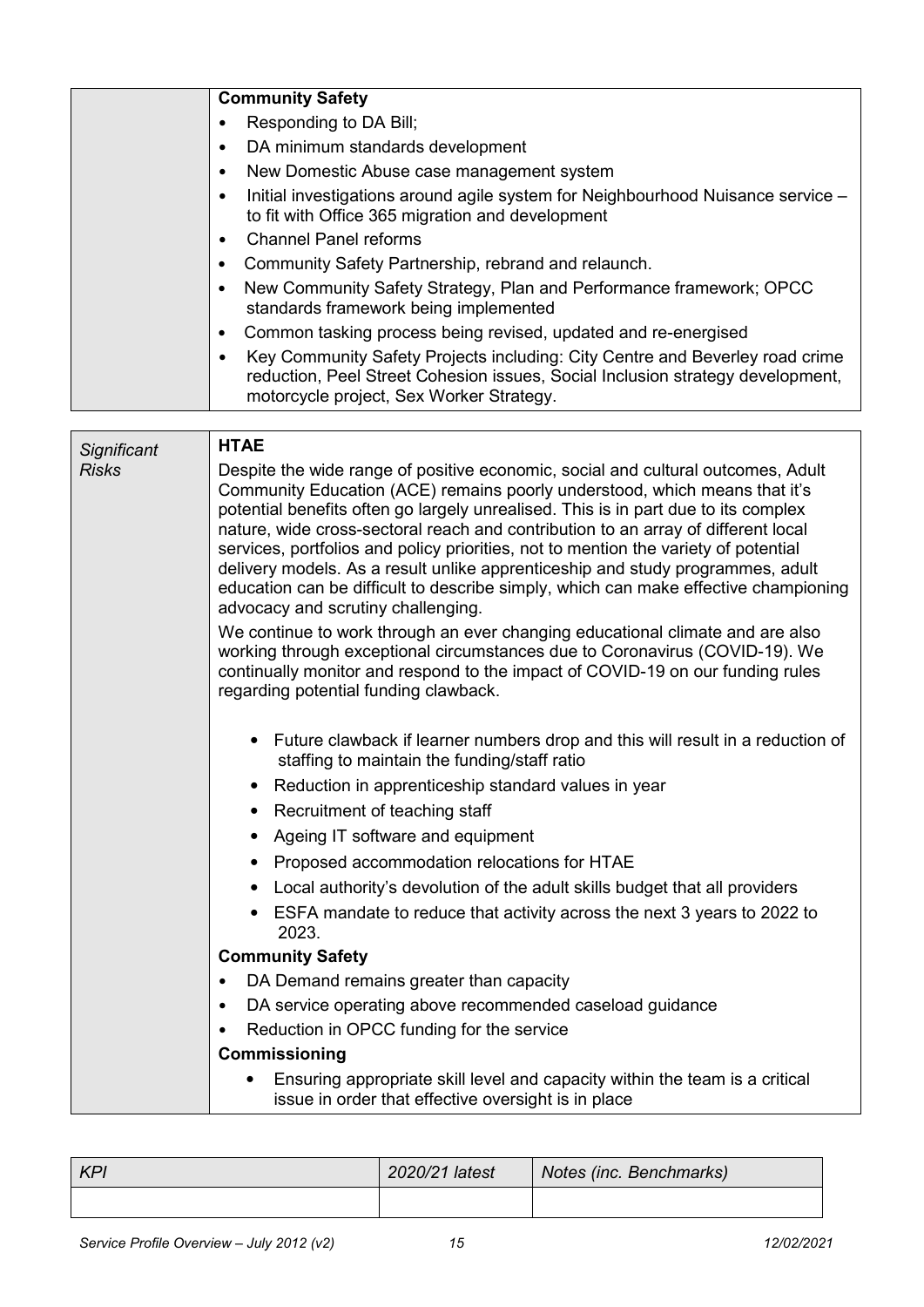| Service | <b>City Children</b><br>Safeguarding |                                                                   | Directorate   Children's, Young<br><b>People and Family</b><br><b>Service</b> | Assistant<br><b>Director</b> | <b>Rachel Donnachie</b> |  |
|---------|--------------------------------------|-------------------------------------------------------------------|-------------------------------------------------------------------------------|------------------------------|-------------------------|--|
|         |                                      |                                                                   |                                                                               |                              |                         |  |
| Key     |                                      | Children's Social Care includes 5 strategic and operational areas |                                                                               |                              |                         |  |

| Key              | Children's Social Care includes 5 strategic and operational areas |
|------------------|-------------------------------------------------------------------|
| responsibilities | Assessment and EHASH                                              |
|                  | <b>Locality Teams</b>                                             |
|                  | Looked After Children and Leaving Care Teams                      |
|                  | Resources inc Children's Homes and Fostering & Adoption Teams     |
|                  | <b>Quality &amp; Assurance</b>                                    |

| <b>Budget 21/22</b>        | £000's      |                   |                              |  |  |        |
|----------------------------|-------------|-------------------|------------------------------|--|--|--------|
| <b>Staff Costs</b>         | 24,127      |                   | <b>Budget Changes</b>        |  |  | £000's |
| <b>Other Expenditure</b>   | 39,262      | Savings - Non Pay |                              |  |  |        |
| <b>Gross Expenditure</b>   | 63,389      |                   |                              |  |  |        |
| Fees & Charges             | $-368$      |                   | Investments                  |  |  |        |
| <b>Grant Income</b>        | $-5,248$    |                   | <b>Inflation Contingency</b> |  |  | 472    |
| Other Income               | 0           |                   | Funding for Base pressures   |  |  | 9,000  |
| <b>Gross Income</b>        | $-5,616$    |                   |                              |  |  |        |
|                            |             |                   |                              |  |  |        |
| <b>Net Expenditure</b>     | 57,773      |                   |                              |  |  |        |
|                            |             |                   |                              |  |  |        |
| <b>Staff Establishment</b> | (FTE/staff) |                   | Headcount                    |  |  |        |
|                            | 648.05      |                   | 572.66                       |  |  |        |

| Key dimensions                 | Contacts (Rate per 10,000) - 2568.8<br>$\bullet$<br>Referrals (Rate Per 10,000) - 764.5<br>$\bullet$<br>Social Care Assessments (Rate Per 10,000) - 596.0<br>$\bullet$<br>Section 47 enquiries (Rate Per $10,000$ ) - 406.1<br>Initial Child Protection Conferences (Rate Per 10,000) – 110.2<br>$\bullet$<br>Children in Need (Rate Per 10,000) - 676.9<br>$\bullet$<br>Child Protection Plans (Rate Per $10,000$ ) – 87.5<br>$\bullet$<br>Children Looked After (Rate Per 10,000) - 151.1<br>$\bullet$<br>Care Leavers (No. at Year End) - 263<br>$\bullet$<br>Adoptions (% Adopted) – 13% |
|--------------------------------|----------------------------------------------------------------------------------------------------------------------------------------------------------------------------------------------------------------------------------------------------------------------------------------------------------------------------------------------------------------------------------------------------------------------------------------------------------------------------------------------------------------------------------------------------------------------------------------------|
|                                |                                                                                                                                                                                                                                                                                                                                                                                                                                                                                                                                                                                              |
| <b>Significant</b><br>projects | Transformation & Improvement Programme<br>$\bullet$<br><b>Placement Sufficiency Plan</b><br>٠                                                                                                                                                                                                                                                                                                                                                                                                                                                                                                |
|                                |                                                                                                                                                                                                                                                                                                                                                                                                                                                                                                                                                                                              |
| <b>Significant</b><br>Risks    | Not making sufficient improvement following the inadequate judgement from the<br>$\bullet$<br>Ofsted inspection is a major risk to the Council                                                                                                                                                                                                                                                                                                                                                                                                                                               |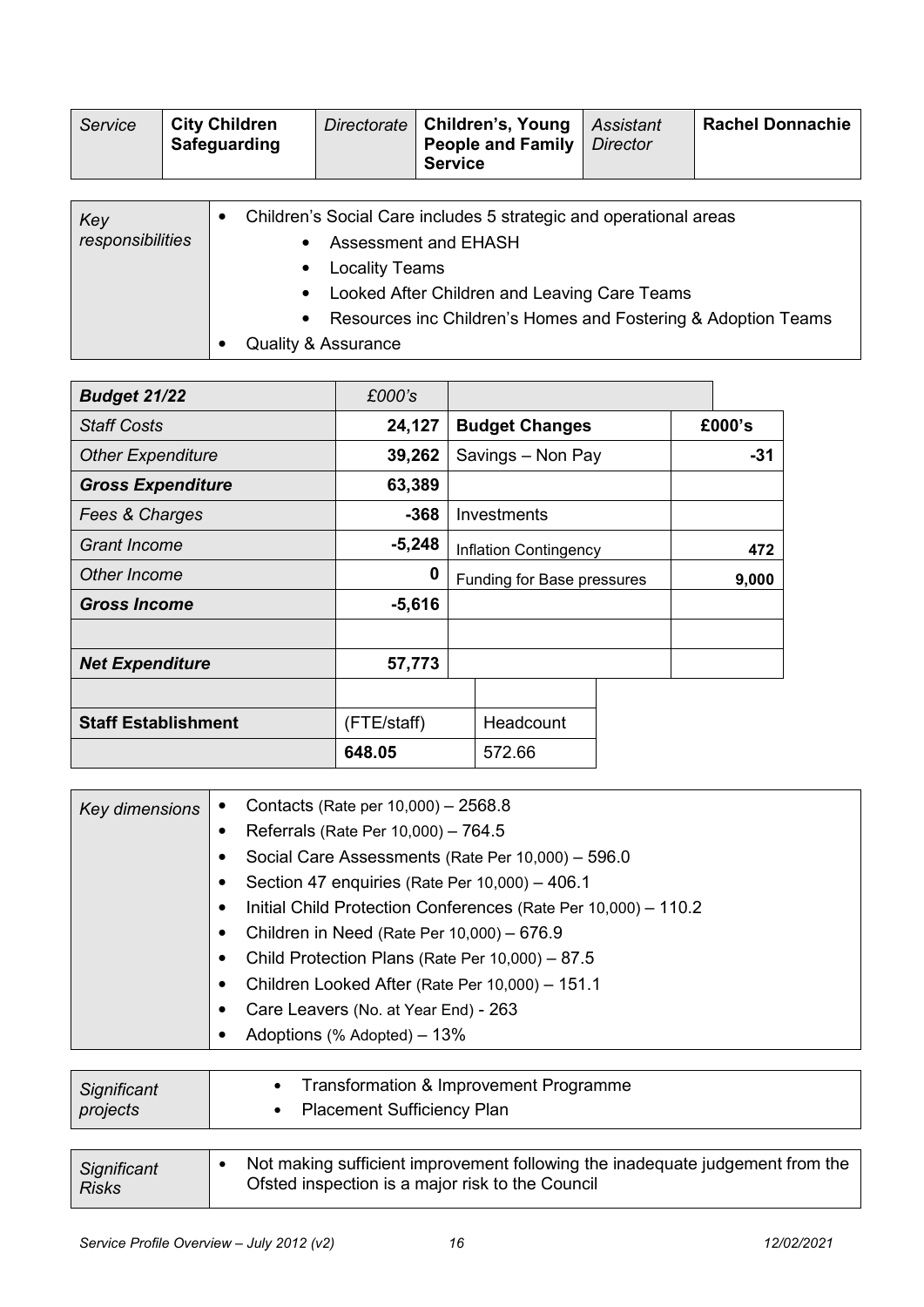| Capacity/caseloads compromise quality and oversight of risk                            |
|----------------------------------------------------------------------------------------|
| Workforce and recruitment pressures                                                    |
| Insufficiency of placements both internal and external to meet rising demand<br>levels |

| KPI | 2020/21 latest | Notes (inc. Benchmarks) |
|-----|----------------|-------------------------|
|     |                |                         |
|     |                |                         |
|     |                |                         |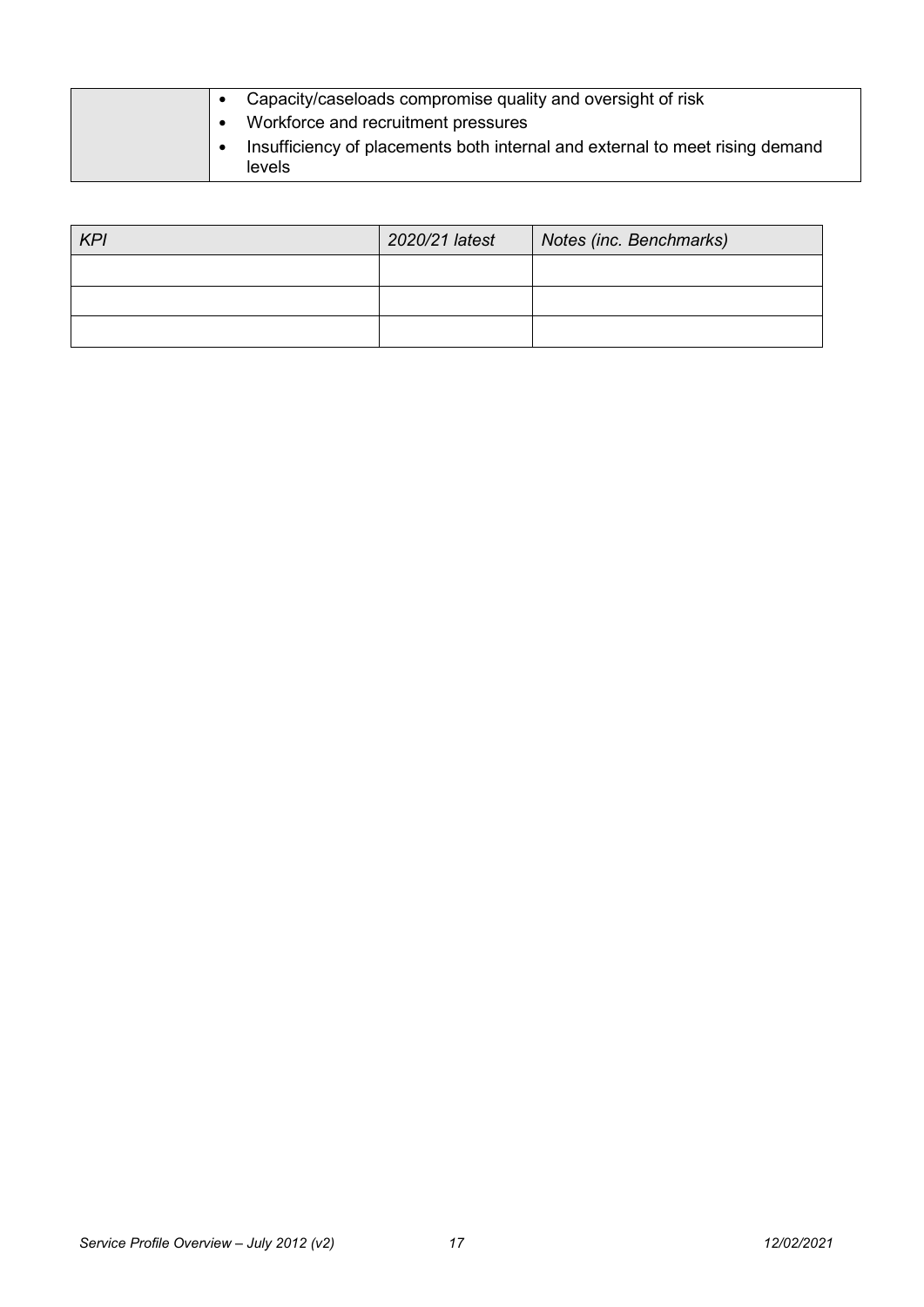| Service                                                                                                |  | <b>City Learning</b>                                               | Directorate                                                                   | <b>Childrens, Young</b><br><b>People and Family</b><br><b>Services</b> | Assistant<br><b>Director</b> | Jo Moxon |
|--------------------------------------------------------------------------------------------------------|--|--------------------------------------------------------------------|-------------------------------------------------------------------------------|------------------------------------------------------------------------|------------------------------|----------|
|                                                                                                        |  |                                                                    |                                                                               |                                                                        |                              |          |
| Key                                                                                                    |  | $\bullet$                                                          |                                                                               | School organisation, sufficiency and place planning                    |                              |          |
| responsibilities<br>SEND provision, quality and effectiveness<br>$\bullet$                             |  |                                                                    |                                                                               |                                                                        |                              |          |
| $\bullet$<br>and accountability                                                                        |  |                                                                    | School Effectiveness and outcomes for children and young people: Partnerships |                                                                        |                              |          |
| $\bullet$                                                                                              |  | Inclusion and access to Learning for all children and young people |                                                                               |                                                                        |                              |          |
|                                                                                                        |  | $\bullet$                                                          | Virtual school for LAC                                                        |                                                                        |                              |          |
| $\bullet$                                                                                              |  | <b>Hull Music Service</b>                                          |                                                                               |                                                                        |                              |          |
| $\bullet$                                                                                              |  | Early Years provision and partnerships                             |                                                                               |                                                                        |                              |          |
| <b>Education Safeguarding</b><br>$\bullet$                                                             |  |                                                                    |                                                                               |                                                                        |                              |          |
| Governance and accountability of education and inclusion issues with the<br>٠<br>Council and partners. |  |                                                                    |                                                                               |                                                                        |                              |          |

| <b>Budget 21/22</b>        | £000's      |                                  |  |        |
|----------------------------|-------------|----------------------------------|--|--------|
| <b>Staff Costs</b>         | 4,744       | <b>Budget Changes</b>            |  | £000's |
| <b>Other Expenditure</b>   | 3,970       | Non-Pay Savings                  |  | $-39$  |
| <b>Gross Expenditure</b>   | 8,714       |                                  |  |        |
| Fees & Charges             | $-2,335$    |                                  |  |        |
| Grant Income               | $-2,219$    |                                  |  |        |
| Other Income               | $-596$      |                                  |  |        |
| <b>Gross Income</b>        | $-5,149$    |                                  |  |        |
|                            |             | <b>Investments</b>               |  |        |
| <b>Net Expenditure</b>     | 3,564       | <b>Funding of Base Pressures</b> |  | 1,000  |
|                            |             |                                  |  |        |
| <b>Staff Establishment</b> | (FTE/staff) | Headcount                        |  |        |
|                            | 110.5 FTE   |                                  |  |        |

| Key dimensions          | Education standards in the city of Hull linked to employability post 16<br>School readiness                                        |
|-------------------------|------------------------------------------------------------------------------------------------------------------------------------|
|                         | Attendance and exclusion linked to children at risk and those with SEND<br>$\bullet$                                               |
|                         | SEND provision and outcomes<br>$\bullet$                                                                                           |
|                         | Relationships with all partners including parents<br>$\bullet$                                                                     |
|                         |                                                                                                                                    |
| Significant<br>projects | Strategic oversight and action in of all aspects of education and inclusion via the<br>$\bullet$<br>Hull City Learning Partnership |
|                         | Accountability and governance by the Council for areas of responsibility linked<br>٠<br>to Education and Inclusion (Boards)        |
|                         | Early Language and Literacy (School Readiness)<br>$\bullet$                                                                        |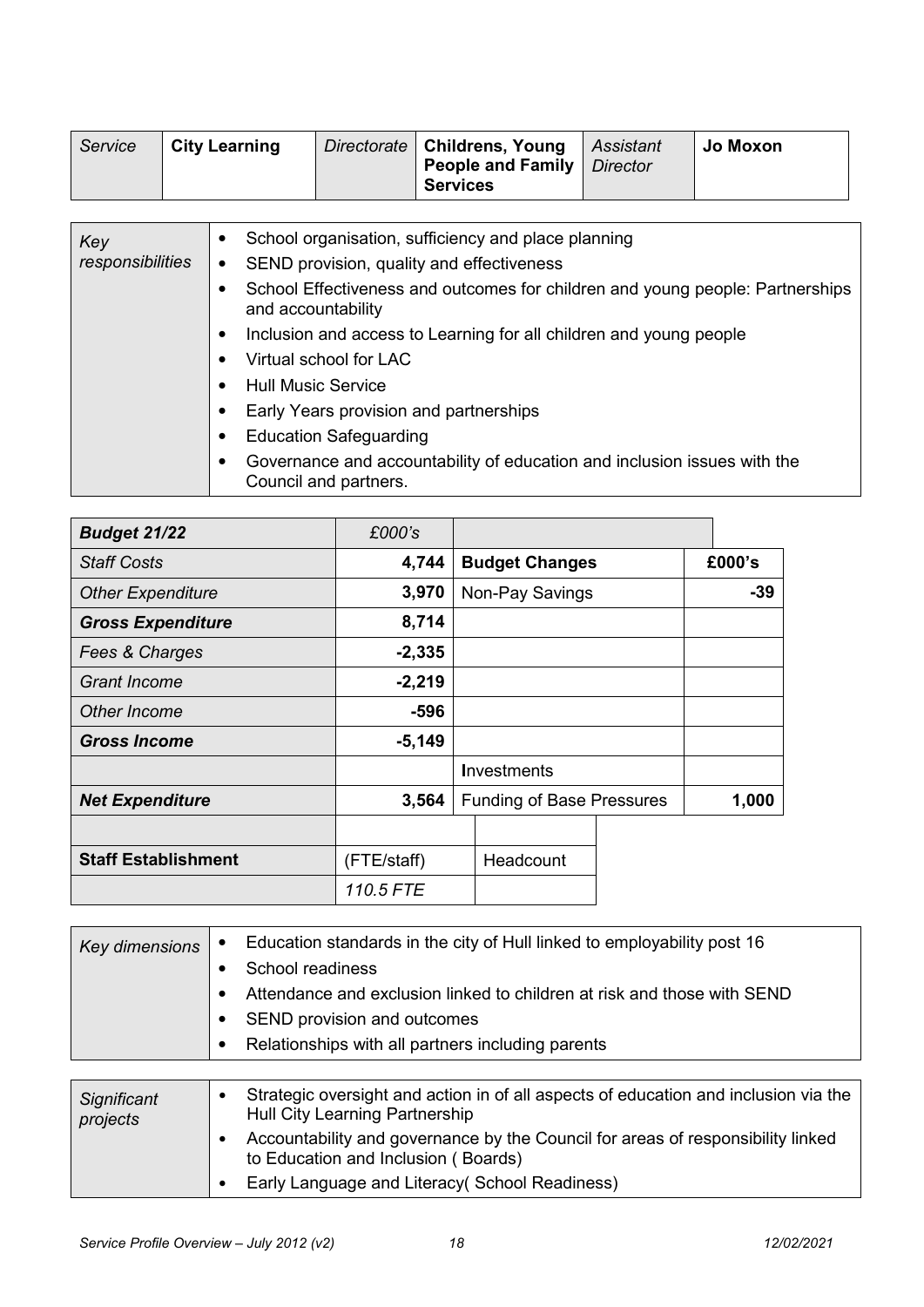|                                         | Outcomes at Key stage 4 and beyond<br>Response and progress following the SEND Ofsted revisit<br>Home to School Transport |
|-----------------------------------------|---------------------------------------------------------------------------------------------------------------------------|
|                                         |                                                                                                                           |
| $\bigcap_{i=1}^{n}$ $\bigcup_{i=1}^{n}$ | Loss of positive working partnerships and meaningful co-operation with schools.                                           |

| Significant<br><b>Risks</b> | Loss of positive working partnerships and meaningful co operation with schools<br>and Academy CEOs |
|-----------------------------|----------------------------------------------------------------------------------------------------|
|                             | Lack of increase in school places in time to address the need.                                     |
|                             | Increasing demand on SEND budgets and provision                                                    |
|                             | New Ofsted framework results in fewer good and outstanding schools                                 |

| <b>KPI</b> | 2020/21 latest | Notes (inc. Benchmarks) |  |  |
|------------|----------------|-------------------------|--|--|
|            |                |                         |  |  |
|            |                |                         |  |  |
|            |                |                         |  |  |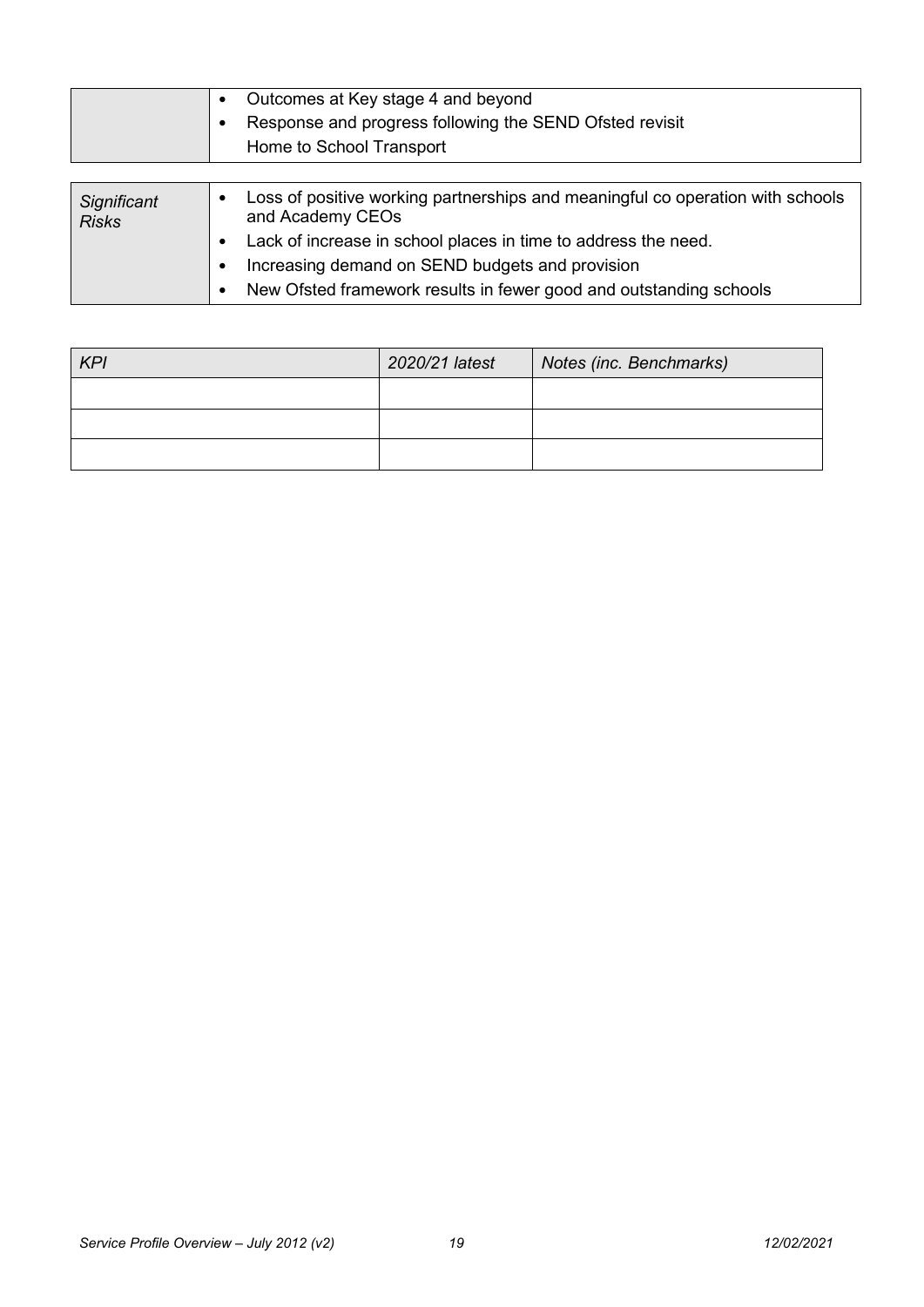| Service | <b>Early Help</b> | Directorate   Childrens, Young<br><b>People &amp; Family</b> | Assistant<br>Director | <b>Pauline Turner</b> |
|---------|-------------------|--------------------------------------------------------------|-----------------------|-----------------------|
|         |                   | <b>Services</b>                                              |                       |                       |

| Key              | <b>Early Help</b>                                                                                                                                                                                                                                                                                                                                                                                                                                                                                                                                                                 |
|------------------|-----------------------------------------------------------------------------------------------------------------------------------------------------------------------------------------------------------------------------------------------------------------------------------------------------------------------------------------------------------------------------------------------------------------------------------------------------------------------------------------------------------------------------------------------------------------------------------|
| responsibilities | Lead on the development, delivery and coordination of integrated early help and<br>prevention services and programmes for children, young people and families,<br>incorporating services such as Childrens Centres; Integrated Youth Services; Health<br>Visitors; Health Services; School Nursing; CAMHS; Connexions; Anti-Social<br>Behaviour services and others as appropriate, working with local colleagues/partners<br>in social care, schools, the police and the voluntary and community sector to shape<br>the way the city delivers early help and prevention services |
|                  | To provide strategic leadership and direction to the functions and partnerships within<br>the early help service and across the wider children's partnership                                                                                                                                                                                                                                                                                                                                                                                                                      |
|                  | <b>Performance</b>                                                                                                                                                                                                                                                                                                                                                                                                                                                                                                                                                                |
|                  | Promote shared understanding and intelligence to maintain a clear line of sight with<br>regard to the ownership of data and accountability for improved outcomes for<br>Children, Young People and Family Services                                                                                                                                                                                                                                                                                                                                                                |
|                  |                                                                                                                                                                                                                                                                                                                                                                                                                                                                                                                                                                                   |

| <b>Budget 21/22</b>        | £000's      |                       |  |        |
|----------------------------|-------------|-----------------------|--|--------|
| <b>Staff Costs</b>         | 8,983       | <b>Budget Changes</b> |  | £000's |
| <b>Other Expenditure</b>   | 4,884       | Non-Pay Savings       |  | -43    |
| <b>Gross Expenditure</b>   | 13,867      |                       |  |        |
| Fees & Charges             | $-607$      |                       |  |        |
| <b>Grant Income</b>        | $-5,989$    |                       |  |        |
| Other Income               | -667        |                       |  |        |
| <b>Gross Income</b>        | $-7,263$    |                       |  |        |
|                            |             | <b>Investments</b>    |  |        |
| <b>Net Expenditure</b>     | 6,604       |                       |  |        |
|                            |             |                       |  |        |
| <b>Staff Establishment</b> | (FTE/staff) | Headcount             |  |        |
|                            | 280         | 357                   |  |        |

| . .<br>$K_{\mathsf{P}}$<br>alizza e se e i e se e<br>ev aimer<br>ansions. |  |
|---------------------------------------------------------------------------|--|
|                                                                           |  |

| Significant | <b>Performance</b>                                                                                                                                               |  |  |  |  |
|-------------|------------------------------------------------------------------------------------------------------------------------------------------------------------------|--|--|--|--|
| projects    | Service responsible for all data and performance functions within the<br>directorate and under considerable pressure due to high intensity and<br>volume of work |  |  |  |  |
|             | <b>Early Help</b>                                                                                                                                                |  |  |  |  |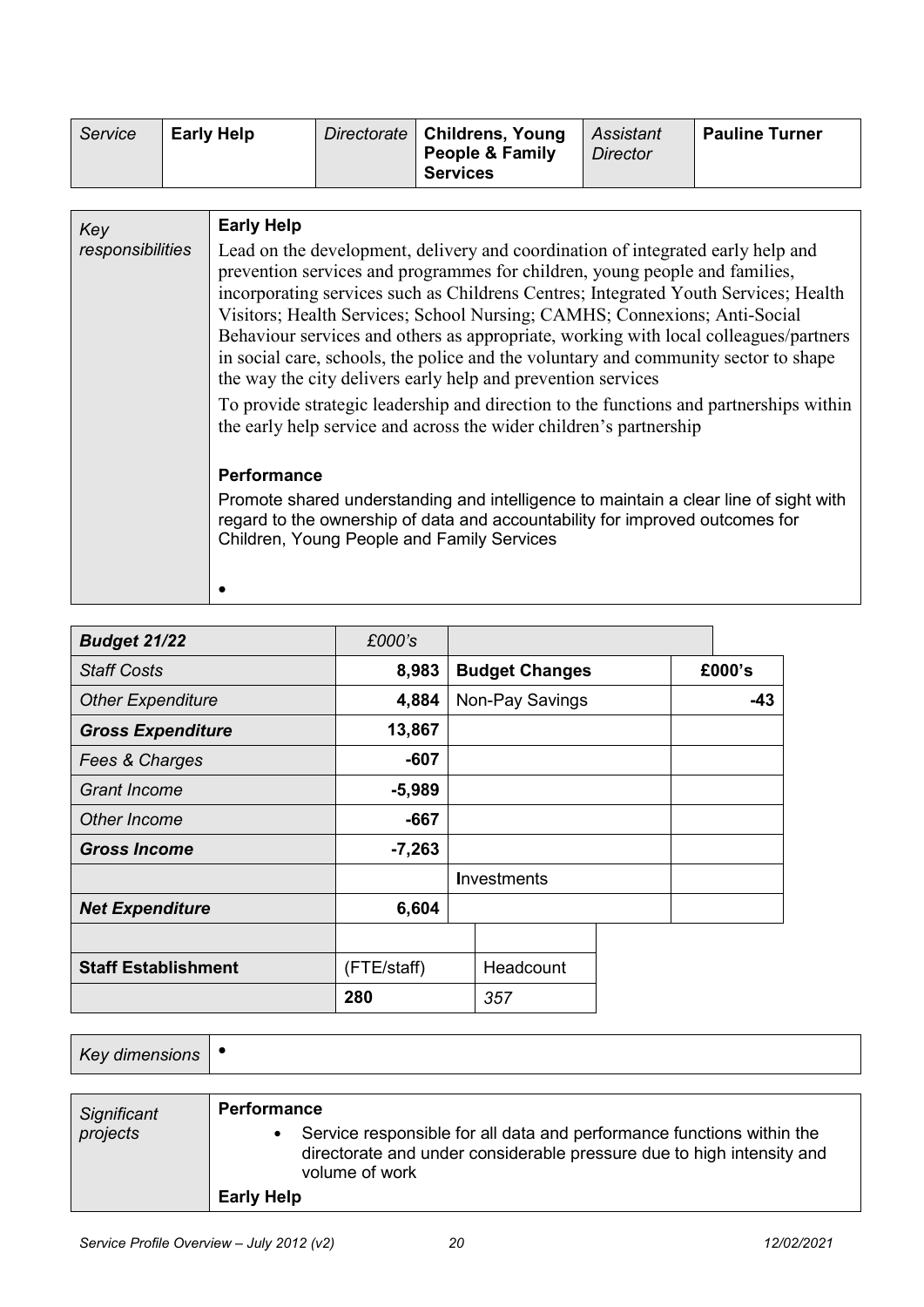| • To lead and develop an effective strategy and partnership<br>approach for the delivery of the Early Help & Intervention across<br>the city in order to maximise positive outcomes for children, young<br>people and families and drive down the cost of specialist and<br>targeted service<br>• To manage and lead a range of services – EH Children's Centres;<br>Integrated Youth Services; HeadStart Hull; Hull Youth Justice<br>Service; 14-19 Employment and Skills<br>• To lead the commissioning of a variety of early help services -<br>Children's Centres; Targeted Youth Services; Emotional Well-<br>Being/HeadStart Services; Holiday activities; SEND services |
|--------------------------------------------------------------------------------------------------------------------------------------------------------------------------------------------------------------------------------------------------------------------------------------------------------------------------------------------------------------------------------------------------------------------------------------------------------------------------------------------------------------------------------------------------------------------------------------------------------------------------------------------------------------------------------|
|                                                                                                                                                                                                                                                                                                                                                                                                                                                                                                                                                                                                                                                                                |

| Significant  | <b>Early Help</b>                                                                                                                                        |
|--------------|----------------------------------------------------------------------------------------------------------------------------------------------------------|
| <b>Risks</b> | Capacity of service to respond to demand                                                                                                                 |
|              | Engagement of key partners across the network to deliver an integrated<br>approach to EH                                                                 |
|              | <b>Troubled Families Programme Funding</b><br>$\bullet$                                                                                                  |
|              | Sustainability of HeadStart Hull programme with partners post funding                                                                                    |
|              | Increased demand on services due to impact of Covid<br>$\bullet$                                                                                         |
|              | Ofsted inspection and improvement process and impact on early help<br>services                                                                           |
|              | <b>Performance</b><br>Ensuring appropriate skill level and capacity within the team is a critical<br>issue in order that effective oversight is in place |
|              |                                                                                                                                                          |

| <b>KPI</b> | 2020/21 latest | Notes (inc. Benchmarks) |
|------------|----------------|-------------------------|
|            |                |                         |
|            |                |                         |
|            |                |                         |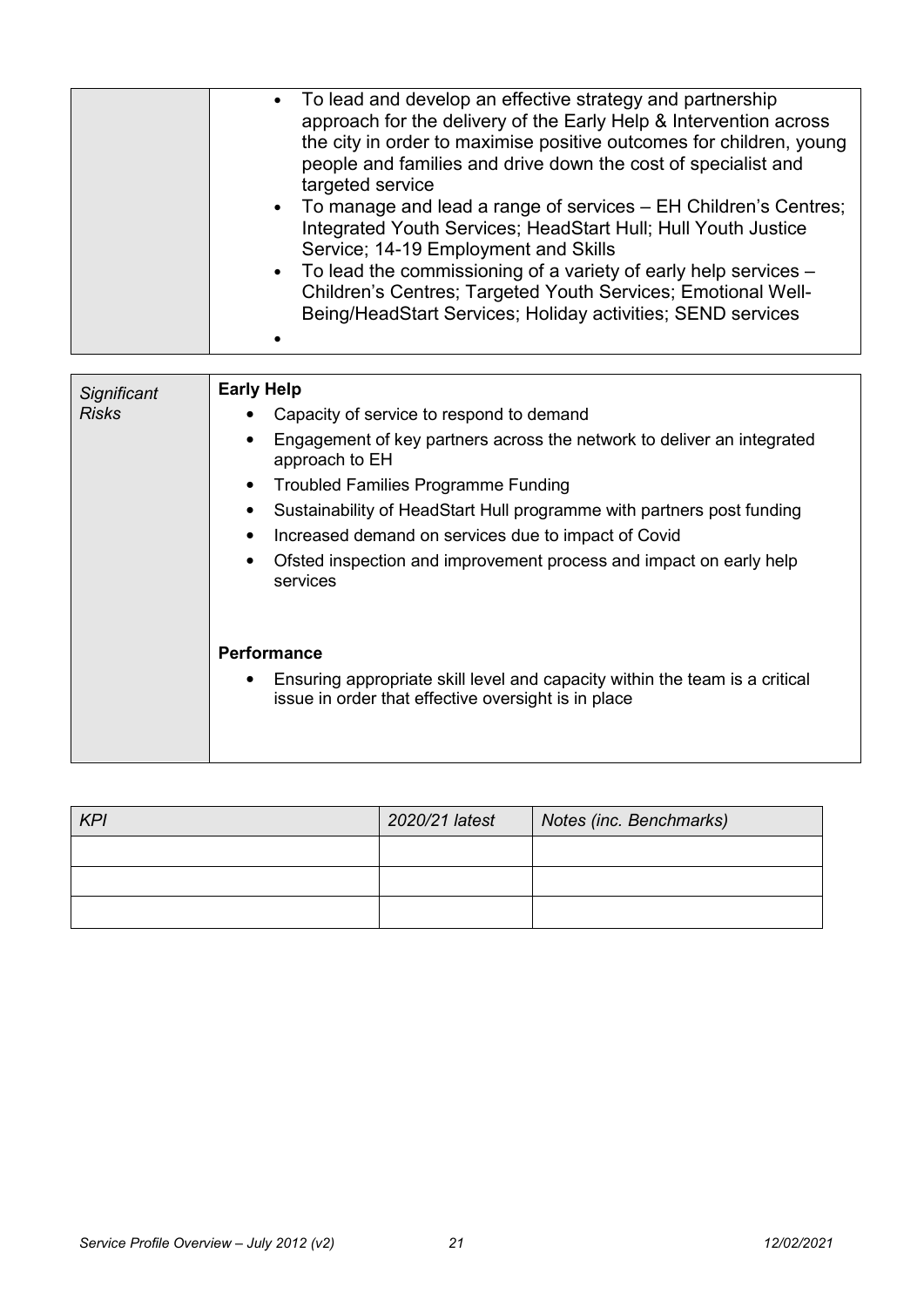| <b>Town Clerk</b><br>Service | Directorate   Legal Services<br>and Partnerships | Assistant<br><b>Director</b> | n/a, included<br>within Director<br>role |
|------------------------------|--------------------------------------------------|------------------------------|------------------------------------------|
|------------------------------|--------------------------------------------------|------------------------------|------------------------------------------|

| Key              |  |
|------------------|--|
| responsibilities |  |

• Legal, Procurement, Committee Services, Digital and Print media, Information Governance, Customer Feedback, Member Support and Elections.

| <b>Budget 21/22</b>             | £000's      |                                  |  |        |
|---------------------------------|-------------|----------------------------------|--|--------|
| <b>Staff Costs</b>              | 5,786       | <b>Budget Changes</b>            |  | £000's |
| <b>Other Expenditure</b>        | 1,456       | Savings - Pay                    |  |        |
| <b>Gross Expenditure</b>        | 7,242       | Savings - Non Pay                |  | $-124$ |
| Fees & Charges                  | $-300$      | Non-Pay Savings                  |  | $-12$  |
| Grant Income                    | 0           |                                  |  |        |
| <b>Other Income</b>             | -888        |                                  |  |        |
| <b>Gross Income</b>             | $-1,189$    |                                  |  |        |
|                                 |             | <b>Investments</b>               |  |        |
| <b>Net Expenditure</b>          | 6,053       | <b>Funding of Base Pressures</b> |  | 231    |
|                                 |             |                                  |  |        |
| <b>Staff Establishment</b>      | (FTE/staff) | Headcount                        |  |        |
| <b>Contracted Staff</b>         | 126         | 140                              |  |        |
| <b>Elected Members</b>          | 58          | 58                               |  |        |
| Total (excl. Customer Services) | 186         | 200                              |  |        |

| Key dimensions          | Council wide governance in relation to partnership working, decision making,<br>$\bullet$<br>information management, complaints, whistleblowing, transparency and digital<br>and print publication, excluding internal audit. |  |  |  |
|-------------------------|-------------------------------------------------------------------------------------------------------------------------------------------------------------------------------------------------------------------------------|--|--|--|
|                         | Procurement and legal advice services across all service areas and to<br>$\bullet$<br>partner organisations                                                                                                                   |  |  |  |
|                         | <b>Customer Complaint management</b><br>٠                                                                                                                                                                                     |  |  |  |
|                         |                                                                                                                                                                                                                               |  |  |  |
| Significant<br>projects | 1. Implementing the Ministry of Justice Common Platform Programme - Single<br>Justice Procedure, Iken & Integration within the System.                                                                                        |  |  |  |
|                         | 2. Procuring and entering into legal agreements for all (major) projects<br>$\bullet$<br>undertaken by the Council (e.g. Maritime, Albion Square, Stoneferry Road, DFT<br><b>Highways Schemes)</b>                            |  |  |  |
|                         | 3. Managing the impact of the increase in Care Order cases from<br>$\bullet$<br>70/annum to 150/annum, together with increased Discharge of Care Order<br>applications                                                        |  |  |  |
|                         | 4. Managing the expanding number of adult proceedings with increased<br>$\bullet$<br>complexity to safeguard the welfare of vulnerable adults                                                                                 |  |  |  |
|                         | 5. Developing a revised Social Value framework for operation in partnership<br>$\bullet$<br>with the VCS and Education providers across the city                                                                              |  |  |  |
|                         | 6. Undertaking the Procurement of Carbon Neutral Contractual framework                                                                                                                                                        |  |  |  |
|                         |                                                                                                                                                                                                                               |  |  |  |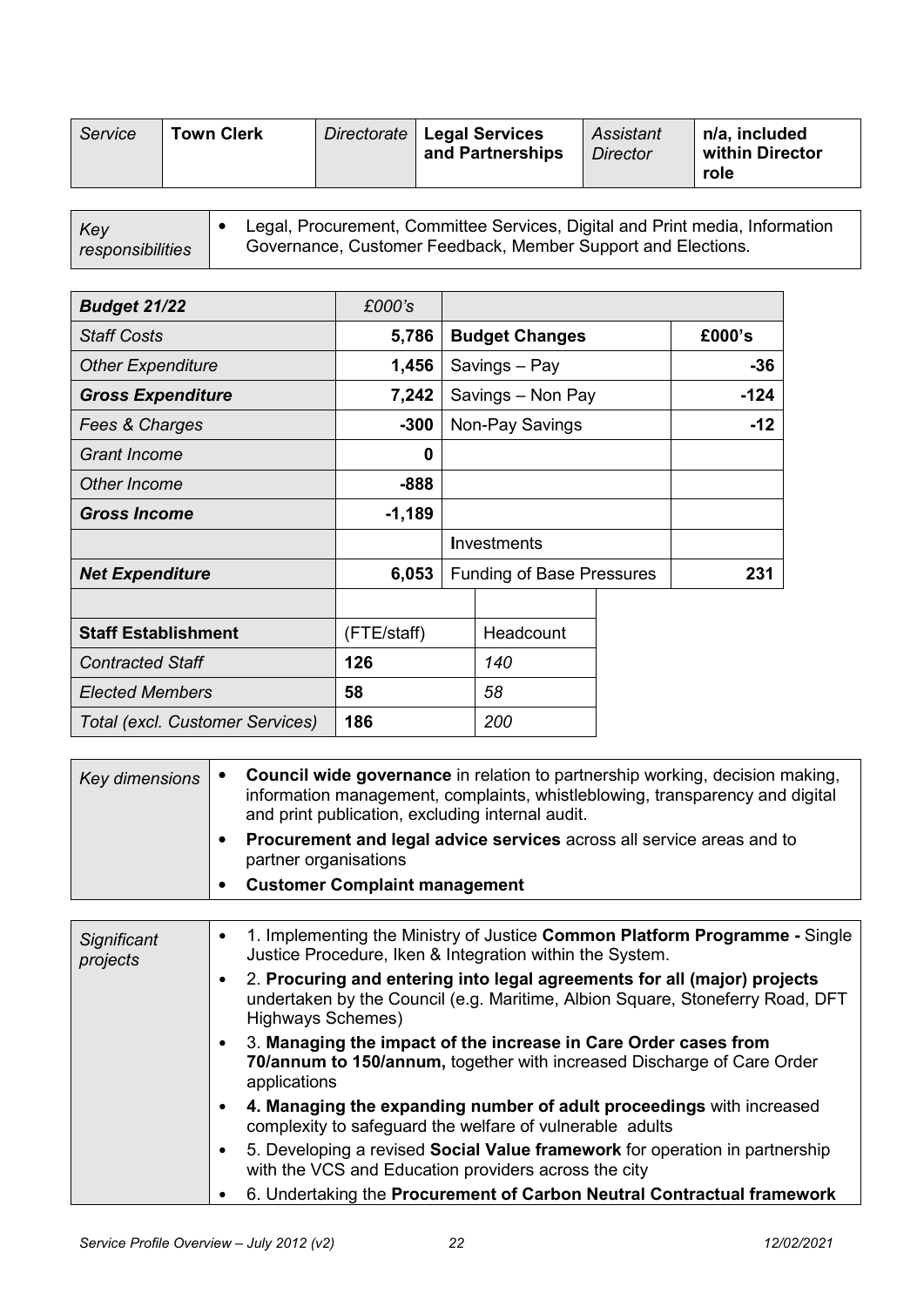|                             | across the city in partnership with key stakeholders                                                                                                                                                                                                                                                                                                                                  |
|-----------------------------|---------------------------------------------------------------------------------------------------------------------------------------------------------------------------------------------------------------------------------------------------------------------------------------------------------------------------------------------------------------------------------------|
|                             | 7. Building Effective Cooperative Partnership arrangements with the<br>$\bullet$                                                                                                                                                                                                                                                                                                      |
|                             | University of Hull, Neighbourhoods and the VCS in relation to delivering Carbon                                                                                                                                                                                                                                                                                                       |
|                             | Neutrality, Social Value and Innovation.                                                                                                                                                                                                                                                                                                                                              |
|                             | 8. Implementation of Dynamic Purchasing Systems across CYPS, Adult<br>$\bullet$<br>Social Care & Streetscene to facilitate efficient service delivery                                                                                                                                                                                                                                 |
|                             | 9. Transport Savings Board – corporate wide leadership in relation to delivery<br>$\bullet$<br>of transport savings and implementation of climate change agenda                                                                                                                                                                                                                       |
|                             | 10. Smart City implementation - Corporate Leadership and engagement<br>$\bullet$<br>across the city and with external national and international partners on the<br>delivery of the themes of activity which comprise the Smart City Strategy,<br>including CCTV digitisation, Traffic Regulation Order digitisation and their<br>relationship with Parking provision across the city |
|                             | 11. Reviewing the Governance Frameworks including revisions to Scrutiny<br>$\bullet$<br>Commission operation and addressing integration with the Quality Bus<br>Partnership and the Safer Communities Partnership                                                                                                                                                                     |
|                             | 12. Meeting IGG responsibilities for Data Protection Impact Assessments and<br>$\bullet$<br>Information Governance management under GDPR                                                                                                                                                                                                                                              |
|                             | 13. Establishing the Data Frameworks for delivering the value in data related to<br>$\bullet$<br>integrated working and Smart City operation, including taking a leadership role<br>in relation to the Data Warehouse                                                                                                                                                                 |
|                             | 14. Combined Police and Crime Commissioner and Local Elections May<br>2021                                                                                                                                                                                                                                                                                                            |
|                             | 15. Establishing the Customer Identity Account, leading the work in relation<br>$\bullet$<br>to the Microsoft Cloud Navigator Project in relation thereto                                                                                                                                                                                                                             |
|                             | 16. Transition into new Hull & East Riding Local Enterprise Partnership and<br>$\bullet$<br>developing the Governance structures for a Hull and East Riding Combined<br>Authority                                                                                                                                                                                                     |
|                             | 17. NPS (Humber) transition from external company to Council Service<br>$\bullet$<br>through ECC                                                                                                                                                                                                                                                                                      |
|                             | 18. Re-purposing of Town Hall Chambers                                                                                                                                                                                                                                                                                                                                                |
|                             |                                                                                                                                                                                                                                                                                                                                                                                       |
| Significant<br><b>Risks</b> | Significant increasing pressure on Children's Social Care and Adult Social Care<br>$\bullet$<br>legal teams creating risk of burn out                                                                                                                                                                                                                                                 |
|                             | Ability to recruit necessary skills/level in Legal Services to relieve pressure<br>$\bullet$                                                                                                                                                                                                                                                                                          |
|                             | Extraordinary Legal cases carrying financial risks with QC & Locum costs<br>٠                                                                                                                                                                                                                                                                                                         |
|                             | Significant pressure on Commercial and Procurement teams from major<br>$\bullet$<br>projects testing capacity and challenge of recruitment                                                                                                                                                                                                                                            |
|                             | GDPR Data Protection Impact Assessments across all service provision up to<br>$\bullet$<br>£17m fine risk)                                                                                                                                                                                                                                                                            |
|                             | Individual high-risk cases<br>$\bullet$                                                                                                                                                                                                                                                                                                                                               |
|                             | Income pressure from external sources as resource required internally to deliver<br>$\bullet$                                                                                                                                                                                                                                                                                         |
|                             | unfunded work, and small General Fund contribution to service                                                                                                                                                                                                                                                                                                                         |
|                             | Reduced internal income from HRA due to impacts of COVID-19 halting the<br>$\bullet$<br>majority of possession and enforcement matters.                                                                                                                                                                                                                                               |
|                             | Delivering Elections in current environment - COVID-19 Impact/Social<br>$\bullet$<br>Distancing                                                                                                                                                                                                                                                                                       |
|                             | Reductions in Government funding surrounding elections e.g. IER<br>٠                                                                                                                                                                                                                                                                                                                  |
|                             | Combined authorities work resulting in staff resource pressure on committee<br>$\bullet$                                                                                                                                                                                                                                                                                              |
|                             | team and ability to deliver                                                                                                                                                                                                                                                                                                                                                           |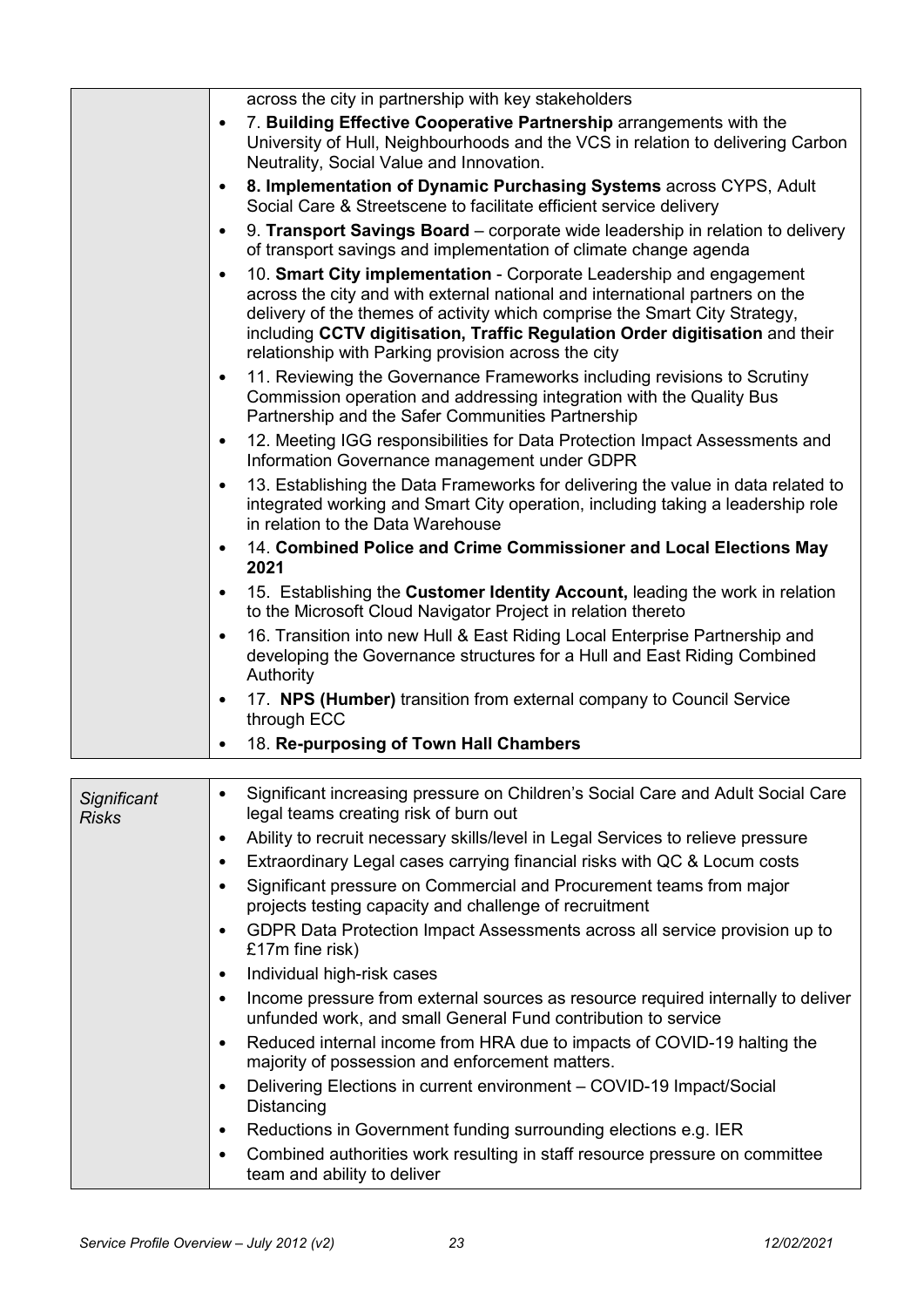| Key              | <b>Housing Revenue Account</b>                                                                                                                                                                                                                        |  |  |  |  |
|------------------|-------------------------------------------------------------------------------------------------------------------------------------------------------------------------------------------------------------------------------------------------------|--|--|--|--|
| responsibilities | Management and maintenance of c.23,500 council dwellings for rent, and<br>the allocation of properties to prospective tenants.                                                                                                                        |  |  |  |  |
|                  | <b>Neighbourhood &amp; Housing GF</b>                                                                                                                                                                                                                 |  |  |  |  |
|                  | Provision of private housing services, aids and adaptations, housing<br>strategy, supported accommodation review team (SART), homesearch,<br>asylum and refugee services, homelessness, area based regeneration<br>and neighbourhood based management |  |  |  |  |

| <b>General Fund Budget 21/22</b><br>>HRA Budget not included<br>*Grants per budget are not accurate<br>and need to be re-loaded once up to<br>date amounts received | £000's                    |  |                                                                                    |  |        |
|---------------------------------------------------------------------------------------------------------------------------------------------------------------------|---------------------------|--|------------------------------------------------------------------------------------|--|--------|
| Staff Costs*Grants of £508k so net of<br>£2.672k                                                                                                                    | 3,180                     |  | <b>Budget Changes</b>                                                              |  | £000's |
| Other Expenditure *Grants of<br>£1,542k so net of £712k                                                                                                             | 2,254                     |  | Savings                                                                            |  | $-155$ |
| <b>Gross Expenditure</b>                                                                                                                                            | 5,434                     |  | Savings - Non Pay                                                                  |  | $-18$  |
| Fees & Charges                                                                                                                                                      | $-931$                    |  |                                                                                    |  |        |
| Grant Income *Grants net off with<br>above expenditure plus £15k historic<br>pressure                                                                               | $-2,065$                  |  |                                                                                    |  |        |
| Other Income                                                                                                                                                        | $-3$                      |  |                                                                                    |  |        |
| <b>Gross Income</b>                                                                                                                                                 | $-2,999$                  |  |                                                                                    |  |        |
|                                                                                                                                                                     |                           |  | Investments                                                                        |  |        |
| <b>Net Expenditure</b>                                                                                                                                              | 2,435                     |  |                                                                                    |  |        |
|                                                                                                                                                                     |                           |  |                                                                                    |  |        |
| (FTE/staff)<br><b>Staff Establishment *Including</b><br>Capital (November 2020)                                                                                     |                           |  | Headcount                                                                          |  |        |
| <b>Housing Revenue Account</b>                                                                                                                                      | 371.25                    |  | 499*To split                                                                       |  |        |
| <b>Neighbourhoods &amp; Housing GF</b>                                                                                                                              | 115.89 (97.06<br>Revenue) |  | between GF<br>& HRA some<br>are % cross<br>overs &<br><b>Includes</b><br>vacancies |  |        |

| Key dimensions | <b>Housing Revenue Account</b>                                                                                                            |
|----------------|-------------------------------------------------------------------------------------------------------------------------------------------|
|                | C23,500 dwellings                                                                                                                         |
|                | C6,000 tenants on Universal Credit                                                                                                        |
|                | Ensure homes are safe, engaging with customers, managing tenancies and<br>collection of c£95m of rental and other housing related income. |
|                |                                                                                                                                           |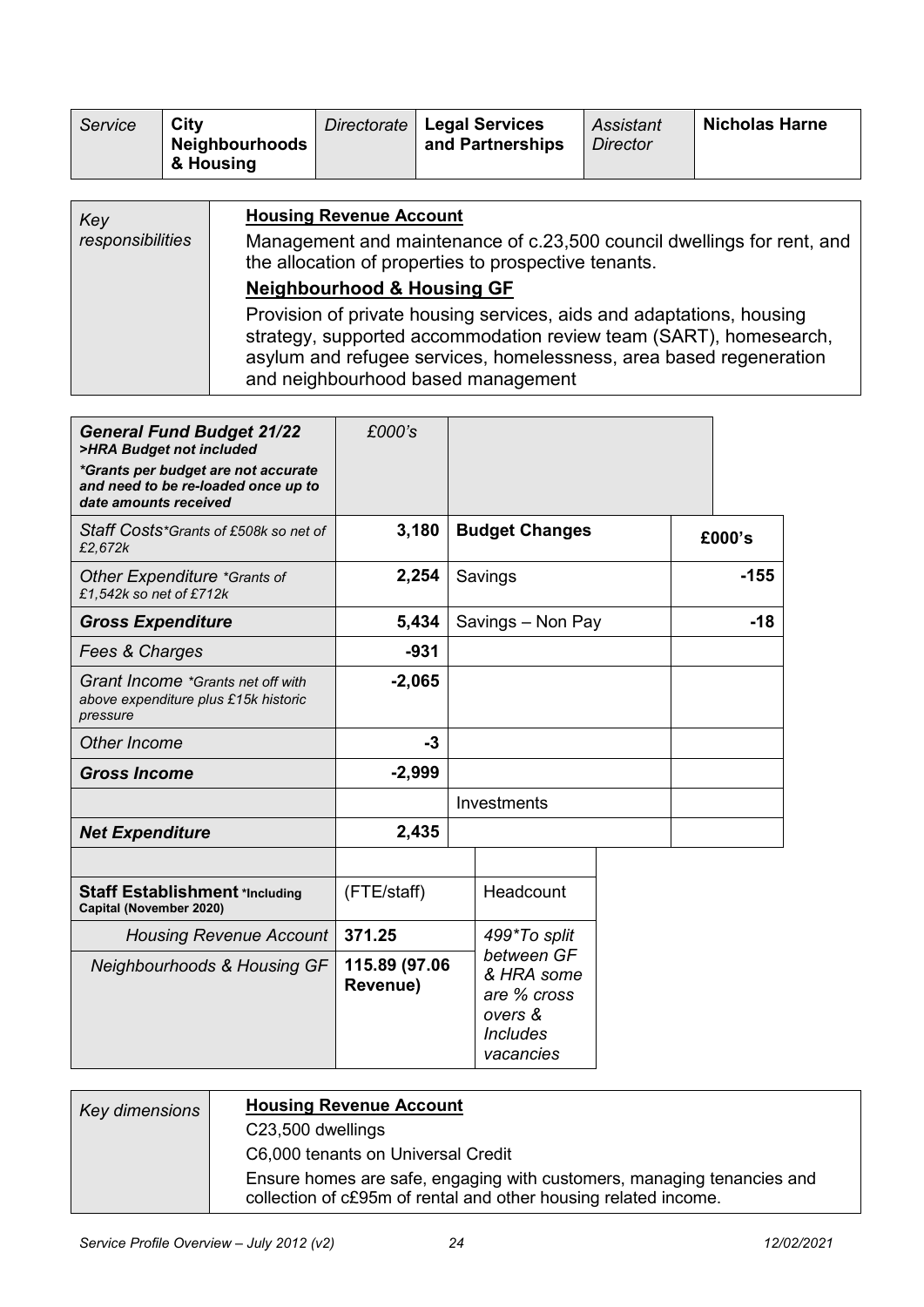| <b>Neighbourhoods &amp; Housing GF</b>                                                                                                                                                              |
|-----------------------------------------------------------------------------------------------------------------------------------------------------------------------------------------------------|
| Supporting elected members community leadership roles. As well as responding<br>to community needs particularly in times of stress and acute need, e.g. covid-19<br>response.                       |
| Delivering neighbourhood improvements, regeneration and housing growth. As<br>well as a community leadership role working with the VCS and supporting work<br>around community cohesion and safety. |
| Ensuring properties are safe and habitual.                                                                                                                                                          |
| Discharging of statutory homeless and Housing Act functions                                                                                                                                         |
| <b>Housing Revenue Account</b>                                                                                                                                                                      |
| Integration with DWP (esp Universal Credit), private contractors and Council<br>companies as well as Adult Social Care & CYPS (Children leaving care)                                               |
| <b>Neighbourhoods &amp; Housing GF</b>                                                                                                                                                              |
| Interface with Planning, Health and Adult Social Care                                                                                                                                               |

| Significant | <b>Housing Revenue Account</b>                                                                                                                                                                                                                       |
|-------------|------------------------------------------------------------------------------------------------------------------------------------------------------------------------------------------------------------------------------------------------------|
| projects    | Implementation of new housing management system database<br>(HMS)                                                                                                                                                                                    |
|             | Cladding programme to over 4,000 homes to improve energy<br>efficiency to non-traditionally built council properties                                                                                                                                 |
|             | New build programme of c500 new properties over 5 years                                                                                                                                                                                              |
|             | - Delivery of tenancy service to sustain income                                                                                                                                                                                                      |
|             | <b>Neighbourhoods &amp; Housing (GF)</b>                                                                                                                                                                                                             |
|             | New private sector housing enforcement policy<br>Supported accommodation oversight and improvement<br>Area based regeneration working with partners in key development<br>areas and delivering frontage improvements to private sector<br>properties |
|             | - Responding to community needs, significant response led by<br>neighbourhoods during covid-19 pandemic. Every ward has a<br>developed ward plan with the team working to implement the<br>significant projects set out within it.                   |

| Significant  | <b>Housing Revenue Account</b>                                                                                                                                                                                                                     |
|--------------|----------------------------------------------------------------------------------------------------------------------------------------------------------------------------------------------------------------------------------------------------|
| <b>Risks</b> | Impact of Covid, job losses and Universal Credit on income collection<br>IT failure (especially around newly acquired HMS)<br>Increasing costs of labour and materials for construction and<br>maintenance                                         |
|              | Government funding, and cost and impact of climate change and<br>building safety requirements                                                                                                                                                      |
|              | - Ensuring homes are in good condition, are safe and free from hazards.<br>Including changing legislation – building safety act, homes fit for<br>human habitation, social housing white paper. Includes a risk of<br>increasing dis repair claims |
|              | <b>Neighbourhoods &amp; Housing (GF)</b>                                                                                                                                                                                                           |
|              | Changes in the property market<br>National migration picture and any changes<br>Impact of Covid and Brexit on costs, supplies and demand                                                                                                           |
|              | Government funding supporting homelessness, asylum and refugee                                                                                                                                                                                     |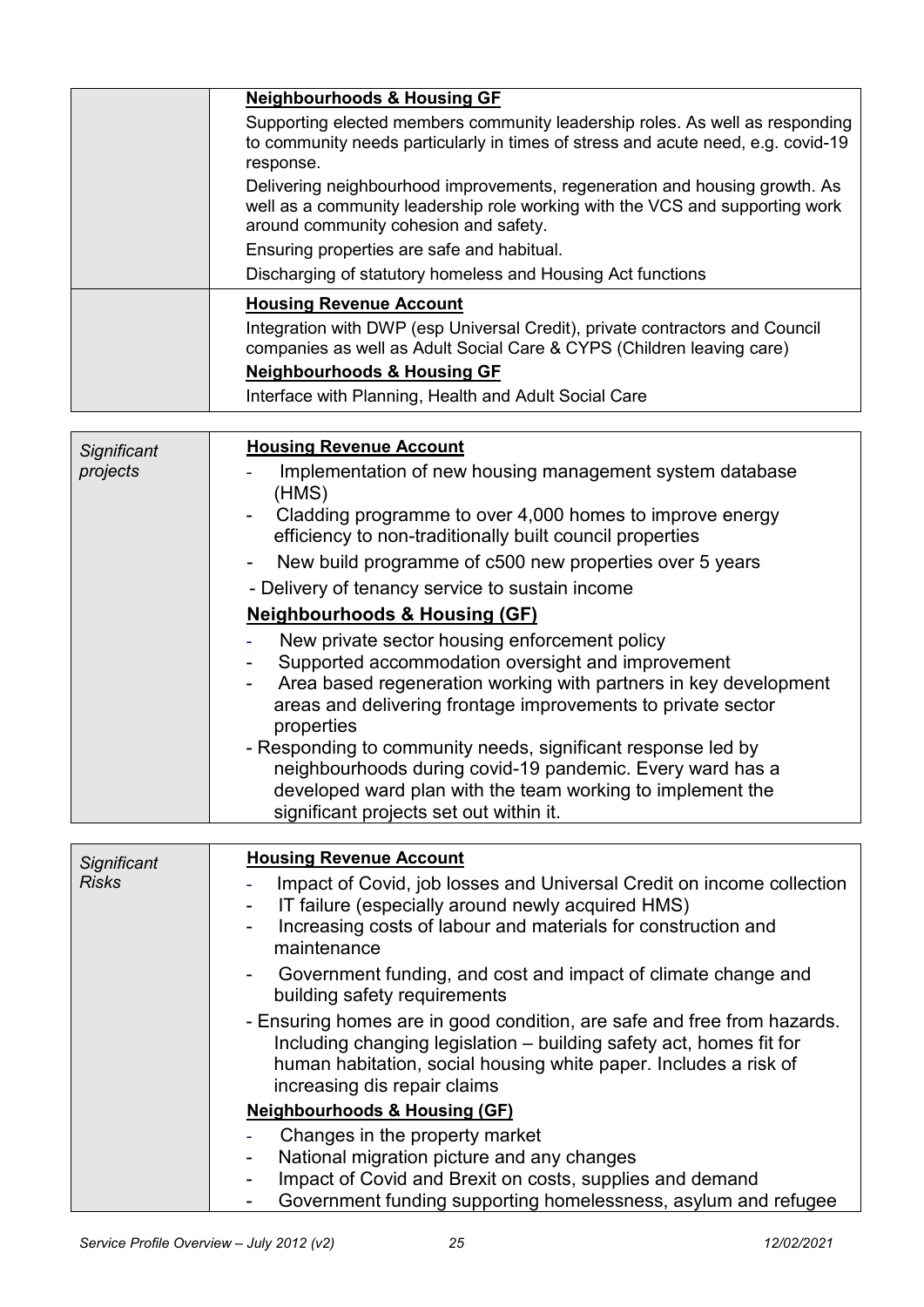| services and private sector regeneration in particular |
|--------------------------------------------------------|
| Impact of Covid on Private sector enforcement          |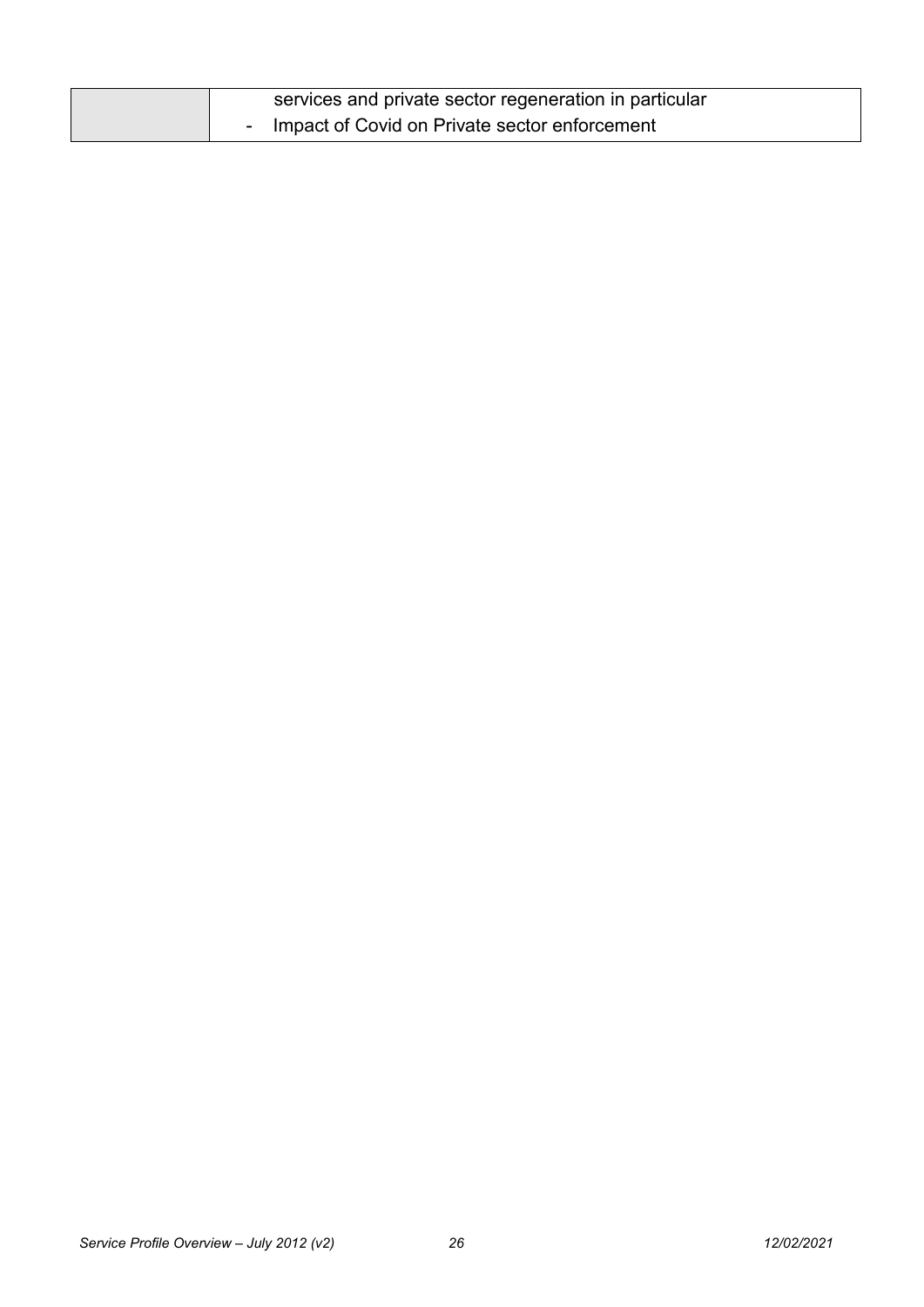| Service                                                                                                                                                                                                                                                                              | <b>City Customer</b><br><b>Services</b> |  | <b>Directorate</b> | <b>Legal Services</b><br>and Partnerships | Assistant<br><b>Director</b> | <b>Lisa Buttery</b> |
|--------------------------------------------------------------------------------------------------------------------------------------------------------------------------------------------------------------------------------------------------------------------------------------|-----------------------------------------|--|--------------------|-------------------------------------------|------------------------------|---------------------|
|                                                                                                                                                                                                                                                                                      |                                         |  |                    |                                           |                              |                     |
| <b>Bereavement Services</b><br>Key<br>responsibilities<br><b>Registration Services</b><br>$\bullet$<br><b>Coroners Service</b><br>Customer Experience Team (CET)<br>$\bullet$<br><b>Customer Service Centres</b><br>٠<br><b>Welfare Rights</b><br>$\bullet$<br><b>Contact Centre</b> |                                         |  |                    |                                           |                              |                     |

| <b>Budget 20/21</b>        | £000's      |                       |                    |  |                   |  |  |       |
|----------------------------|-------------|-----------------------|--------------------|--|-------------------|--|--|-------|
| <b>Staff Costs</b>         | 4,132       | <b>Budget Changes</b> |                    |  | £000's            |  |  |       |
| <b>Other Expenditure</b>   | 2,720       |                       |                    |  | Savings - Non Pay |  |  | $-24$ |
| <b>Gross Expenditure</b>   | 6,852       |                       |                    |  |                   |  |  |       |
| Fees & Charges             | $-3,576$    |                       |                    |  |                   |  |  |       |
| Grant Income               | $-966$      |                       |                    |  |                   |  |  |       |
| Other Income               | $-1,097$    |                       |                    |  |                   |  |  |       |
| <b>Gross Income</b>        | $-5,639$    |                       |                    |  |                   |  |  |       |
|                            |             |                       | <b>Investments</b> |  |                   |  |  |       |
| <b>Net Expenditure</b>     | 1,213       |                       |                    |  |                   |  |  |       |
|                            |             |                       |                    |  |                   |  |  |       |
| <b>Staff Establishment</b> | (FTE/staff) |                       | Headcount          |  |                   |  |  |       |
|                            | 127.44      |                       | 151                |  |                   |  |  |       |

| Key dimensions | The service champions the Council Customer leading on the delivery of:<br>1.                                                                                                                                                                                                                                         |
|----------------|----------------------------------------------------------------------------------------------------------------------------------------------------------------------------------------------------------------------------------------------------------------------------------------------------------------------|
|                | the Corporate Customer Engagement and the Digital Inclusion Strategies for<br>$\bullet$<br>the city and champion's customer journey leadership across the Council                                                                                                                                                    |
|                | Face to face customer engagement (normally around 30,000 visitors per month)<br>$\bullet$                                                                                                                                                                                                                            |
|                | the Corporate Website, WebChannel migration and Social Medial responses<br>$\bullet$<br>associated with the customer engagement                                                                                                                                                                                      |
|                | Welfare Rights service to help and support over 22,000 customers each year to<br>$\bullet$<br>access £5 million welfare funding                                                                                                                                                                                      |
|                | Commissioning Customer engagement services from partner organisations<br>$\bullet$<br>including:                                                                                                                                                                                                                     |
|                | Civica for the Call Centre (45,000, reducing to 30,000 calls per month<br>$\bullet$<br>and 2,500 emails).                                                                                                                                                                                                            |
|                | Hull Culture and Leisure for corporate customer provision in libraries and<br>$\bullet$                                                                                                                                                                                                                              |
|                | Voluntary Sector advice service provision (Citizens' Advice Service)<br>$\bullet$                                                                                                                                                                                                                                    |
|                |                                                                                                                                                                                                                                                                                                                      |
|                | The key dimensions consequently include the relationships between and<br>$\bullet$<br>performance of these services and leading the opportunities for integrated<br>working, with a particular focus upon close work with the Neighbourhoods<br>Service on working together with the Voluntary Sector and the CCG in |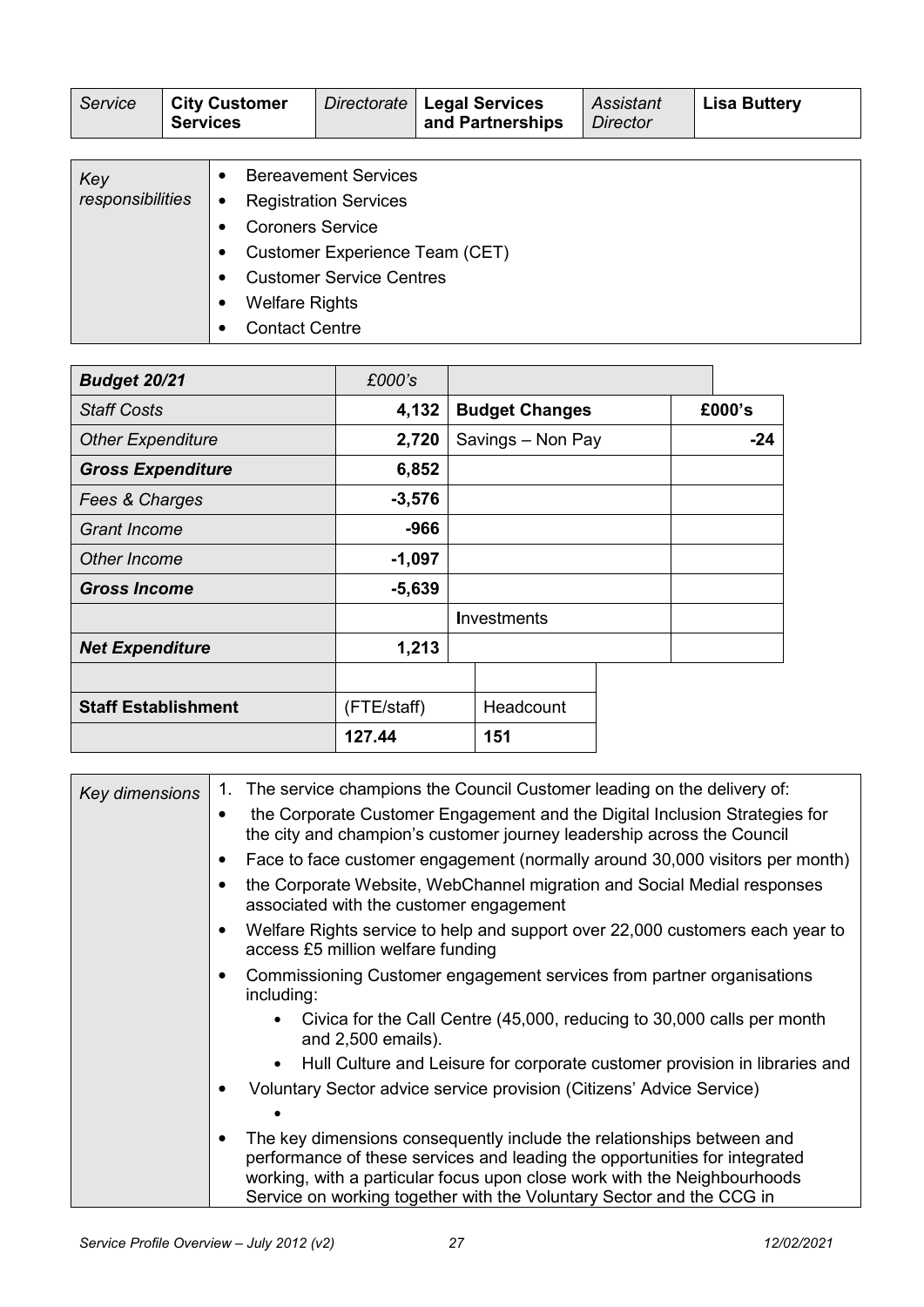|                             | presenting a cohesive customer engagement approach for the city to support<br>vulnerable residents and ensure digital accessibility                                                                                                                                                                                                                                                                                                                                                                                                                                                                        |
|-----------------------------|------------------------------------------------------------------------------------------------------------------------------------------------------------------------------------------------------------------------------------------------------------------------------------------------------------------------------------------------------------------------------------------------------------------------------------------------------------------------------------------------------------------------------------------------------------------------------------------------------------|
|                             | 2. The service manages national statutory services in relation to Registration of<br>birth, deaths, marriages and the Coroner's Service, including the following<br>annual activity:                                                                                                                                                                                                                                                                                                                                                                                                                       |
|                             | Number of registered births $-5,500$ per year                                                                                                                                                                                                                                                                                                                                                                                                                                                                                                                                                              |
|                             | Number of registered deaths per year 3,044                                                                                                                                                                                                                                                                                                                                                                                                                                                                                                                                                                 |
|                             | Number of marriage notices per year 2,300                                                                                                                                                                                                                                                                                                                                                                                                                                                                                                                                                                  |
|                             | Number of ceremonies per year 650                                                                                                                                                                                                                                                                                                                                                                                                                                                                                                                                                                          |
|                             | Number of reported deaths to the coroner $-2,800$                                                                                                                                                                                                                                                                                                                                                                                                                                                                                                                                                          |
|                             | Number that result in an inquest $-250$                                                                                                                                                                                                                                                                                                                                                                                                                                                                                                                                                                    |
|                             | 3. The service manages the Crematoria and Cemeteries, undertaking circa 200<br>$\bullet$<br>cremations each month                                                                                                                                                                                                                                                                                                                                                                                                                                                                                          |
|                             |                                                                                                                                                                                                                                                                                                                                                                                                                                                                                                                                                                                                            |
| Significant<br>projects     | Customer Engagement Programme. The corporate programme has been<br>$\bullet$<br>moved from project to business as usual, managed by the service. The<br>Corporate Customer Engagement and the Digital Inclusion Strategies will be<br>reviewed and supported by clear Action plans. This is a major project<br>addressing the corporate requirements for customer access, integrated working<br>with the CCG and the Voluntary sector, and improvements to digital Access<br>points at the Wilson Centre and across the city as well as the replacement of<br>the Customer Relationship Management System. |
|                             | Website leadership to provide a seamless customer journey for those<br>$\bullet$<br>accessing the Council, through establishing a coherent Website and Portals<br>Strategy                                                                                                                                                                                                                                                                                                                                                                                                                                 |
|                             | <b>Smart City data use to inform Customer Journey planning</b><br>$\bullet$                                                                                                                                                                                                                                                                                                                                                                                                                                                                                                                                |
|                             | Citywide digital and registration access point delivery in conjunction with<br>$\bullet$<br>Housing, Children's, Health, Community Centres and the VCS                                                                                                                                                                                                                                                                                                                                                                                                                                                     |
|                             | Implementing Cloud based ICT systems within Registrars Service for<br>$\bullet$<br><b>Registrations to improve customer access</b>                                                                                                                                                                                                                                                                                                                                                                                                                                                                         |
|                             | Implementation of the Confirm public asset system for Bereavement<br>$\bullet$<br>Services and consequent establishment of complementary webservices                                                                                                                                                                                                                                                                                                                                                                                                                                                       |
|                             | Expanding venues for Marriage Services in conjunction with Hull Culture and<br>$\bullet$<br>Leisure                                                                                                                                                                                                                                                                                                                                                                                                                                                                                                        |
|                             | Achieving Carbon neutrality across Bereavement Services assets<br>$\bullet$                                                                                                                                                                                                                                                                                                                                                                                                                                                                                                                                |
|                             | <b>Expanding burial provision</b> across the city including the delivery of a £1.2m<br>$\bullet$<br>project at Priory Woods Cemetery                                                                                                                                                                                                                                                                                                                                                                                                                                                                       |
|                             | Delivering an integrated Coroner's Service for the Humber region<br>$\bullet$                                                                                                                                                                                                                                                                                                                                                                                                                                                                                                                              |
|                             | $\bullet$                                                                                                                                                                                                                                                                                                                                                                                                                                                                                                                                                                                                  |
|                             |                                                                                                                                                                                                                                                                                                                                                                                                                                                                                                                                                                                                            |
| Significant<br><b>Risks</b> | Impact of Coronavirus upon Bereavement Services, Call Centre and<br>$\bullet$<br>Registrations                                                                                                                                                                                                                                                                                                                                                                                                                                                                                                             |
|                             | Senior level officer capacity<br>٠                                                                                                                                                                                                                                                                                                                                                                                                                                                                                                                                                                         |

|  | Competing priorities across the Council leading to absence of commitment of<br>corporate resource to Service Projects, in particular refocussing of ICT support<br>upon Cloud Navigation programme |
|--|----------------------------------------------------------------------------------------------------------------------------------------------------------------------------------------------------|
|  | Funding shortfalls for bereavement service investment                                                                                                                                              |
|  | Cost of Call Centre provision if predictive call volumes for 2020/21 continue to<br>exceed contract limits                                                                                         |

• Income pressures through delay to Priory Wood cemetery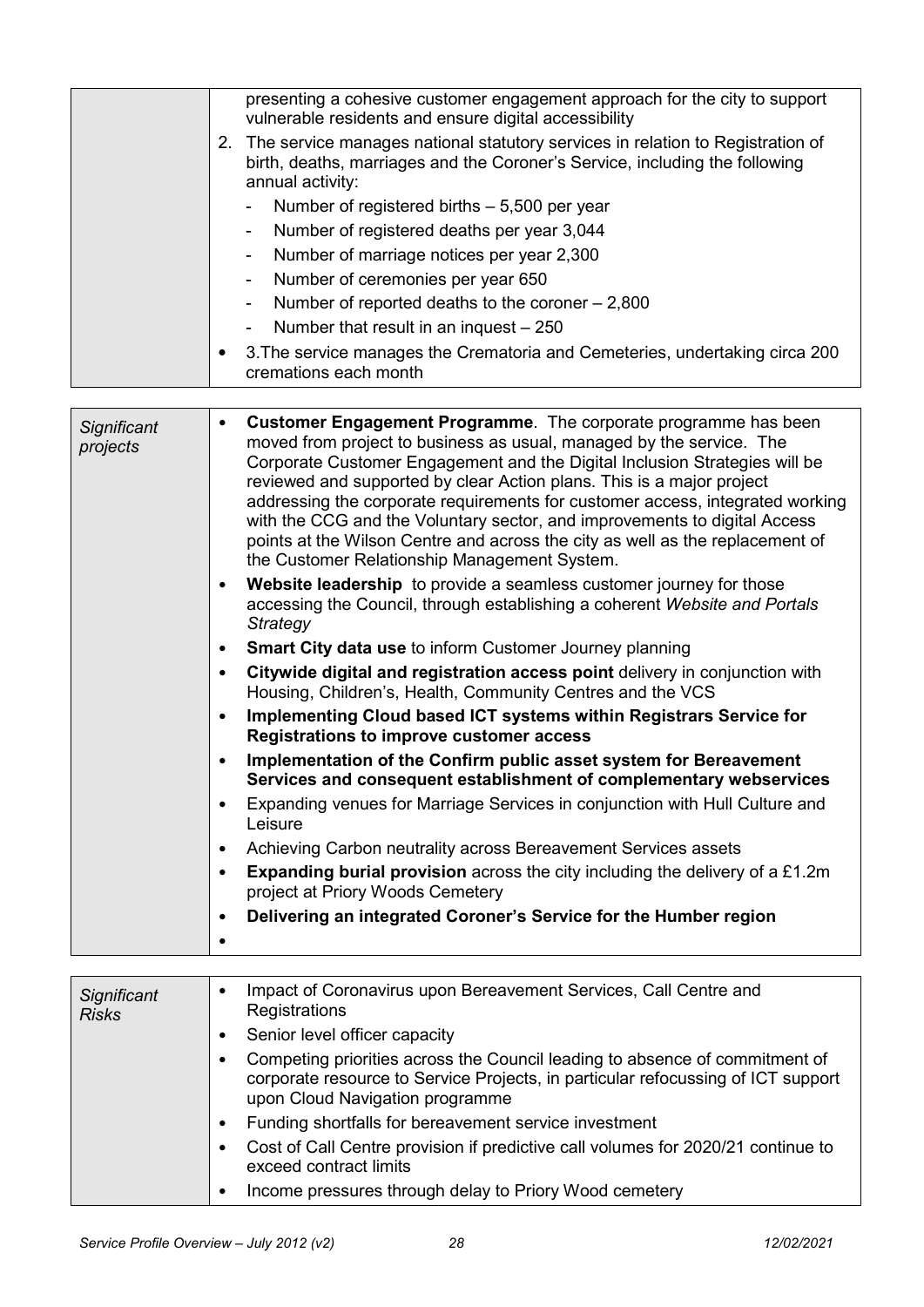| <b>City Human</b><br>Service<br><b>Resources</b>                                                                                                                              |  | Directorate | <b>Legal Services</b><br>and Partnerships | Assistant<br><b>Director</b> | Jacqui Blesic |
|-------------------------------------------------------------------------------------------------------------------------------------------------------------------------------|--|-------------|-------------------------------------------|------------------------------|---------------|
| Human Resources Advisory and transactional Services<br>$\bullet$<br>Key<br>responsibilities<br>Learning and Development<br>$\bullet$<br><b>Health and Safety</b><br>$\bullet$ |  |             |                                           |                              |               |
| <b>Corporate Equalities</b>                                                                                                                                                   |  |             |                                           |                              |               |

| <b>Budget 21/22</b>        | £000's      |                       |  |        |
|----------------------------|-------------|-----------------------|--|--------|
| <b>Staff Costs</b>         | 3,059       | <b>Budget Changes</b> |  | £000's |
| <b>Other Expenditure</b>   | 163         | Savings - Non Pay     |  |        |
| <b>Gross Expenditure</b>   | 3,222       |                       |  |        |
| Fees & Charges             | $-203$      | Investments           |  |        |
| <b>Grant Income</b>        | $-10$       |                       |  |        |
| Other Income               | $-361$      |                       |  |        |
| <b>Gross Income</b>        | $-574$      |                       |  |        |
|                            |             |                       |  |        |
| <b>Net Expenditure</b>     | 2,647       |                       |  |        |
|                            |             |                       |  |        |
| <b>Staff Establishment</b> | (FTE/staff) | Headcount             |  |        |
|                            | 64.86       | 68                    |  |        |

| Key dimensions          | Workforce headcount<br>Number of different services and locations                                   |
|-------------------------|-----------------------------------------------------------------------------------------------------|
| Significant<br>projects | Organisational restructuring<br>Industrial relations framework<br><b>Cross Directorate learning</b> |

| Significant<br><b>Risks</b> | Breakdown in industrial relations leading to strike action or work to rule impacts<br>on all Council Services. |
|-----------------------------|----------------------------------------------------------------------------------------------------------------|
|                             | Aging workforce leaves Council with significant skills gaps and shortages                                      |
|                             | Prosecution from failures in health and safety                                                                 |

• Health and Wellbeing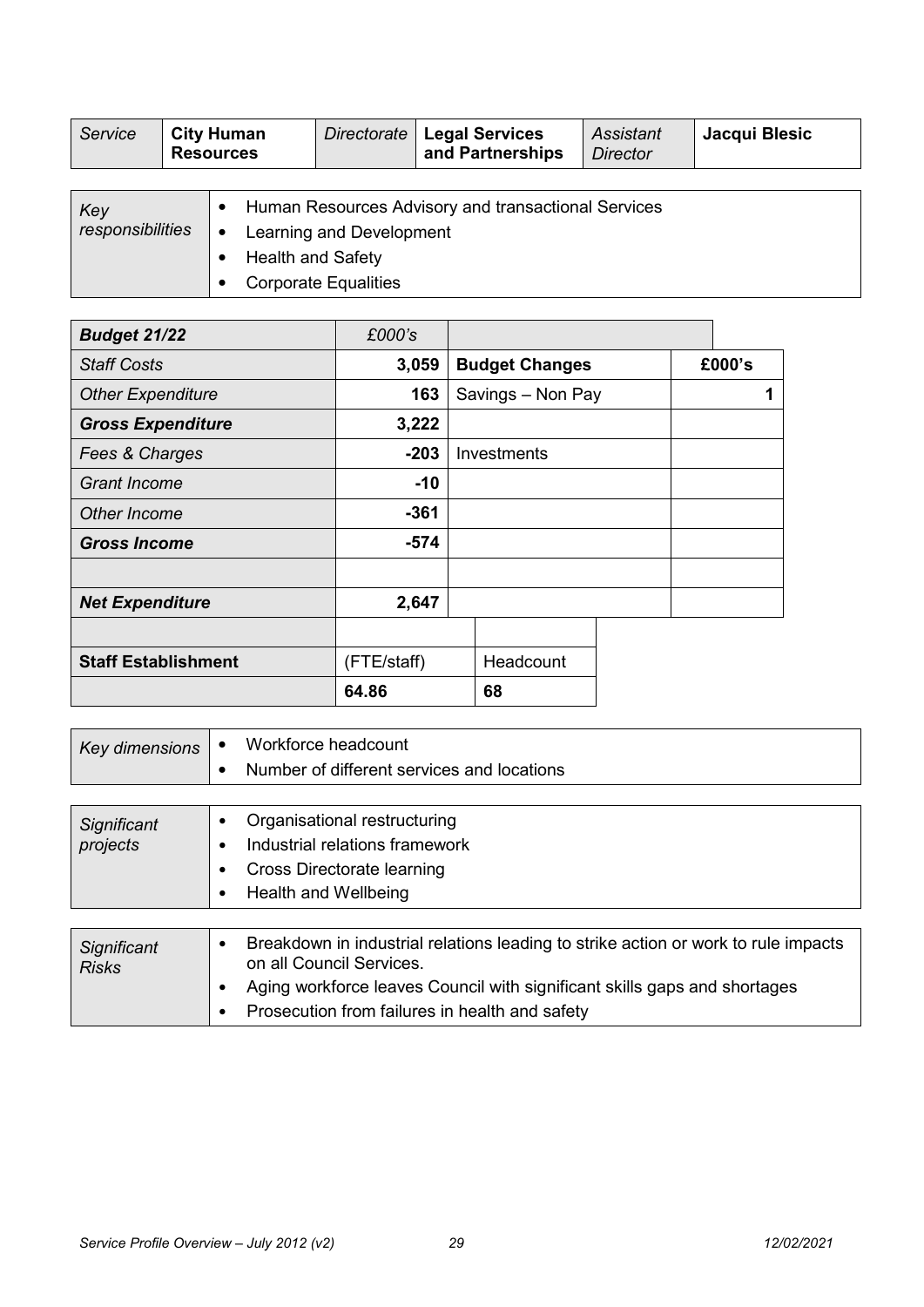| <b>Regeneration &amp;</b><br><b>Director</b><br><b>Policy</b> |
|---------------------------------------------------------------|
|---------------------------------------------------------------|

| Key<br>responsibilities | <b>City Planning</b><br><b>Strategic Planning and Partnerships</b><br>Inward Investment<br>Youth Enterprise |
|-------------------------|-------------------------------------------------------------------------------------------------------------|
|                         | <b>Business Support</b><br>٠                                                                                |
|                         | <b>Employment Inclusion</b>                                                                                 |

| <b>Budget 21/22</b>                                  | £000's      |                       |  |        |
|------------------------------------------------------|-------------|-----------------------|--|--------|
| <b>Staff Costs</b>                                   | 5,453       | <b>Budget Changes</b> |  | £000's |
| <b>Other Expenditure</b>                             | 4,107       | Savings - Non Pay     |  | $-36$  |
| <b>Gross Expenditure</b>                             | 9,560       |                       |  |        |
| Fees & Charges                                       | $-1,545$    |                       |  |        |
| <b>Grant Income</b>                                  | $-3,966$    | <b>Investments</b>    |  |        |
| Other Income                                         | -1          |                       |  |        |
| <b>Gross Income</b>                                  | $-5,512$    |                       |  |        |
|                                                      |             |                       |  |        |
| <b>Net Expenditure</b>                               | 4,048       |                       |  |        |
|                                                      |             |                       |  |        |
| <b>Staff Establishment</b>                           | (FTE/staff) | Headcount             |  |        |
|                                                      |             |                       |  |        |
| Includes Grant funded excludes.<br><b>Marketing</b>  | 106.98      | 148                   |  |        |
| <b>Chief Executives &amp; Trade</b><br><b>Unions</b> | 11          | 14                    |  |        |

| Key dimensions | Ensuring all new development is of a high quality of design which respects the<br>heritage of the city is climate proofed, water resilient, energy efficient and<br>located in sustainable locations providing convenient access to employment,<br>services and points of learning for all in a way which supports healthy lifestyles<br>whilst minimising pollution and carbon emissions. |
|----------------|--------------------------------------------------------------------------------------------------------------------------------------------------------------------------------------------------------------------------------------------------------------------------------------------------------------------------------------------------------------------------------------------|
|                | Enablement of key development sites and underperforming property assets<br>through the development of funding bids, development briefs and masterplans<br>to support the occupation of these sites/premises to support these areas of local<br>growth                                                                                                                                      |
|                | Development and delivery of strategic planning and customer insight, and<br>performance management for the whole of the Council                                                                                                                                                                                                                                                            |
|                | Development and oversight of the implementation, review and analysis of the<br>City Plan, City Economic Strategy, Local Plan and Corporate Plan                                                                                                                                                                                                                                            |
|                | Horizon scanning and supporting the development of the Hull's profile in<br>$\bullet$<br>national and regional devolution and joint-working arrangements for the long                                                                                                                                                                                                                      |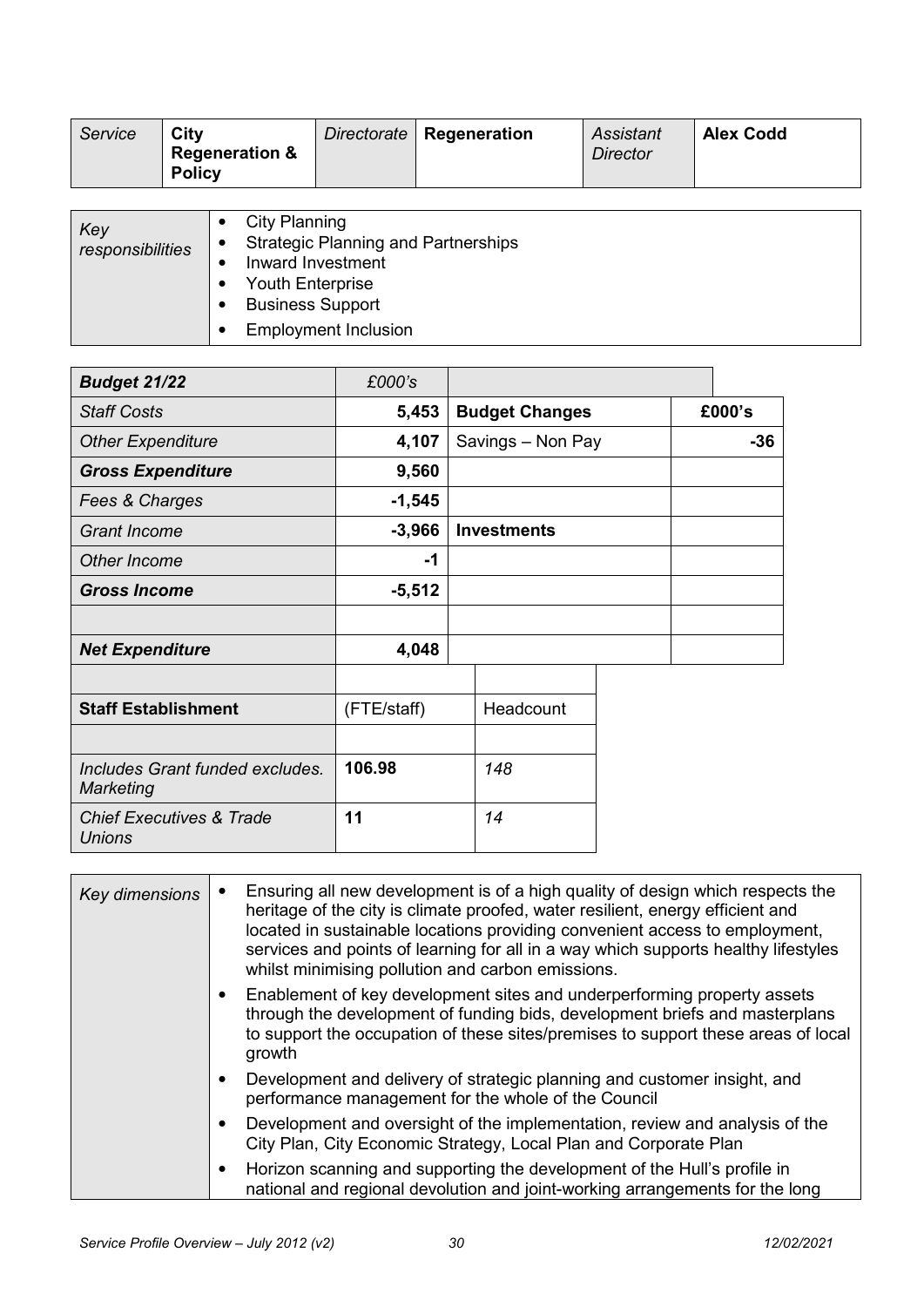|                         | term benefit of the city                                                                                                                                                                                                                                                                                   |
|-------------------------|------------------------------------------------------------------------------------------------------------------------------------------------------------------------------------------------------------------------------------------------------------------------------------------------------------|
|                         | Supporting the growth of new businesses and efficient delivery of the<br>$\bullet$<br>employment hub and youth enterprise skills programmes.                                                                                                                                                               |
|                         | Supporting the employment, training and development of people distanced from<br>$\bullet$<br>work with a particular focus on young people, care leavers and those from<br>groups with protected characteristics across the Council and other partners<br>through the Business Leadership Board             |
|                         | Delivery of existing European and LEP funded programmes, and development<br>$\bullet$<br>of the Council's response to future funding mechanism following Government<br>decisions                                                                                                                           |
|                         | Continue to plan for implications of the UK's exit of the European Union<br>$\bullet$<br>including transitional arrangements                                                                                                                                                                               |
|                         | Partnership working and collaboration, ensuring the expertise and capacity of<br>$\bullet$<br>the private, public and voluntary, community and enterprise sectors deliver the<br>City Plan, Corporate Plan and Local Plan priorities                                                                       |
|                         | Maximise the job creation opportunities in Enterprise Zones and Freeports and<br>$\bullet$<br>recycle the business rate uplift into inclusive Economic Development activity                                                                                                                                |
|                         | 2021/2022                                                                                                                                                                                                                                                                                                  |
| Significant<br>projects | Development and delivery of the revised Local Enterprise Partnership for Hull<br>and East Yorkshire and initiation negotiations on devolution for the area leading<br>to establishment of a combined authority<br>Delivery of the City Plan and development of a long term city-wide economic<br>$\bullet$ |
|                         | strategy                                                                                                                                                                                                                                                                                                   |
|                         | New buildings made more energy efficient<br>$\bullet$<br>Submit through the LEP a Freeport bid within Hull which acts as a catalyst for<br>$\bullet$                                                                                                                                                       |
|                         | wider regeneration within its vicinity.                                                                                                                                                                                                                                                                    |
|                         | Hull recognised as a national centre of excellence for water resilience and<br>$\bullet$                                                                                                                                                                                                                   |
|                         | flooding issues through delivery of the Living with Water objectives                                                                                                                                                                                                                                       |
|                         | Design quality of new development recognised as good practice nationally<br>$\bullet$<br>Development of a clear engagement strategy with businesses of all sizes<br>$\bullet$                                                                                                                              |
|                         | Delivery of the European Funded Programmes                                                                                                                                                                                                                                                                 |
|                         | Formation of more female led micro and SME businesses                                                                                                                                                                                                                                                      |
|                         | Support Women into engineering and those from groups with protected<br>characteristics into employment.                                                                                                                                                                                                    |
|                         | Embed City Plan priorities into sub-regional governance<br>$\bullet$                                                                                                                                                                                                                                       |
|                         | Enterprise Zones developed<br>$\bullet$                                                                                                                                                                                                                                                                    |
|                         | Hull & East Riding Local Industrial Strategy published and implementation of the<br>$\bullet$<br>Action Plan has commenced                                                                                                                                                                                 |
|                         | Carbon Neutral Strategy agreed and published<br>٠<br>Agreement to local devolution plans reached with Government<br>$\bullet$                                                                                                                                                                              |
|                         | Support the needs and aspirations of enterprising young people                                                                                                                                                                                                                                             |
|                         | Develop the Care Leaver commitment, working with businesses and partners to<br>$\bullet$<br>improve support and opportunities                                                                                                                                                                              |
|                         | Delivery of the Employment hub and Kickstart programme in tandem with<br>$\bullet$<br>partners to support those distanced from employment into work.                                                                                                                                                       |
|                         | Complete the Hull Urban Archaeological Database (UAD)<br>$\bullet$                                                                                                                                                                                                                                         |
|                         | Delivery of business grants and support to those businesses adversely impacted<br>by Covid-19.                                                                                                                                                                                                             |
|                         | 2022 to 2024                                                                                                                                                                                                                                                                                               |
|                         | Establishment of devolution arrangements, the combined authority, and leading<br>$\bullet$                                                                                                                                                                                                                 |
|                         | on the delivery of key programmes and projects for the city                                                                                                                                                                                                                                                |
|                         | Review of City Plan and Corporate Plan priorities<br>$\bullet$<br>All Council builds to use Local Authority Building Control and Humber Field Unit                                                                                                                                                         |
|                         |                                                                                                                                                                                                                                                                                                            |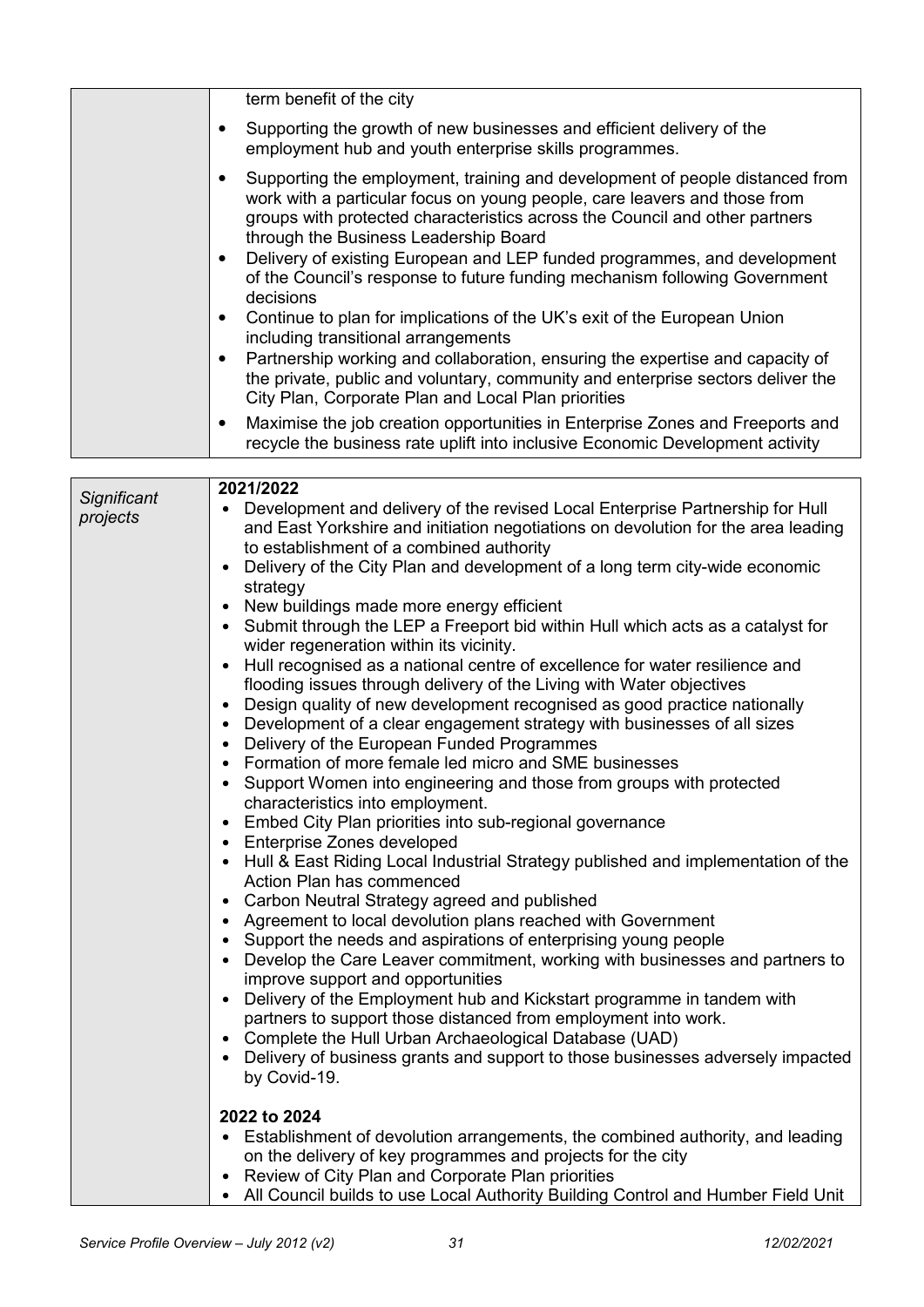|                             | • Climate Change environment, heritage and health embedded within the update<br>of the Local Plan<br>Delivery against the Carbon Neutral commitments to ensure Hull is a city at the<br>$\bullet$<br>forefront of adapting to a changing climate<br>Greenspace effectively managed to deliver biodiversity, climate change and<br>water resilience enhancements<br>Development of a Council wide strategy to support Young people into<br>employment, training and entrepreneurship.<br>• Alternative funding sources secured for the continuation of business support,<br>skills support and young people support programmes<br>Remodelling elements of the Humber/Hull axis of employment<br>Expansion and review of the delivery of Global Entrepreneurship Week<br>• Community Led Local Development funding programme delivered<br>• Fair Trade City Status maintained<br>• Electric Vehicle Policy implemented<br>Capital programme climate proofed and all development made water resilient<br>Living with Water partnership forms a national flooding centre of excellence in<br>relation to water management and flooding and Humber 2100+ strategy agreed                                                                                                                                       |
|-----------------------------|-----------------------------------------------------------------------------------------------------------------------------------------------------------------------------------------------------------------------------------------------------------------------------------------------------------------------------------------------------------------------------------------------------------------------------------------------------------------------------------------------------------------------------------------------------------------------------------------------------------------------------------------------------------------------------------------------------------------------------------------------------------------------------------------------------------------------------------------------------------------------------------------------------------------------------------------------------------------------------------------------------------------------------------------------------------------------------------------------------------------------------------------------------------------------------------------------------------------------------------------------------------------------------------------------------------|
|                             |                                                                                                                                                                                                                                                                                                                                                                                                                                                                                                                                                                                                                                                                                                                                                                                                                                                                                                                                                                                                                                                                                                                                                                                                                                                                                                           |
| Significant<br><b>Risks</b> | ESIF and EU funding comes with a challenging timeline for delivery/spend.<br>$\bullet$<br>Funds need to be carefully managed to achieve optimum results - a clear focus<br>needs to be maintained. ESIF will require significant resource (staff) to manage<br>and to ensure integrity of programme spend<br>Brexit - risks concern level of access and management arrangements post<br>$\bullet$<br>Brexit. Leading to either/or loss of access to funding, lack of clarity regarding<br>management of programmes. Resulting in impeded economic (and social)<br>development opportunities - jobs and enterprises<br>The Service depends on significant amount of external funding through LEP,<br>$\bullet$<br>MHCLG, BEIS funding programmes for which the future of remains unclear.<br>Reduction in Development income from planning, building control and<br>$\bullet$<br>archaeology given the changes in building control and planning legislation, and<br>a slowdown of the construction sector<br>Covid-19 Pandemic financial impact on the Council leading to the need to<br>$\bullet$<br>deliver further savings. Covid-19 may also continue to adversely impact<br>businesses leading to reduced employment and training opportunities and the<br>provision of more business support advice. |

| KPI | 2020/21 latest | Notes (inc. Benchmarks) |
|-----|----------------|-------------------------|
|     |                |                         |
|     |                |                         |
|     |                |                         |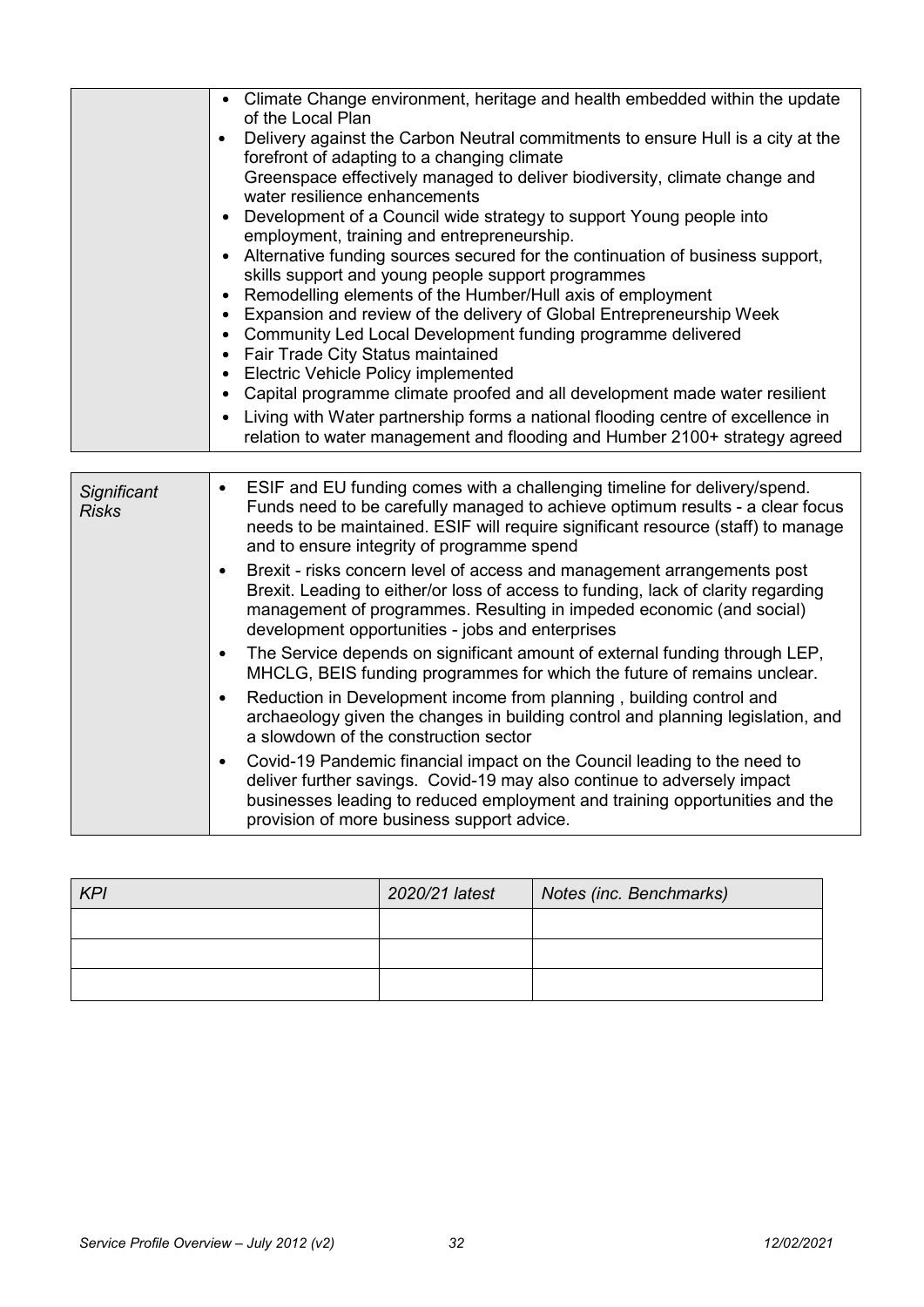| Service                 | Corporate<br><b>Communications</b><br>& Marketing                                                                                                                                                                                                                        | <b>Directorate</b>                                                                   | Regeneration                                                                                                                                                                                                                                                                                                                                                                                                                                                                                                                                                                                                                                                                                                                                                                                                                                                                                                                                                                                                                                                                                                                                                                                                                                                                                                                                                                                                                                                                                                                                                                                                                                                                                                                                                                                                                                                                                                                                                                                                                                                                                                                                                                                                                                                                                                                                                                                                                                                                                                                                                                                                                                                       | Assistant<br><b>Director</b> | Jacqueline Gay |
|-------------------------|--------------------------------------------------------------------------------------------------------------------------------------------------------------------------------------------------------------------------------------------------------------------------|--------------------------------------------------------------------------------------|--------------------------------------------------------------------------------------------------------------------------------------------------------------------------------------------------------------------------------------------------------------------------------------------------------------------------------------------------------------------------------------------------------------------------------------------------------------------------------------------------------------------------------------------------------------------------------------------------------------------------------------------------------------------------------------------------------------------------------------------------------------------------------------------------------------------------------------------------------------------------------------------------------------------------------------------------------------------------------------------------------------------------------------------------------------------------------------------------------------------------------------------------------------------------------------------------------------------------------------------------------------------------------------------------------------------------------------------------------------------------------------------------------------------------------------------------------------------------------------------------------------------------------------------------------------------------------------------------------------------------------------------------------------------------------------------------------------------------------------------------------------------------------------------------------------------------------------------------------------------------------------------------------------------------------------------------------------------------------------------------------------------------------------------------------------------------------------------------------------------------------------------------------------------------------------------------------------------------------------------------------------------------------------------------------------------------------------------------------------------------------------------------------------------------------------------------------------------------------------------------------------------------------------------------------------------------------------------------------------------------------------------------------------------|------------------------------|----------------|
|                         |                                                                                                                                                                                                                                                                          |                                                                                      |                                                                                                                                                                                                                                                                                                                                                                                                                                                                                                                                                                                                                                                                                                                                                                                                                                                                                                                                                                                                                                                                                                                                                                                                                                                                                                                                                                                                                                                                                                                                                                                                                                                                                                                                                                                                                                                                                                                                                                                                                                                                                                                                                                                                                                                                                                                                                                                                                                                                                                                                                                                                                                                                    |                              |                |
| Key<br>responsibilities | $\bullet$<br>$\bullet$<br>$\bullet$<br>$\bullet$<br>$\bullet$<br>priorities.<br>$\bullet$<br>$\bullet$<br>$\bullet$<br>$\bullet$<br>$\bullet$<br>$\bullet$<br>$\bullet$<br>channels.<br>$\bullet$<br>٠<br>resources.<br>$\bullet$<br>$\bullet$<br>$\bullet$<br>$\bullet$ | as required/appropriate.<br>legal and statutory duties.<br>agreed annually with CST. | Ensuring that residents and other stakeholders (businesses, partners, funders<br>and influencers) are aware of, and understand, how to access/shape council<br>services, priorities, plans and policies.<br>Crisis communications, including leading and managing the city's<br>communications response to Covid-19, co-ordinating with health, LA, Health<br>LRF and other partners across the Humber and supporting national messaging<br>Supporting the council's communications and engagement with business,<br>including work on the impact of Brexit.<br>Delivering communications on the council's response to Covid-19 and, in the<br>next phase, how the council is leading and helping to mitigate the impact of the<br>pandemic in the short and long term.<br>Behaviour change communications to support delivery of city and council<br>Ensuring that all internal and external stakeholders, including those who are<br>hard to reach, have access to accurate and timely information about the<br>council's activities and services via their preferred channels/media.<br>Maintaining/enhancing the reputation of the city and the council.<br>Providing communications expertise and support to ensure the council meets its<br>Leading the development and implementation of the council's Internal<br>Communications Strategy and Framework.<br>Leading, developing and implementing the council's priority campaigns, as<br>Media engagement, monitoring, evaluation and training.<br>City marketing and management of the Hull brand, including Invest Hull<br>Developing, managing and creating content for the council's core corporate<br>channels in a complex, continuously changing multi-media environment.<br>Income generation to support delivery of corporate communications priorities.<br>Leading and supporting multi-agency/partnership communications in order to<br>ensure effective co-ordination, minimise duplication and maximise use of shared<br>Media and crisis communications support for schools (traded service).<br>Managing organisational demand for communications expertise and support, in<br>line with corporate priorities and available budgets.<br>Continuous evaluation and improvement of the council's communications,<br>ensuring they meet the needs of residents and other key stakeholders.<br>Oversight/co-ordination of all communications, acting as the glue between<br>directorates and the corporate core, by working with different parts of the<br>organisation and with delivery partners with direct responsibility for specific<br>audiences, channels and communications priorities |                              |                |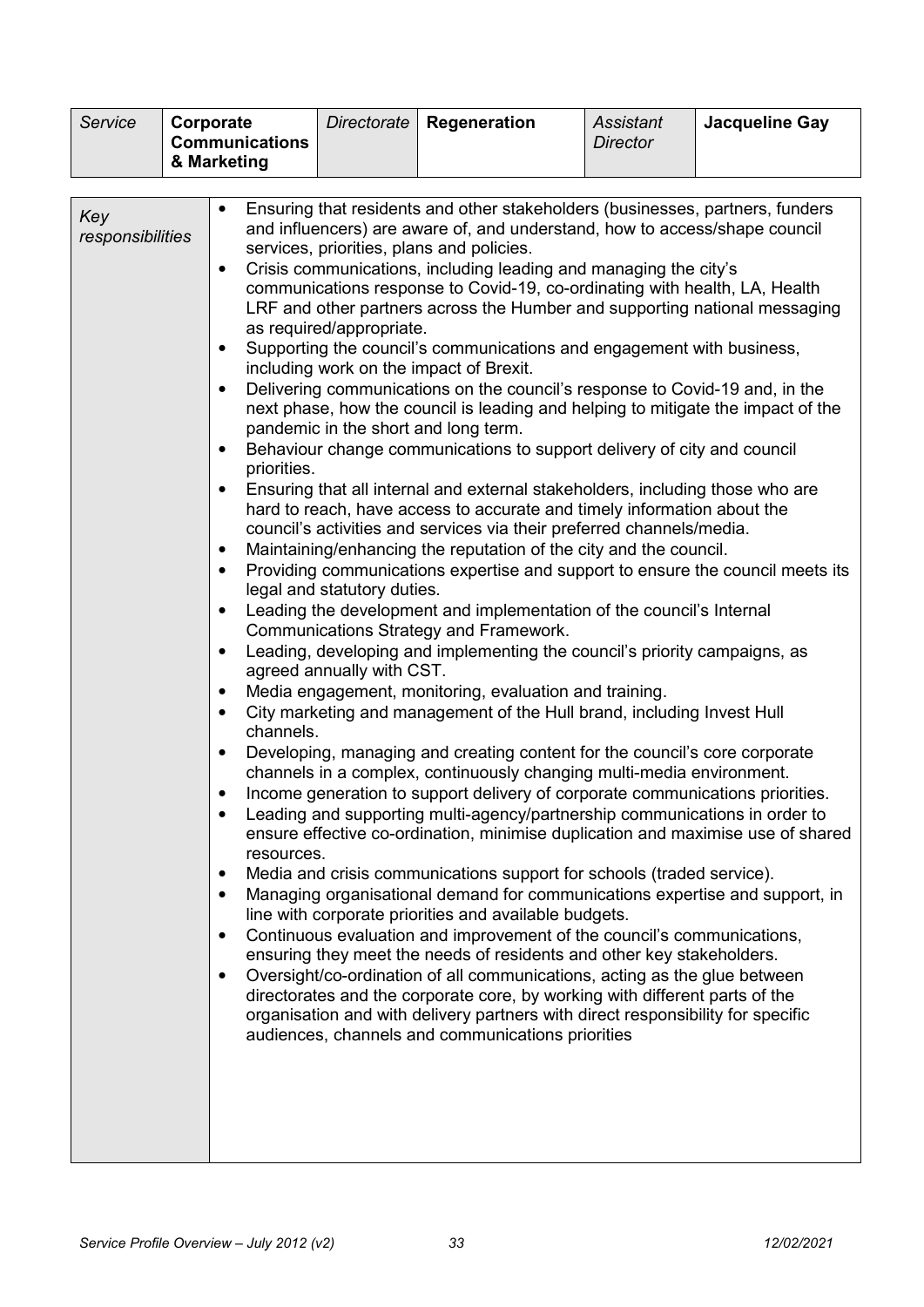| <b>Budget 21/22</b>      | £000's |
|--------------------------|--------|
| <b>Staff Costs</b>       | 557    |
| <b>Other Expenditure</b> | 109    |
| <b>Gross Expenditure</b> | 666    |
| Fees & Charges           | $-23$  |
| <b>Grant Income</b>      |        |
| Other Income             | $-25$  |
| <b>Gross Income</b>      | $-48$  |
|                          |        |
| <b>Net Expenditure</b>   | 618    |

| <b>Staff Establishment</b> | (FTE/staff) | Headcount |
|----------------------------|-------------|-----------|
|                            | 16          | 17        |

| Key dimensions          | Marketing/communications strategy development and implementation<br>$\bullet$<br>Content creation/strategy/implementation for council owned channels including:<br>$\bullet$<br>hullccnews.co.uk and investhull.co.uk; HCC twitter, Facebook and Instagram;<br>Public Health Hull twitter; and Hull, Yorkshire's Maritime City website and social<br>media channels |
|-------------------------|---------------------------------------------------------------------------------------------------------------------------------------------------------------------------------------------------------------------------------------------------------------------------------------------------------------------------------------------------------------------|
|                         | Reputation management at city and council levels<br>$\bullet$                                                                                                                                                                                                                                                                                                       |
|                         | Copywriting and design of key corporate publications<br>$\bullet$                                                                                                                                                                                                                                                                                                   |
|                         | Reactive and proactive media relations<br>$\bullet$                                                                                                                                                                                                                                                                                                                 |
|                         | Public Health and other behaviour change campaigns<br>$\bullet$                                                                                                                                                                                                                                                                                                     |
|                         | Support for HRA communications with tenants and residents<br>$\bullet$                                                                                                                                                                                                                                                                                              |
|                         | Graphic design, illustration and video advice, services and commissioning<br>$\bullet$                                                                                                                                                                                                                                                                              |
|                         | Management of the council's Marketing and Design Framework<br>$\bullet$                                                                                                                                                                                                                                                                                             |
|                         | Management of the council's outdoor advertising and city dressing network<br>$\bullet$                                                                                                                                                                                                                                                                              |
|                         | Internal Communications strategy, planning, content creation and delivery<br>$\bullet$<br>including staff e-zine, Team Talk cascades, internal campaigns and delivery of<br>staff awards                                                                                                                                                                            |
|                         | Communications support for internal transformation programmes and wider<br>$\bullet$<br>organizational and cultural change                                                                                                                                                                                                                                          |
|                         | Communications planning, monitoring and evaluation<br>$\bullet$                                                                                                                                                                                                                                                                                                     |
|                         | Media Training and Coaching<br>$\bullet$                                                                                                                                                                                                                                                                                                                            |
|                         | Media monitoring and news briefings<br>$\bullet$                                                                                                                                                                                                                                                                                                                    |
|                         |                                                                                                                                                                                                                                                                                                                                                                     |
| Significant<br>projects | Covid 19 - public health/behaviour change, council's response and city<br>$\bullet$<br>recovery campaigns                                                                                                                                                                                                                                                           |
|                         | Wider public health campaigns<br>$\bullet$                                                                                                                                                                                                                                                                                                                          |
|                         | Devolution<br>$\bullet$                                                                                                                                                                                                                                                                                                                                             |
|                         | <b>Brexit</b>                                                                                                                                                                                                                                                                                                                                                       |
|                         | Hull Yorkshire's Maritime City<br>$\bullet$                                                                                                                                                                                                                                                                                                                         |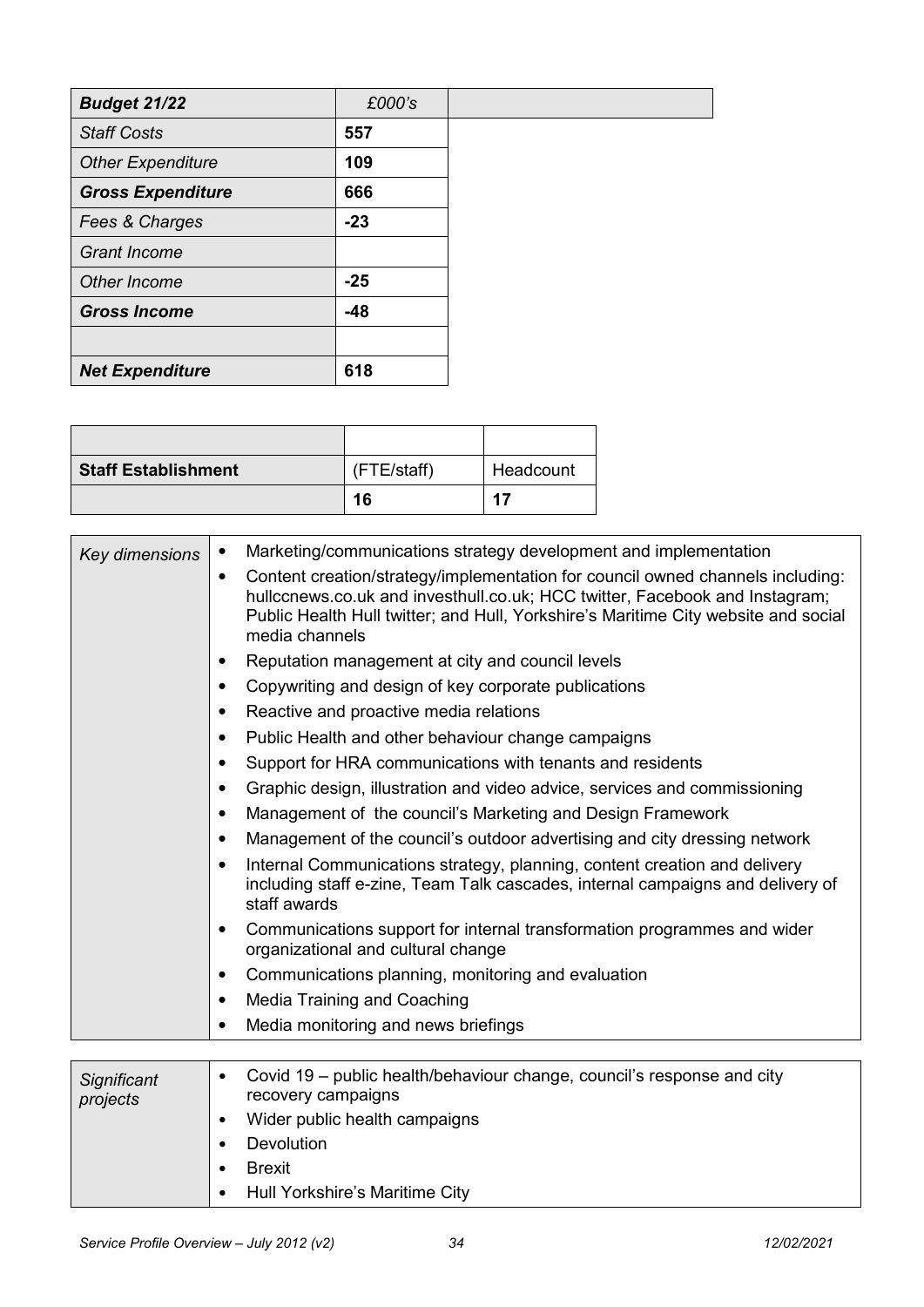|                             | <b>HCC Major Projects/Capital Programme</b><br>$\bullet$                                                                                                                                                                                                                                                                           |
|-----------------------------|------------------------------------------------------------------------------------------------------------------------------------------------------------------------------------------------------------------------------------------------------------------------------------------------------------------------------------|
|                             | Public Health and other behaviour change campaigns including carbon neutral<br>$\bullet$<br>agenda, waste, recycling and litter, city digital and customer programme;<br>support for inward investment and city marketing;                                                                                                         |
|                             | Children Young People and Family Services internal and external<br>$\bullet$<br>communications.                                                                                                                                                                                                                                    |
|                             | Delivery of 3-year internal communications framework including internal<br>campaigns and development of new and existing channels to engage<br>employees in the delivery of city and council objectives (City Plan/Corporate<br>Plan), celebrate staff achievement and encourage new ways of<br>working/transformation programmes. |
|                             | Ongoing development of council owned communications channels across a<br>$\bullet$<br>range of traditional and new media. Digital will be a key priority going forward.                                                                                                                                                            |
|                             | Contribute to the delivery of joint priority campaigns and communications with<br>$\bullet$<br>key partner agencies including government, PHE, EA, CCG, Humber LRF,<br>Humberside Police, Transport for the North, Yorkshire Water, Humber<br>authorities etc.                                                                     |
|                             |                                                                                                                                                                                                                                                                                                                                    |
| Significant<br><b>Risks</b> | The ability of the team to meet organisational demand for its support and expertise<br>in order to deliver the above priorities and other statutory responsibilities.                                                                                                                                                              |
|                             |                                                                                                                                                                                                                                                                                                                                    |
|                             | Ensuring the team has the latest knowledge, skills and capacity required to deliver<br>communications within a complex, 24/7 multi-channel environment and which meets<br>the needs of all of the council's public and stakeholders, including those who are<br>hard to reach.                                                     |
|                             | Potential impacts include:                                                                                                                                                                                                                                                                                                         |
|                             | Impact on the city's/council's ability to deal with the health, economic and social<br>impacts of the Covid-19 pandemic.                                                                                                                                                                                                           |
|                             | Decline in reputation of council and city affecting ability to attract investment, create<br>jobs and secure growth including the population/workforce needed for Hull to thrive                                                                                                                                                   |
|                             | Citizens and businesses not aware of the full ranges of services, support and<br>opportunities on offer through the council and its partners                                                                                                                                                                                       |
|                             | Residents and visitors unaware of what is going on the city and therefore unable to<br>take advantage of what it has to offer                                                                                                                                                                                                      |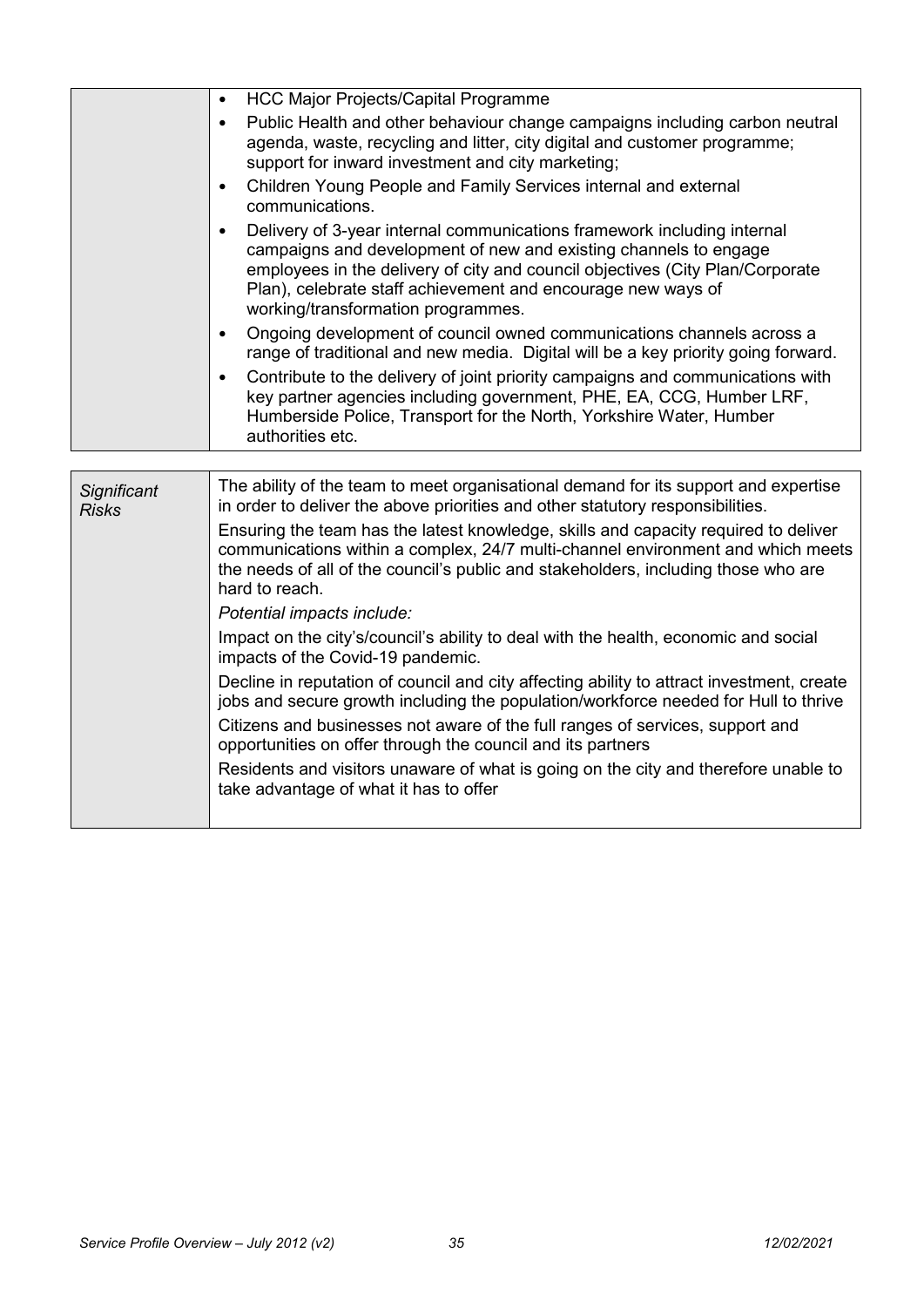| Service                 | <b>Streetscene</b>                                                                                                                                                                                                                                                                                                                                                                                                               | <b>Directorate</b>                                                                                                                                                                                                                                                                                                                                                                                    | <b>Regeneration</b>                                                                                                                                                                                                                                                                                                                                                                                                                                                                                                                                                        | Assistant<br><b>Director</b> | <b>Andy Burton</b> |
|-------------------------|----------------------------------------------------------------------------------------------------------------------------------------------------------------------------------------------------------------------------------------------------------------------------------------------------------------------------------------------------------------------------------------------------------------------------------|-------------------------------------------------------------------------------------------------------------------------------------------------------------------------------------------------------------------------------------------------------------------------------------------------------------------------------------------------------------------------------------------------------|----------------------------------------------------------------------------------------------------------------------------------------------------------------------------------------------------------------------------------------------------------------------------------------------------------------------------------------------------------------------------------------------------------------------------------------------------------------------------------------------------------------------------------------------------------------------------|------------------------------|--------------------|
|                         |                                                                                                                                                                                                                                                                                                                                                                                                                                  |                                                                                                                                                                                                                                                                                                                                                                                                       |                                                                                                                                                                                                                                                                                                                                                                                                                                                                                                                                                                            |                              |                    |
| Key<br>responsibilities | $\bullet$<br>$\bullet$<br>$\bullet$<br>$\bullet$<br>$\bullet$<br>$\bullet$<br>$\bullet$<br>$\bullet$<br>$\bullet$<br>$\bullet$<br>$\bullet$<br>$\bullet$<br><b>Oil Pollution</b><br>$\bullet$<br><b>River Work</b><br>$\bullet$<br>$\bullet$<br>$\bullet$<br>$\bullet$<br>$\bullet$<br>$\bullet$<br>$\bullet$<br><b>Gully Cleansing</b><br>$\bullet$<br>$\bullet$<br>$\bullet$<br>$\bullet$<br>$\bullet$<br>$\bullet$<br>systems | Domestic and Trade Waste<br><b>Street Cleansing, Fly-tipping</b><br><b>Grounds and Tree Maintenance</b><br>Open Space Strategy<br><b>Highway Network Management</b><br><b>School Crossing Patrols</b><br><b>Bridges and Structures</b><br><b>Sports Ground Safety</b><br><b>Emergency Planning Forum</b><br>Passenger Transport<br><b>Litter Enforcement</b><br><b>Fleet and Fleet Fuel Contracts</b> | Environmental & Litter Enforcement<br>Highway Reactive Maintenance (Ops responsibility only)<br>Infrastructure and Movement Management<br>Civic Control - CCTV, Emergency and Response, Out of Hours Cover etc<br>Port Marine Safety and River Navigation<br>Highway Network Management & Highway Permit Scheme<br>Traffic Signals - Design and Maintenance<br>Quality Bus Partnership and Public Transport Oversight<br>Severe Weather and Flood Response<br>Car Parking and Parking Enforcement<br>Streetscene Asset Management and management of associated back office |                              |                    |

| Budget 20/21                       | £000's    |                                     |        |
|------------------------------------|-----------|-------------------------------------|--------|
| <b>Staff Costs</b>                 | 19,068    | <b>Budget Changes</b>               | £000's |
| 26,796<br><b>Other Expenditure</b> |           | Savings - Non Pay                   | -44    |
| <b>Gross Expenditure</b>           | 45,865    |                                     |        |
| Fees & Charges                     | $-8,453$  |                                     |        |
| <b>Grant Income</b>                | $-134$    |                                     |        |
| Other Income                       | $-2,117$  |                                     |        |
| <b>Gross Income</b>                | $-10,704$ | <b>Investments</b>                  |        |
|                                    |           | Funding of Base<br><b>Pressures</b> | 185    |
| <b>Net Expenditure</b>             | 35,161    | <b>Inflation Contingency</b>        | 522    |
|                                    |           |                                     |        |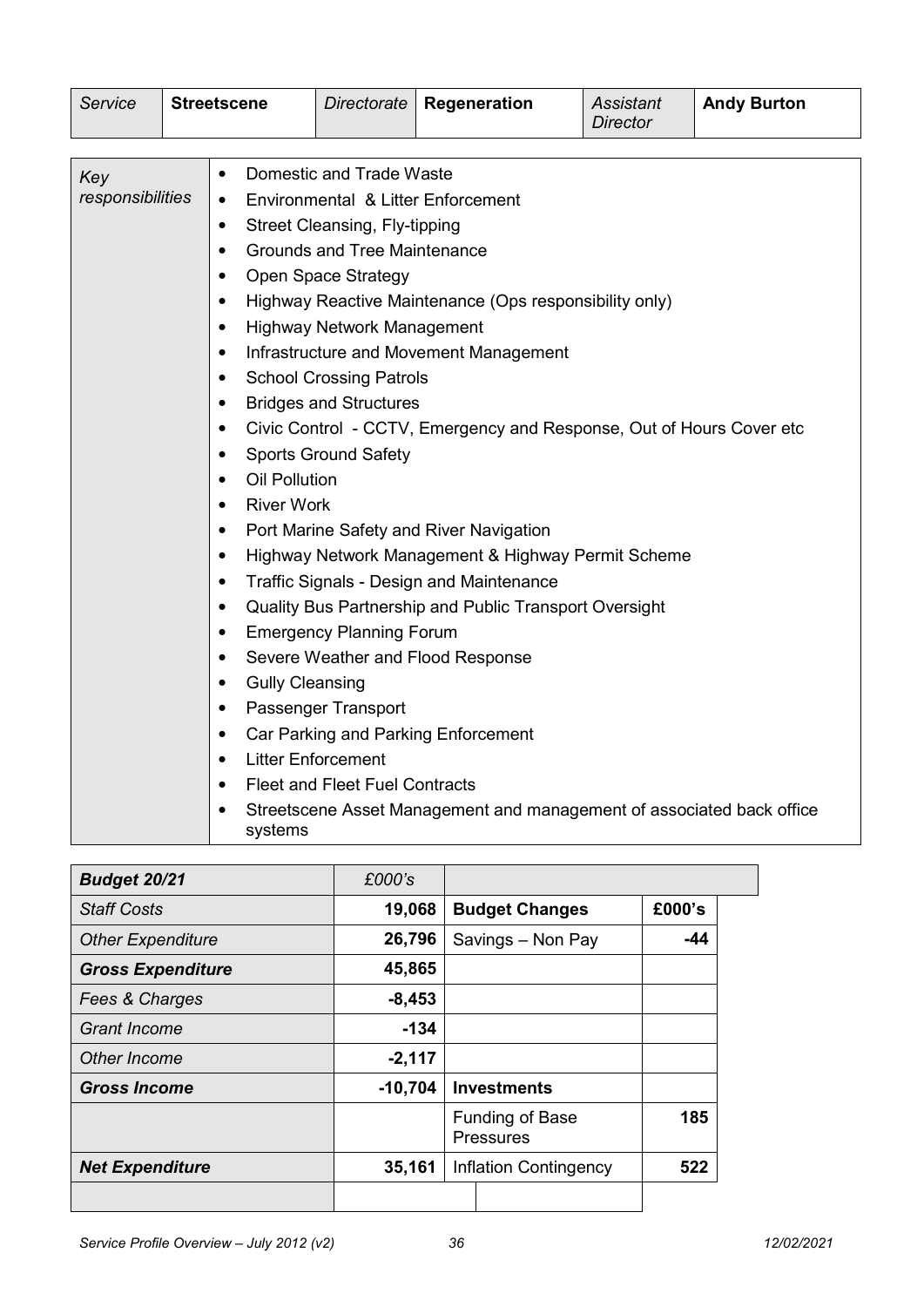| <b>Staff Establishment</b> | (FTE/staff) | Headcount |
|----------------------------|-------------|-----------|
|                            | 628         | 743       |

| Key dimensions | Domestic and trade waste<br>$\bullet$                                                                                                                                                                                                           |
|----------------|-------------------------------------------------------------------------------------------------------------------------------------------------------------------------------------------------------------------------------------------------|
|                | c9m waste bin collections per annum<br>$\circ$                                                                                                                                                                                                  |
|                | c125,500 tonnes of waste handled each year<br>$\circ$                                                                                                                                                                                           |
|                | c6,000 fly-tips picked up<br>$\circ$                                                                                                                                                                                                            |
|                | c1,700 commercial waste customers (approx. 20% of market)<br>$\circ$                                                                                                                                                                            |
|                | c2,000+ litter bins serviced<br>$\circ$                                                                                                                                                                                                         |
|                | c15,000 bulky item requests dealt with<br>$\circ$                                                                                                                                                                                               |
|                | Maintenance and cleansing of adopted 722kms of carriageway, 1531km of<br>$\bullet$<br>footway and 31km of road cycle track                                                                                                                      |
|                | Street cleansing - city centre and key sites to Keep Britain Tidy standards<br>٠                                                                                                                                                                |
|                | Drain cleaning - c65,000 gullies serviced per annum<br>$\bullet$                                                                                                                                                                                |
|                | Bridges (151), structures, subways and culverts maintained - c2,300 bridge lifts<br>$\bullet$<br>per annum                                                                                                                                      |
|                | Open spaces - $c33$ million m <sup>2</sup> of grass cutting per annum<br>$\bullet$                                                                                                                                                              |
|                | Parks - 6 major parks and 82 smaller parks/play areas, maintenance of a golf<br>٠<br>course                                                                                                                                                     |
|                | Trees - 19,000 on highways, 50,000 in parks/open spaces, 120,000 in young<br>$\bullet$<br>establishing woodland                                                                                                                                 |
|                | Car parking - 3 Multi-storey, 8 surface car parks and a park and ride site<br>٠                                                                                                                                                                 |
|                | Penalty Parking Notices Issued per annum - c20,000<br>$\bullet$                                                                                                                                                                                 |
|                | Wide-loads authorised per annum - c4,000<br>$\bullet$                                                                                                                                                                                           |
|                | <b>Public Transport</b><br>$\bullet$                                                                                                                                                                                                            |
|                | Passenger Transport - Home to School/Respite; Home to Day Care<br>$\circ$<br>Centre/Respite: Additional Ad Hoc Respite Requests:                                                                                                                |
|                | Civic Control Room 24/7/365 CCTV, Alerts and Monitoring<br>٠                                                                                                                                                                                    |
|                |                                                                                                                                                                                                                                                 |
| Significant    | 2020/2021                                                                                                                                                                                                                                       |
| projects       | Releasing the ability for residents to web access to the information regarding<br>highways operations, tree works, street cleansing, grounds maintenance and<br>waste collections held in our back office systems to enable residents to report |
|                | related issues online, and be able to see when the work is scheduled and                                                                                                                                                                        |

| undertaken. Allowing automatic email updates to the resident, if requested. |
|-----------------------------------------------------------------------------|
| To have undertaken a Streetscene wide environmental impact assessment to    |

- allow targeted carbon reduction initiatives to demonstrate their effect • To undertake the integration of the seven Streetscene related, smart city integrations into the City OS platform
- To commence the feasibility of a circular economy waste system
- To gain or be awaiting assessment against the Surveillance Camera Commissioner's Code of Practice and related ISO 9001 standard

## **2021 to 2023**

- To have integrated all possible back office systems to the City OS digital platform
- Implement cost effective, smart technologies where these are identified to be beneficial to residents, businesses, visitors and/or partners plus the environment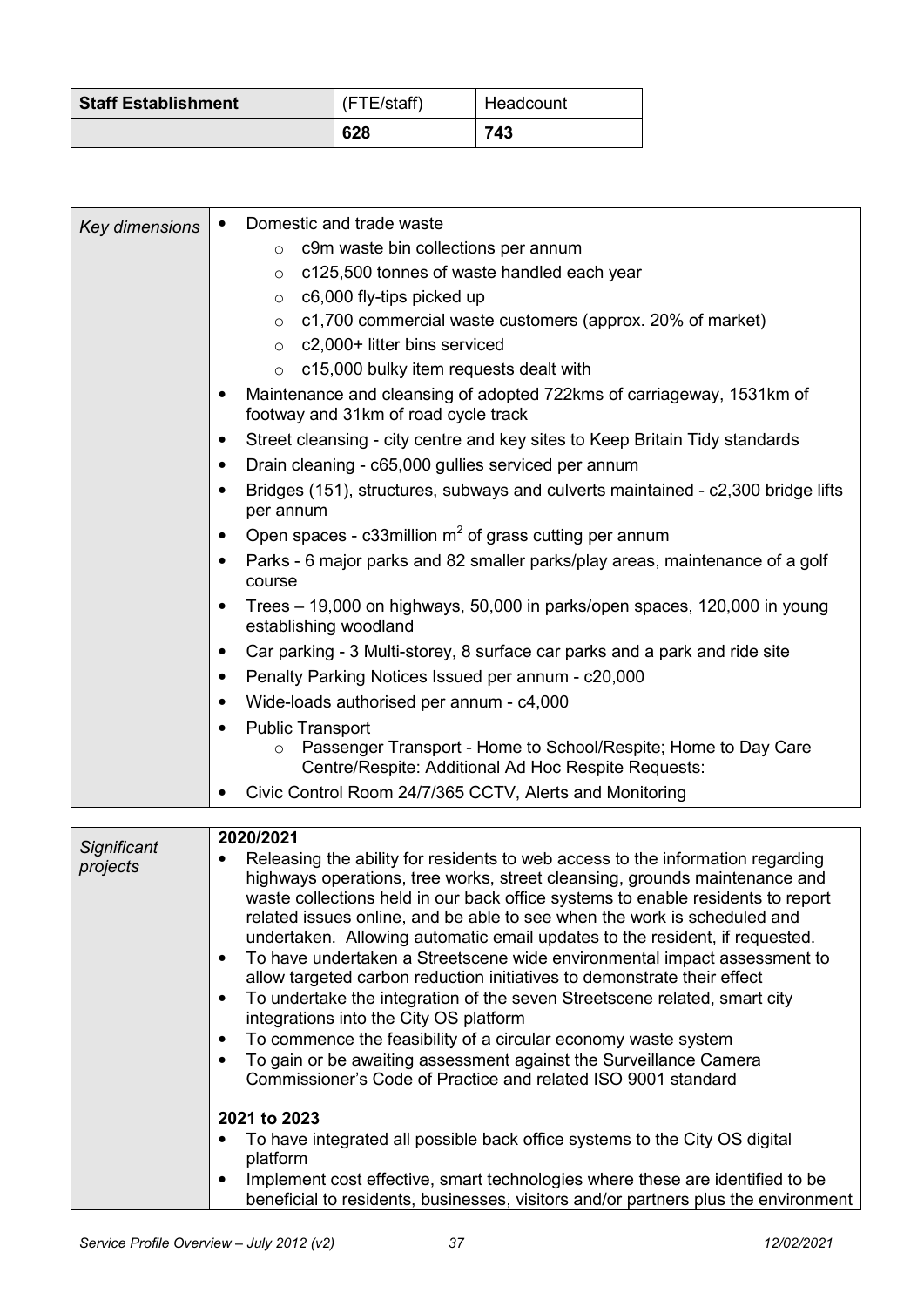|                             | Production of a Carbon Neutral and Transport Modal Shift plan and delivery of<br>$\bullet$<br>key projects<br>Acceleration of delivery of the Circular Waste Economy strategy including<br>$\bullet$<br>development of a Waste Transfer Station for the city<br>Depot Re-modelling at Stockholm Road<br>$\bullet$                                                                                                                                                                                                                                                                                                                                                                                                                                                                                                                                                                                                                                                                                                                                                                                                                                                                                                                                                                                                                                                                                                                                                                                                                                                                                                                                                                                                                                                                                                                                                            |
|-----------------------------|------------------------------------------------------------------------------------------------------------------------------------------------------------------------------------------------------------------------------------------------------------------------------------------------------------------------------------------------------------------------------------------------------------------------------------------------------------------------------------------------------------------------------------------------------------------------------------------------------------------------------------------------------------------------------------------------------------------------------------------------------------------------------------------------------------------------------------------------------------------------------------------------------------------------------------------------------------------------------------------------------------------------------------------------------------------------------------------------------------------------------------------------------------------------------------------------------------------------------------------------------------------------------------------------------------------------------------------------------------------------------------------------------------------------------------------------------------------------------------------------------------------------------------------------------------------------------------------------------------------------------------------------------------------------------------------------------------------------------------------------------------------------------------------------------------------------------------------------------------------------------|
|                             |                                                                                                                                                                                                                                                                                                                                                                                                                                                                                                                                                                                                                                                                                                                                                                                                                                                                                                                                                                                                                                                                                                                                                                                                                                                                                                                                                                                                                                                                                                                                                                                                                                                                                                                                                                                                                                                                              |
| Significant<br><b>Risks</b> | Resources required for the pace of environmental change are outstripped by<br>$\bullet$<br>societal demand and/or climatic impacts. Capacity to change in a timely<br>manner or for known sound climate/economic reasons. Services impacted<br>include waste, parking, cycling, electric vehicles, mobility congestion, active<br>travel, economy and budget. External influences include capacity of utility<br>companies to put in the infrastructure required and Government Departments to<br>get beyond "Pilot" and fund roll out.<br>If the Place Board and Multi-Agency working doesn't continue to build on the<br>$\bullet$<br>strong base it has.<br>The need for Government departments to move from Capital to Revenue led<br>$\bullet$<br>funding streams based on tech and data-based services - It is widely accepted<br>however a way forward needs to be identified<br>New Government Resources and Waste Management Strategy - Could have<br>$\bullet$<br>significant implications for future design of waste collection services<br>Maintenance of assets<br>$\bullet$<br>As money becomes even more scarce due to growing demands – a<br>$\circ$<br>continued focus on existing assets, the adoption of new assets and<br>their pressure on existing budgets going forward and the need to spend<br>on the unseen<br>Recognition that customer expectations do not diminish even when service<br>cuts are explained. The needs of the customer change and services need to be<br>in tune with those expectations.<br>Training and Development – To ensure our people are competent to undertake<br>$\bullet$<br>the duties being asked of them and to continuously adapt to the changing work,<br>economic environmental and social influences. Ensuring a programme of<br>recruitment and development into achieving the identified corporate outcomes. |
|                             | <b>Fleet Contract Renewal</b>                                                                                                                                                                                                                                                                                                                                                                                                                                                                                                                                                                                                                                                                                                                                                                                                                                                                                                                                                                                                                                                                                                                                                                                                                                                                                                                                                                                                                                                                                                                                                                                                                                                                                                                                                                                                                                                |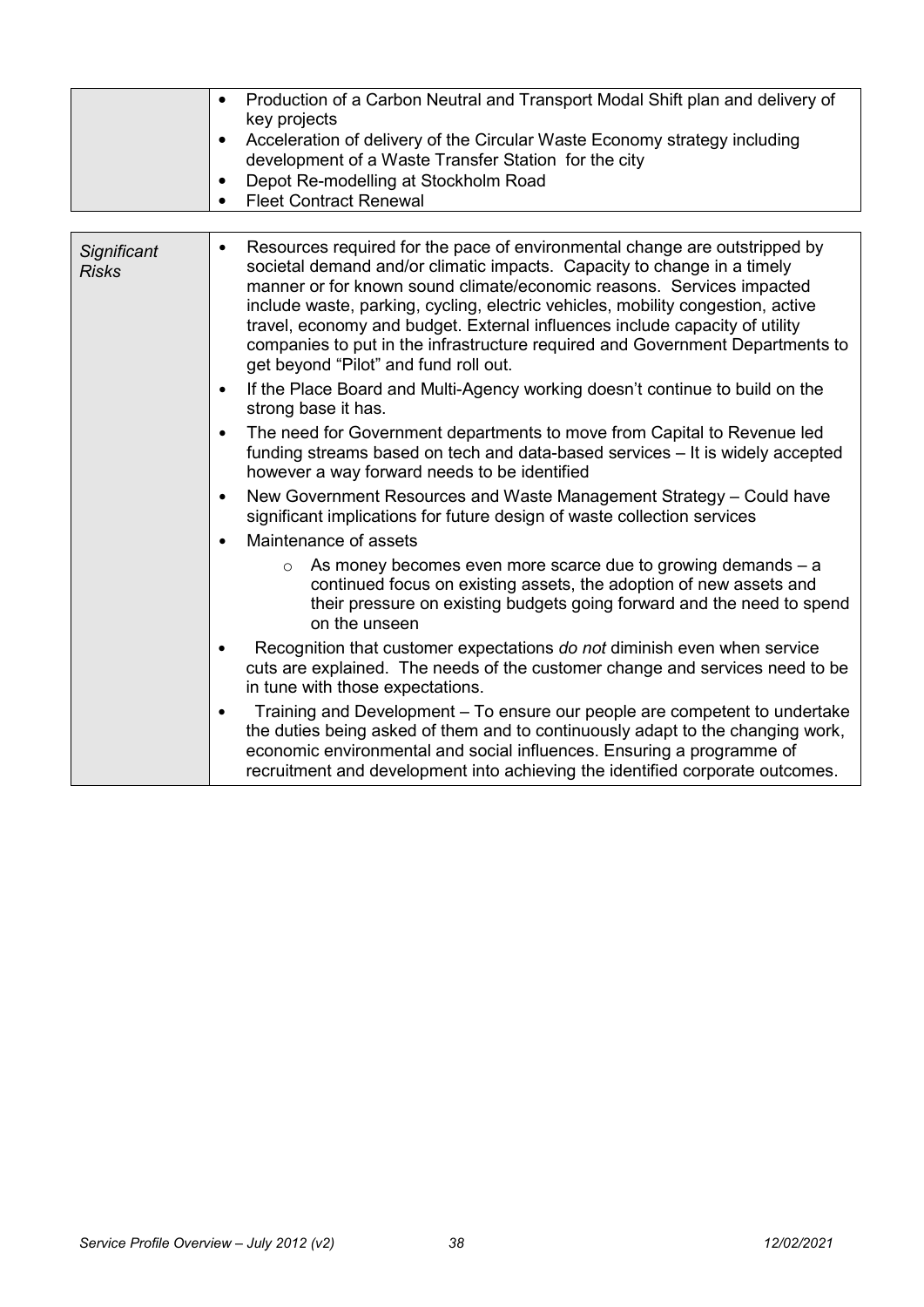| <b>City Property &amp;</b><br>Service<br><b>Assets</b>        |  | Directorate                                                                                                                                                                                                                                                     | Regeneration                                                        | <b>Assistant</b><br><b>Director</b>                                                                                                                                                                                         | <b>Nick Howbridge</b>                                                 |  |  |  |
|---------------------------------------------------------------|--|-----------------------------------------------------------------------------------------------------------------------------------------------------------------------------------------------------------------------------------------------------------------|---------------------------------------------------------------------|-----------------------------------------------------------------------------------------------------------------------------------------------------------------------------------------------------------------------------|-----------------------------------------------------------------------|--|--|--|
|                                                               |  |                                                                                                                                                                                                                                                                 |                                                                     |                                                                                                                                                                                                                             |                                                                       |  |  |  |
| Key<br>responsibilities                                       |  | Estate management of 300 corporate buildings ranging from offices,<br>$\bullet$<br>depots to crematorium & museums; 876 commercial lettings including<br>range of ground leases, offices, industrial units, shops and offices with a<br>rent roll of c.£5.0m pa |                                                                     |                                                                                                                                                                                                                             |                                                                       |  |  |  |
|                                                               |  | Facilities Management of the Guildhall campus and Trinity Market<br>$\bullet$<br>including Guildhall business office, central post, delivery and scanning<br>services, guildhall superintendents and Trinity Market care taking service                         |                                                                     |                                                                                                                                                                                                                             |                                                                       |  |  |  |
|                                                               |  | Delivery of major capital investment programmes and construction<br>$\bullet$<br>projects including strategic oversight and management of the council's<br>energy budgets c.£4.50m pa                                                                           |                                                                     |                                                                                                                                                                                                                             |                                                                       |  |  |  |
|                                                               |  | $\bullet$                                                                                                                                                                                                                                                       | "One Estate" programme                                              |                                                                                                                                                                                                                             | Partnership working across the public sector through Cabinet Office's |  |  |  |
| $\bullet$<br>$\bullet$<br>$\bullet$<br>$\bullet$<br>$\bullet$ |  |                                                                                                                                                                                                                                                                 | Management and operation of the council managed workspace portfolio |                                                                                                                                                                                                                             |                                                                       |  |  |  |
|                                                               |  | Contract management and client liaison for NPS Humber Ltd                                                                                                                                                                                                       |                                                                     |                                                                                                                                                                                                                             |                                                                       |  |  |  |
|                                                               |  | programme                                                                                                                                                                                                                                                       |                                                                     | Annual £10.0m land and property disposal programme to generate<br>capital receipts to part finance the Council's capital investment                                                                                         |                                                                       |  |  |  |
|                                                               |  | (full & part time)                                                                                                                                                                                                                                              |                                                                     | Corporate and commercial building cleaning facilities management and<br>Hull catering, an operational service carried out by a team of in-house<br>building cleaning, catering and caretaking staff with over 620 employees |                                                                       |  |  |  |
|                                                               |  | expires in 2023                                                                                                                                                                                                                                                 |                                                                     | NPS Humber Ltd partnership company with a turnover of £10.70m and<br>generating a profit of £460k with a service agreement contract that                                                                                    |                                                                       |  |  |  |

| <b>Budget 21/22</b>             | £000's      |                   |                                   |       |        |
|---------------------------------|-------------|-------------------|-----------------------------------|-------|--------|
| <b>Staff Costs</b>              | 8,096       |                   | <b>Budget Changes</b>             |       | £000's |
| <b>Other Expenditure</b>        | 13,835      | Savings - Non-Pay |                                   | $-39$ |        |
| <b>Gross Expenditure</b>        | 21,931      |                   |                                   |       |        |
| Fees & Charges                  | $-12,602$   |                   |                                   |       |        |
| <b>Grant Income</b>             | $-773$      |                   |                                   |       |        |
| Other Income                    | $-2,010$    |                   |                                   |       |        |
| <b>Gross Income</b>             | $-15,386$   |                   | <b>Investments</b>                |       |        |
|                                 |             |                   | <b>Funding for Base Pressures</b> |       | 303    |
| 6,546<br><b>Net Expenditure</b> |             |                   |                                   |       |        |
|                                 |             |                   |                                   |       |        |
| <b>Staff Establishment</b>      | (FTE/staff) |                   | Headcount                         |       |        |
|                                 | 330         |                   | 600                               |       |        |

*Key dimensions* • 300 corporate buildings ranging from offices, depots to crematorium & museums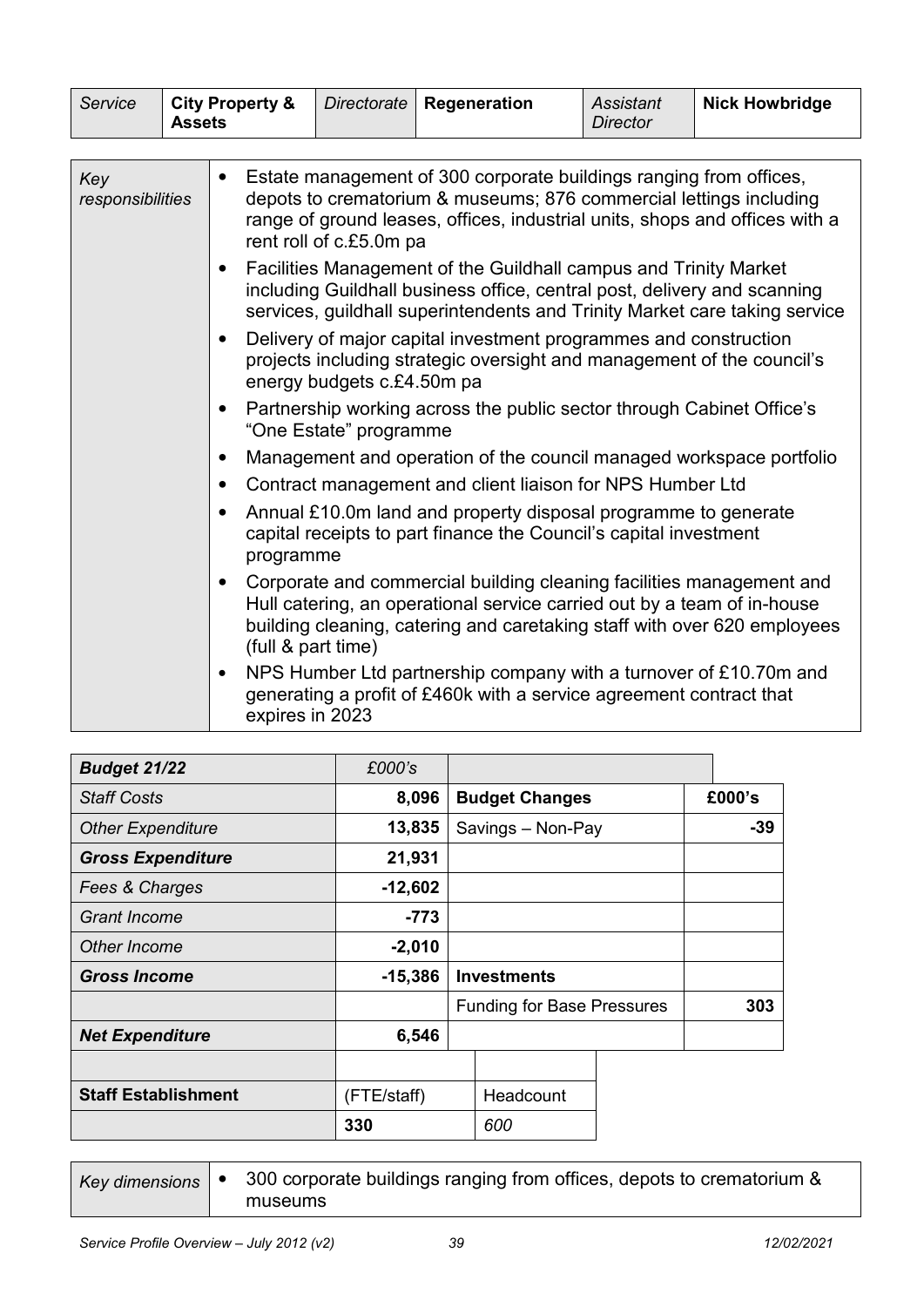| 876 commercial lettings including range of ground leases, offices,<br>industrial units, shops and offices with a rent roll of c.£5.0m pa                                                                                                                                                                                       |
|--------------------------------------------------------------------------------------------------------------------------------------------------------------------------------------------------------------------------------------------------------------------------------------------------------------------------------|
| annual £4.0m land and property disposal programme to generate capital<br>receipts to part finance the Council's capital investment programme                                                                                                                                                                                   |
| strategic oversight and management of the Council's energy budgets<br>$c.f.4.50m$ pa                                                                                                                                                                                                                                           |
| NPS Humber Ltd partnership company with a turnover of £10.70m and<br>generating a profit of £460k with a service agreement contract that<br>expires in 2023                                                                                                                                                                    |
| facilities management/building cleaning and Hull catering is an<br>operational service carried out by a team of in-house building cleaning,<br>catering and caretaking staff with over 620 employees (full & part time)<br>delivering essential services to support the primary school sector in hull<br>and adult social care |
| health and safety and building repairs & maintenance – budget<br>reductions over the last two decade have left the operational buildings in<br>such a poor state of repair that we have regular service failures and<br>health and safety risks                                                                                |
| aligning the service to the opportunities of the City Plan and Corporate<br>$\bullet$<br>Plan and changing the culture of staff to respond to new agendas and the<br>opportunities that present themselves                                                                                                                     |

| Significant | 2021/2022                                                                                                                                                                                                                                                                                                                                                                                                                                                               |
|-------------|-------------------------------------------------------------------------------------------------------------------------------------------------------------------------------------------------------------------------------------------------------------------------------------------------------------------------------------------------------------------------------------------------------------------------------------------------------------------------|
| projects    | Strategic review and assessment of the Council cleaning and<br>$\bullet$<br>catering service post Covid acknowledging the contribution to the<br>City's resilience in a major crisis                                                                                                                                                                                                                                                                                    |
|             | Development and implementation of spend to save and carbon<br>$\bullet$<br>reduction programme projects for the corporate portfolio, and<br>exploring external partnerships and funding opportunities<br>Development and adoption of a strategic asset management plan<br>$\bullet$<br>and governance structure for the Council's land and property<br>portfolio and upgrade of data systems to delivery improvements<br>and efficiencies through the active management |
|             | 10 year programme to Re-shape the Commercial Property<br>$\bullet$<br>Portfolio and reinvestment in corporate estate and start up<br>business and factory units                                                                                                                                                                                                                                                                                                         |
|             | Corporate Assets – planned maintenance projects and statutory<br>$\bullet$<br>inspection programme (including asbestos, legionella, gas,<br>electrical safety & Covid compliance) and boiler replacements and<br>BMS upgrade (building management system to link to smart cities<br>objectives)                                                                                                                                                                         |
|             | Major Planned Maintenance schemes at Hull Ice Arena, Woodford<br>$\bullet$<br>Leisure Centre, Albemarle Music School & Central Library phase 2<br>internal refurb and feasibility studies for youth services, Former<br><b>Avenues Adult Education Centre</b>                                                                                                                                                                                                           |
|             | Strategic Property Purchases and Enabling Works - Hull<br>$\bullet$<br>College/Craven Park disposal and phase 1 demolition of part of<br>the Former Myton Retail Park and demolition of<br>McBrides/extension of Stockholm Road depot                                                                                                                                                                                                                                   |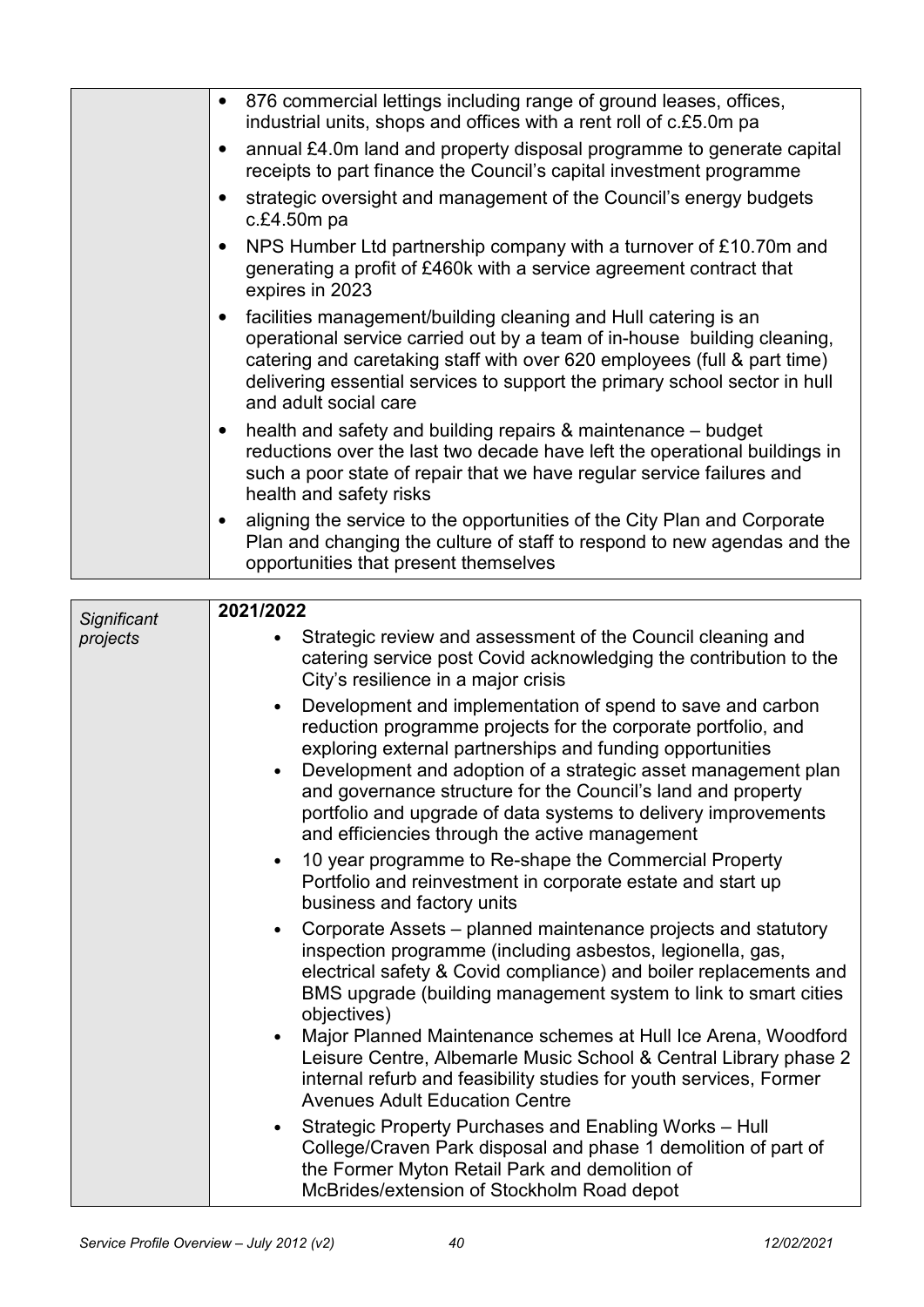|                             | Louis Pearlman Managed Workspace Refurb & Extension of<br>$\bullet$<br><b>Boulevard Unit Factory Estate</b>                                                                                                                                                                                                                                                                                                         |
|-----------------------------|---------------------------------------------------------------------------------------------------------------------------------------------------------------------------------------------------------------------------------------------------------------------------------------------------------------------------------------------------------------------------------------------------------------------|
|                             | Worksmart/Building Optimisation – closure and sale of Brunswick<br>$\bullet$<br>House/Refurb 79 Lowgate and review and development of delivery<br>plan for future provision and investment in corporate<br>accommodation including HCAL assets focused on the Guildhall<br>campus                                                                                                                                   |
|                             | Support the review of assets held by the voluntary sector on<br>$\bullet$<br>concessionary terms and disposal of asset for community projects<br>including site of the Former Coronation Road training centre                                                                                                                                                                                                       |
|                             | NPS Humber – delivery plan for transition of NPS Humber<br>$\bullet$<br>functions back in house when the contract ends in 2023                                                                                                                                                                                                                                                                                      |
|                             | 2021 to 2023<br>Continued re-shaping the Commercial Property Portfolio<br>Programme and reinvestment in corporate estate and start up<br>business and factory units, supporting the provision of cultural and<br>leisure services through projects and investment in premises, and<br>completion of major planned maintenance projects<br>Annual review of the Council strategic asset management plan<br>$\bullet$ |
|                             | and key performance indicators for the corporate and commercial<br>portfolios                                                                                                                                                                                                                                                                                                                                       |
|                             | Delivery of professional services post NPS Humber contract<br>$\bullet$<br>completion from 2023 onwards                                                                                                                                                                                                                                                                                                             |
|                             |                                                                                                                                                                                                                                                                                                                                                                                                                     |
| Significant<br><b>Risks</b> | Economic – continued evolution and extension of MATS (multi academy<br>$\bullet$<br>trusts) in the City is a significant threat to the Council's external cleaning<br>and catering service                                                                                                                                                                                                                          |
|                             | Financial – variations on forecasts for income, expenditure and receipts<br>$\bullet$<br>as arising from external factors or change                                                                                                                                                                                                                                                                                 |
|                             | Health and Safety - as a property owner and manager the Council is<br>$\bullet$<br>exposed to a wide range of risks associated with buildings and<br>construction, and through the provision of operational services such as<br>facilities management, cleaning and catering there is exposure to a wider<br>range of staff risks such as working at height, manual handling, loan<br>working etc.                  |
|                             | Health and Safety – short and medium term impact of the Covid 19 crisis<br>$\bullet$<br>on the health and safety of operational staff in cleaning and catering<br>service given staff profiles                                                                                                                                                                                                                      |
|                             | Time/Delivery – project and/or programme delay as result of unforeseen<br>$\bullet$<br>events/problems which delay delivery                                                                                                                                                                                                                                                                                         |
|                             | Contractual – contractual problems arising from breaches of obligations<br>$\bullet$<br>leading to legal disputes                                                                                                                                                                                                                                                                                                   |
|                             | Political/Reputational - poor or negative publicity or social media arising<br>$\bullet$<br>from the activities of the service leading to reputational risk for the<br>Council                                                                                                                                                                                                                                      |

| KPI | 2020/21 latest | Notes (inc. Benchmarks) |
|-----|----------------|-------------------------|
|     |                |                         |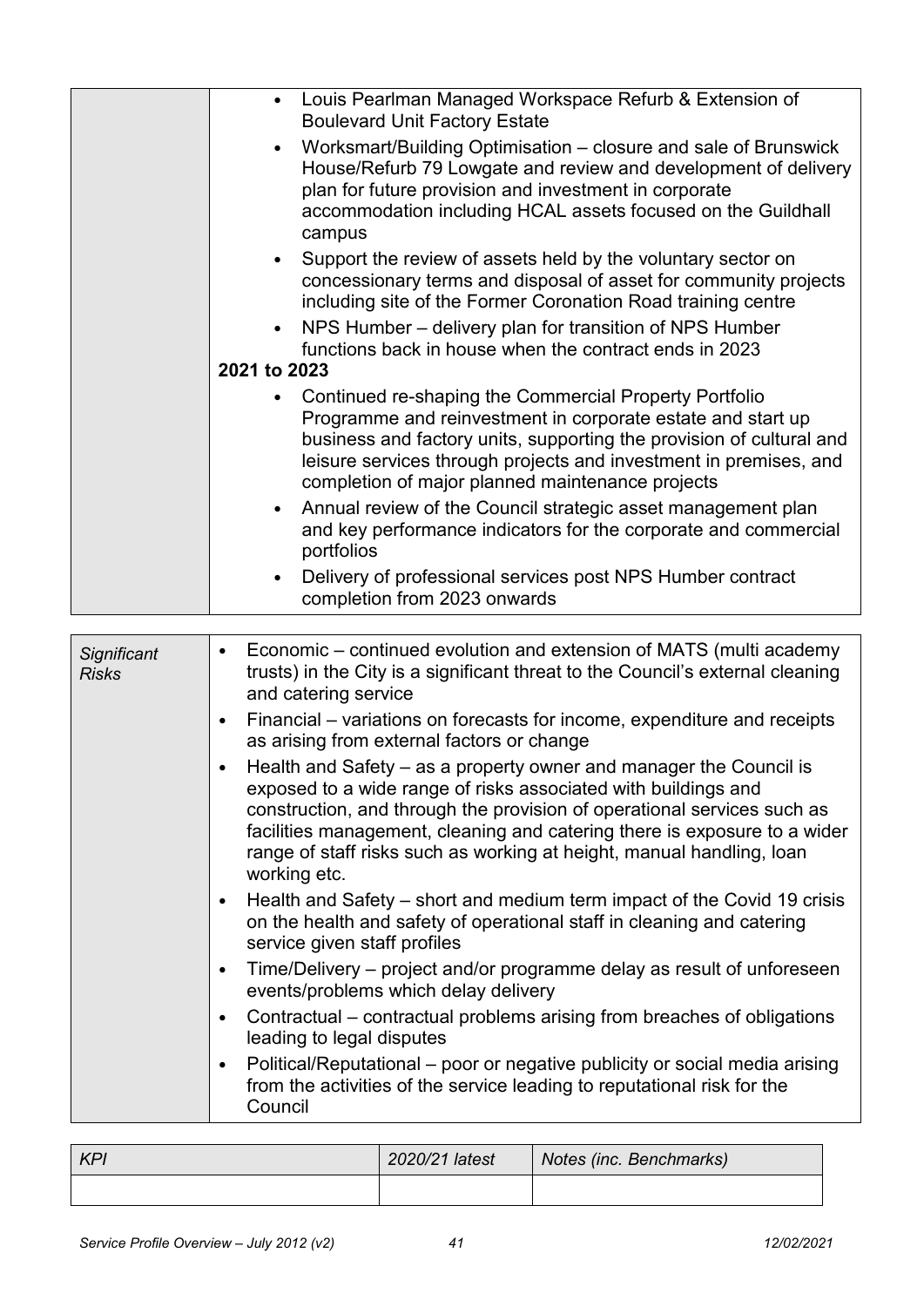| <b>Service</b>          |                                                                                                                                                                                                                                                                           | <b>Major Projects</b>                                                                                                                                                                                                                                                                                                                                                                                                                                                                                                    | <b>Directorate</b>         | Regeneration                                                                                                                                                                                                                                                                                      | <b>Assistant</b><br><b>Director</b> | <b>Garry Taylor</b> |  |
|-------------------------|---------------------------------------------------------------------------------------------------------------------------------------------------------------------------------------------------------------------------------------------------------------------------|--------------------------------------------------------------------------------------------------------------------------------------------------------------------------------------------------------------------------------------------------------------------------------------------------------------------------------------------------------------------------------------------------------------------------------------------------------------------------------------------------------------------------|----------------------------|---------------------------------------------------------------------------------------------------------------------------------------------------------------------------------------------------------------------------------------------------------------------------------------------------|-------------------------------------|---------------------|--|
|                         |                                                                                                                                                                                                                                                                           |                                                                                                                                                                                                                                                                                                                                                                                                                                                                                                                          |                            |                                                                                                                                                                                                                                                                                                   |                                     |                     |  |
| Key<br>responsibilities |                                                                                                                                                                                                                                                                           | The Major Projects and Infrastructure service is the Council's driving force<br>for the reinvigoration of the city centre and plays a key role in coordinating<br>partners to deliver cultural and economic growth.                                                                                                                                                                                                                                                                                                      |                            |                                                                                                                                                                                                                                                                                                   |                                     |                     |  |
|                         | Through the procurement of contracts and the delivery of capital schemes,<br>the service ensures that opportunities to integrate communities, create jobs<br>and provide opportunities for local labour and the wider supply chain are fully<br>embraced in project work. |                                                                                                                                                                                                                                                                                                                                                                                                                                                                                                                          |                            |                                                                                                                                                                                                                                                                                                   |                                     |                     |  |
|                         |                                                                                                                                                                                                                                                                           | In delivering the Council's strategic economic priorities, the service strives to<br>ensure that the city's built environment and transport network is well<br>maintained and that capital project delivery contributes to the health and<br>wellbeing of Hull's residents. Uniting a diverse range of specialist teams, the<br>service employs innovative solutions to meet national government objectives<br>for improving green transport and works with harder to reach community<br>groups to achieve social value. |                            |                                                                                                                                                                                                                                                                                                   |                                     |                     |  |
|                         |                                                                                                                                                                                                                                                                           | <b>Visitor Economy</b>                                                                                                                                                                                                                                                                                                                                                                                                                                                                                                   |                            | Visitor Destination, City Centre, Culture, Arts, Tourism, Events and                                                                                                                                                                                                                              |                                     |                     |  |
|                         |                                                                                                                                                                                                                                                                           | supply chain.                                                                                                                                                                                                                                                                                                                                                                                                                                                                                                            |                            | Increase and sustain the value of the local visitor economy (£350m)<br>2019), including some 7,500 people employed within the sector and                                                                                                                                                          |                                     |                     |  |
|                         |                                                                                                                                                                                                                                                                           | $\bullet$                                                                                                                                                                                                                                                                                                                                                                                                                                                                                                                |                            | Delivery of CAPEX schemes across multiple MP&I Facets (see major<br>schemes section) with key strategic programmes;                                                                                                                                                                               |                                     |                     |  |
|                         |                                                                                                                                                                                                                                                                           |                                                                                                                                                                                                                                                                                                                                                                                                                                                                                                                          |                            | $\circ$ Hull City centre development                                                                                                                                                                                                                                                              |                                     |                     |  |
|                         |                                                                                                                                                                                                                                                                           | $\circ$                                                                                                                                                                                                                                                                                                                                                                                                                                                                                                                  | Major projects             |                                                                                                                                                                                                                                                                                                   |                                     |                     |  |
|                         |                                                                                                                                                                                                                                                                           | $\circ$                                                                                                                                                                                                                                                                                                                                                                                                                                                                                                                  | <b>River Hull Corridor</b> |                                                                                                                                                                                                                                                                                                   |                                     |                     |  |
|                         |                                                                                                                                                                                                                                                                           | $\circ$                                                                                                                                                                                                                                                                                                                                                                                                                                                                                                                  | NHLF programme             |                                                                                                                                                                                                                                                                                                   |                                     |                     |  |
|                         |                                                                                                                                                                                                                                                                           | $\circ$                                                                                                                                                                                                                                                                                                                                                                                                                                                                                                                  |                            | ○ Hull Heritage assets and High Streets<br>Hull Yorkshire's Maritime Project; Lead in delivering the nationally<br>recognised project, creating an additional and unique offer to the<br>City's place development and visitor economy offer                                                       |                                     |                     |  |
|                         |                                                                                                                                                                                                                                                                           | $\bullet$                                                                                                                                                                                                                                                                                                                                                                                                                                                                                                                | remediation works.         | Ensuring resilience of completed legacy projects through warranty and                                                                                                                                                                                                                             |                                     |                     |  |
|                         |                                                                                                                                                                                                                                                                           | $\bullet$                                                                                                                                                                                                                                                                                                                                                                                                                                                                                                                |                            | Provide a high quality visitor welcome for the City.                                                                                                                                                                                                                                              |                                     |                     |  |
|                         |                                                                                                                                                                                                                                                                           | $\bullet$                                                                                                                                                                                                                                                                                                                                                                                                                                                                                                                |                            | Sustain existing and attract new economic uses into the City Centre<br>through both an inward investment and direct delivery role.                                                                                                                                                                |                                     |                     |  |
|                         |                                                                                                                                                                                                                                                                           | $\bullet$<br>Cultured.                                                                                                                                                                                                                                                                                                                                                                                                                                                                                                   |                            | Identify new event opportunities and deliver the major annual events<br>programme including; elections, Christmas lights, Hull Fair and Lord<br>Mayors Parade. Provide event based technical solutions/support for city<br>partners including Freedom Festival, Humber Street Sesh and Absolutely |                                     |                     |  |
|                         |                                                                                                                                                                                                                                                                           | $\bullet$                                                                                                                                                                                                                                                                                                                                                                                                                                                                                                                |                            | Support and encouragement of unique and independent cultural,<br>economic and arts sectors within the City Centre.                                                                                                                                                                                |                                     |                     |  |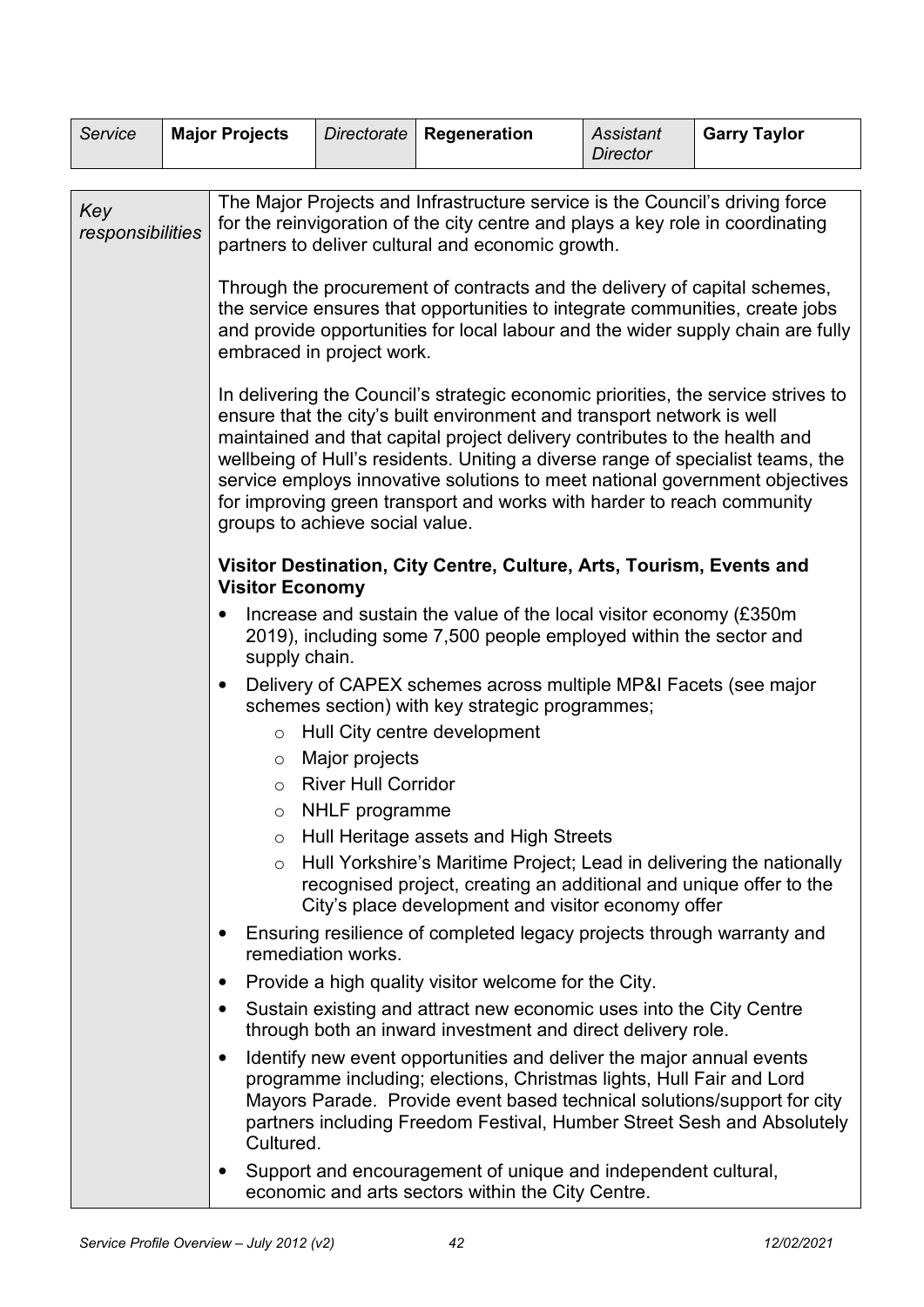| Support critically engaged work within the independent arts sector<br>including non-profit making organisations through funding initiatives,<br>development advice and advocacy as well as direct intervention.                                                                                                  |
|------------------------------------------------------------------------------------------------------------------------------------------------------------------------------------------------------------------------------------------------------------------------------------------------------------------|
| <b>Culture &amp; Leisure Commissioning</b>                                                                                                                                                                                                                                                                       |
| Commissioning the operation and development of leisure services<br>including leisure centres, libraries, museums and galleries, the operation<br>of parks and the management of Hull New Theatre and the City Hall as a<br>direct contribution to wider cultural, economic and health and wellbeing<br>outcomes. |
| <b>Highways Capital Programme &amp; Lighting Assets</b>                                                                                                                                                                                                                                                          |
| Development and maintenance of a safe and sustainable highway<br>network and electrical assets for the benefit of residents, businesses and<br>visitors to Hull.                                                                                                                                                 |
| Establishment of strategic direction for transport development and<br>$\bullet$<br>identifying the needs of the city in future years, ensuring that the highway<br>infrastructure supports the needs of residents, businesses and visitors.                                                                      |
| Supervision of all contractors working on highway network and<br>$\bullet$<br>developers promoting their works for adoption, ensuring compliance with<br>national & local standards enabling transport access to support the<br>growth of the city's economy and creation of jobs.                               |
| Provision of convenient access to employment, services and points of<br>$\bullet$<br>learning for all in a way which supports healthy lifestyles.                                                                                                                                                                |
| Commissioning the development and delivery of large infrastructure<br>$\bullet$<br>projects to support sustainable travel and maintain sufficient capacity<br>within the highway network                                                                                                                         |
| Partnership working with Highways England on the delivery of the A63<br>$\bullet$<br><b>Castle Street scheme</b>                                                                                                                                                                                                 |
| Supporting housing and commercial land development.                                                                                                                                                                                                                                                              |
| <b>Schools Capital Programme &amp; Private Finance Initiative Contract</b><br><b>Management</b>                                                                                                                                                                                                                  |
| Deliver sufficient pupil places within mainstream and special educational<br>$\bullet$<br>needs school estate through refurbishment of existing schools and/or<br>new build.                                                                                                                                     |
| School asset management.<br>$\bullet$                                                                                                                                                                                                                                                                            |
| Contract management of the School and Extra Care PFI schemes.<br>٠<br>Contract management of Bonus Arena.<br>$\bullet$                                                                                                                                                                                           |
|                                                                                                                                                                                                                                                                                                                  |

| <b>Budget 21/22</b>       | £000's    |                                         |        |
|---------------------------|-----------|-----------------------------------------|--------|
| <b>Staff Costs</b>        | 1,978     | <b>Budget Changes</b>                   | £000's |
| <b>Other Expenditure</b>  | 20,783    | Savings - Non Pay                       | $-27$  |
| <b>Gross Expenditure</b>  | 22,761    | <b>City of Culture Funds</b><br>(final) | $-205$ |
| <b>Fees &amp; Charges</b> | $-6803$   |                                         |        |
| <b>Grant Income</b>       | $-11,756$ |                                         |        |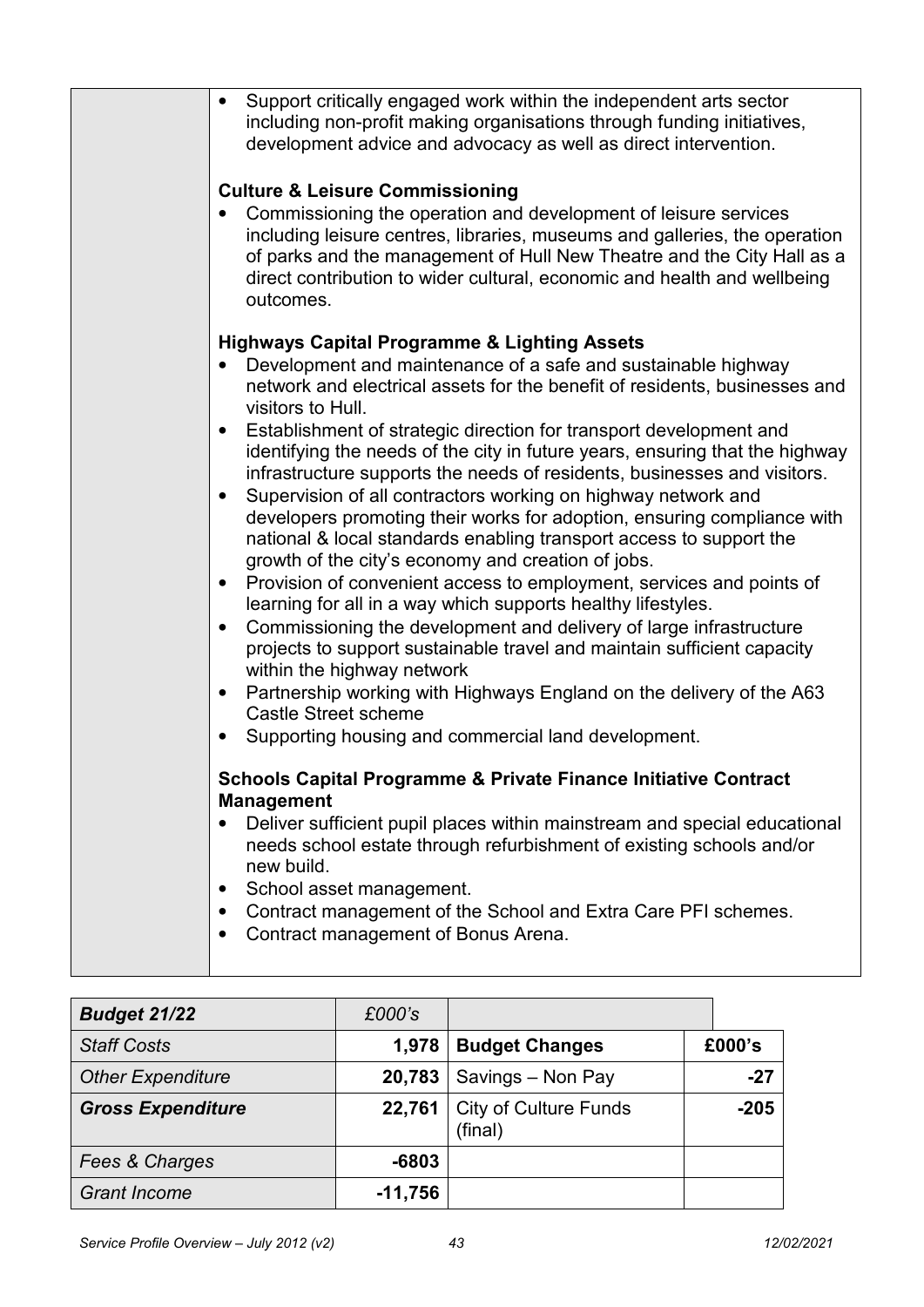| Other Income                    | $-1,238$    |                              |  |
|---------------------------------|-------------|------------------------------|--|
| <b>Gross Income</b>             | $-19,796$   |                              |  |
|                                 |             | <b>Investments</b>           |  |
| <b>Net Expenditure</b><br>2,966 |             | <b>Inflation Contingency</b> |  |
|                                 |             |                              |  |
| <b>Staff Establishment</b>      | (FTE/staff) | Headcount                    |  |

| Key        | Delivery of the objectives of the following strategic programmes in<br>$\bullet$                                                     |
|------------|--------------------------------------------------------------------------------------------------------------------------------------|
| dimensions | partnership with key partners:                                                                                                       |
|            | o Hull Local Plan 2016 to 2032                                                                                                       |
|            | <b>City Centre SPD and Associated Delivery Document</b><br>$\circ$                                                                   |
|            | o Hull Local Transport Plan                                                                                                          |
|            | Hull 2017 Strategic Business Plan<br>$\circ$                                                                                         |
|            | Hull Cultural Strategy 2016 -26<br>$\circ$                                                                                           |
|            | Five-year Strategic Tourism Action Plan in partnership with East<br>$\circ$                                                          |
|            | <b>Riding Council</b>                                                                                                                |
|            | o Visit England Tourism Action plan (2020 -25)                                                                                       |
|            | Major Events Strategy - UK Sport (2021)<br>$\circ$                                                                                   |
|            | Northern Powerhouse Strategy (2016)<br>$\circ$                                                                                       |
|            | $\circ$ Public Health Strategy                                                                                                       |
|            | o Public Art Strategy                                                                                                                |
|            | o Arts Council ' Great Art and Culture for Everyone'                                                                                 |
|            | $\circ$ Emerging Hey devolution strategy                                                                                             |
|            | Be part of the national conversation around Culture and Place with<br>$\bullet$                                                      |
|            | DCMS and sub-delivery agencies.                                                                                                      |
|            | The shaping and future delivery of an appropriate programme and<br>$\bullet$                                                         |
|            | delivery framework for the forthcoming Devolution Deal, alongside the                                                                |
|            | Mayoral and Combined Authority arrangements.                                                                                         |
|            | Securing major funding bids and enhancing the value of our assets and<br>$\bullet$                                                   |
|            | revenue base through investment in place and driving a buoyant                                                                       |
|            | economy including the delivery of a safe contemporary and post                                                                       |
|            | pandemic environment.                                                                                                                |
|            | Overall the department's capex schemes in total create (on a<br>$\bullet$                                                            |
|            | conservative estimate) some 4,900 construction and new permanent jobs                                                                |
|            | with 66 apprenticeships created. For only those schemes which have                                                                   |
|            | assessed HYMC, Albion, Cruise, HAZ), the potential economic impact is                                                                |
|            | in the order of some £110m GVA per year.                                                                                             |
|            | The Carbon neutral 2030 strategy and green agenda is a cross cutting<br>$\bullet$                                                    |
|            | theme being embedded in the capital delivery programme projects as                                                                   |
|            | well as themed specific projects.                                                                                                    |
|            | Delivery of circa £400m of CAPEX schemes, including but not limited to;                                                              |
|            | City centre development programme with Albion Square and Mytongate,<br>HAZ, Whitefriargate and FHSF and HHSC; major refurbishment of |
|            | Leisure facilities. NLHF projects including Hull: Yorkshire's Maritime City;                                                         |
|            | Cruise Hull; Schools Expansion Programme; Carbon 2030 including                                                                      |
|            | District Heating, Cycle and Pedestrian Network Enhancements identified                                                               |
|            | in the draft Local Cycling and Walking Investment Plan (LCWIP) and                                                                   |
|            | Major Roads Investment Programme.                                                                                                    |
|            |                                                                                                                                      |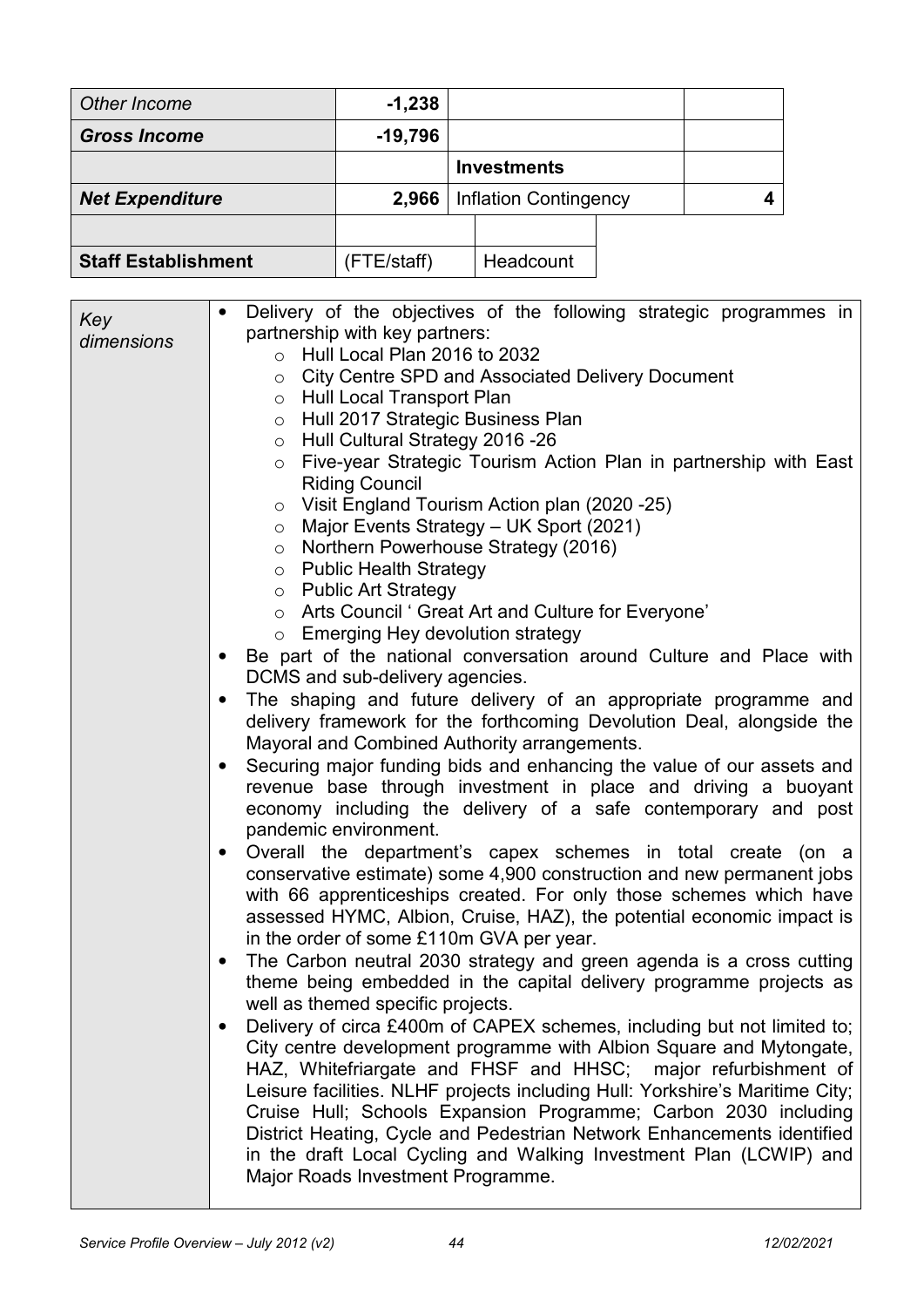| Maintain Highways Maintenance Category 3, delivering a quality<br>$\bullet$<br>highways repair and investment programme to ensure full Growth<br>Programme and reduce the level of financial liability for highways claims.<br>Ensure that new highways are adopted to the highest standards and<br>$\bullet$<br>developments are sustainably linked to the existing highways network.<br>Partnership working and engagement on transport across the North of<br>$\bullet$<br>England through Transport for the North (TfN) and other regional and<br>sub-regional funding and delivery bodies<br>Supporting delivery of city wide housing programme and housing<br>$\bullet$<br>development<br>Development of a marketing and media strategy to engage the city on<br>$\bullet$<br>sustainable travel<br>Provide direct support to delivering cultural programmes in partnership<br>$\bullet$<br>with new cultural sector organisations.<br>Contribute to community cohesion and development through arts and<br>$\bullet$<br>cultural activity, reflecting the vitality and diversity of our city.<br>Develop a marketing initiative with Major Projects to support Invest Hull,<br>$\bullet$<br>particularly through providing a visible presence nationally for investors. |
|--------------------------------------------------------------------------------------------------------------------------------------------------------------------------------------------------------------------------------------------------------------------------------------------------------------------------------------------------------------------------------------------------------------------------------------------------------------------------------------------------------------------------------------------------------------------------------------------------------------------------------------------------------------------------------------------------------------------------------------------------------------------------------------------------------------------------------------------------------------------------------------------------------------------------------------------------------------------------------------------------------------------------------------------------------------------------------------------------------------------------------------------------------------------------------------------------------------------------------------------------------------------------------|
| In commissioning HCAL, the focus is to improve the health and wellbeing<br>$\bullet$<br>of local residents, whilst improving the services currently delivered.<br>Seeking to ensure the outcomes that residents live well and for longer;<br>local people have healthy lifestyles and access to good cultural, leisure<br>and recreational facilities.                                                                                                                                                                                                                                                                                                                                                                                                                                                                                                                                                                                                                                                                                                                                                                                                                                                                                                                         |

| Significant | 2020/2021                                                                                                              |  |  |
|-------------|------------------------------------------------------------------------------------------------------------------------|--|--|
| projects    | Delivery of the Schools Capital Programme in order to deliver sufficiency<br>in the secondary school estate including; |  |  |
|             | Demolition and rebuild of Broadacre Primary School<br>$\circ$                                                          |  |  |
|             | Wave 13 Free School – 125 place Severe Learning Disability<br>$\circ$<br>School                                        |  |  |
|             | $\circ$ St Mary's College – Extension                                                                                  |  |  |
|             | $\circ$ Kelvin Hall Academy – Extension                                                                                |  |  |
|             | Ings Primary School - ASD Resource Base<br>$\circ$                                                                     |  |  |
|             | Kingswood Academy Extension Works (Phase 4B)<br>$\circ$                                                                |  |  |
|             | <b>Newington Primary School</b><br>$\circ$                                                                             |  |  |
|             |                                                                                                                        |  |  |
|             | Delivery of the City Centre programme including;                                                                       |  |  |
|             | Albion Street Mixed use development, with George Street and<br>$\circ$<br>Ice arena site preparation                   |  |  |
|             | $\circ$ Scheme development Mytongate,                                                                                  |  |  |
|             | Regeneration of Whitefriargate (Heritage Action Zone)<br>$\circ$<br><b>Cruise Hull</b><br>$\circ$                      |  |  |
|             | Queens Gardens refurbishment<br>$\circ$                                                                                |  |  |
|             | $\circ$ Fruit Market regeneration scheme                                                                               |  |  |
|             |                                                                                                                        |  |  |
|             | Delivery of the NLHF programme including;<br>$\circ$                                                                   |  |  |
|             | Hull Yorkshire's Maritime City<br>$\circ$                                                                              |  |  |
|             | <b>National Picture Theatre Restoration</b><br>$\circ$                                                                 |  |  |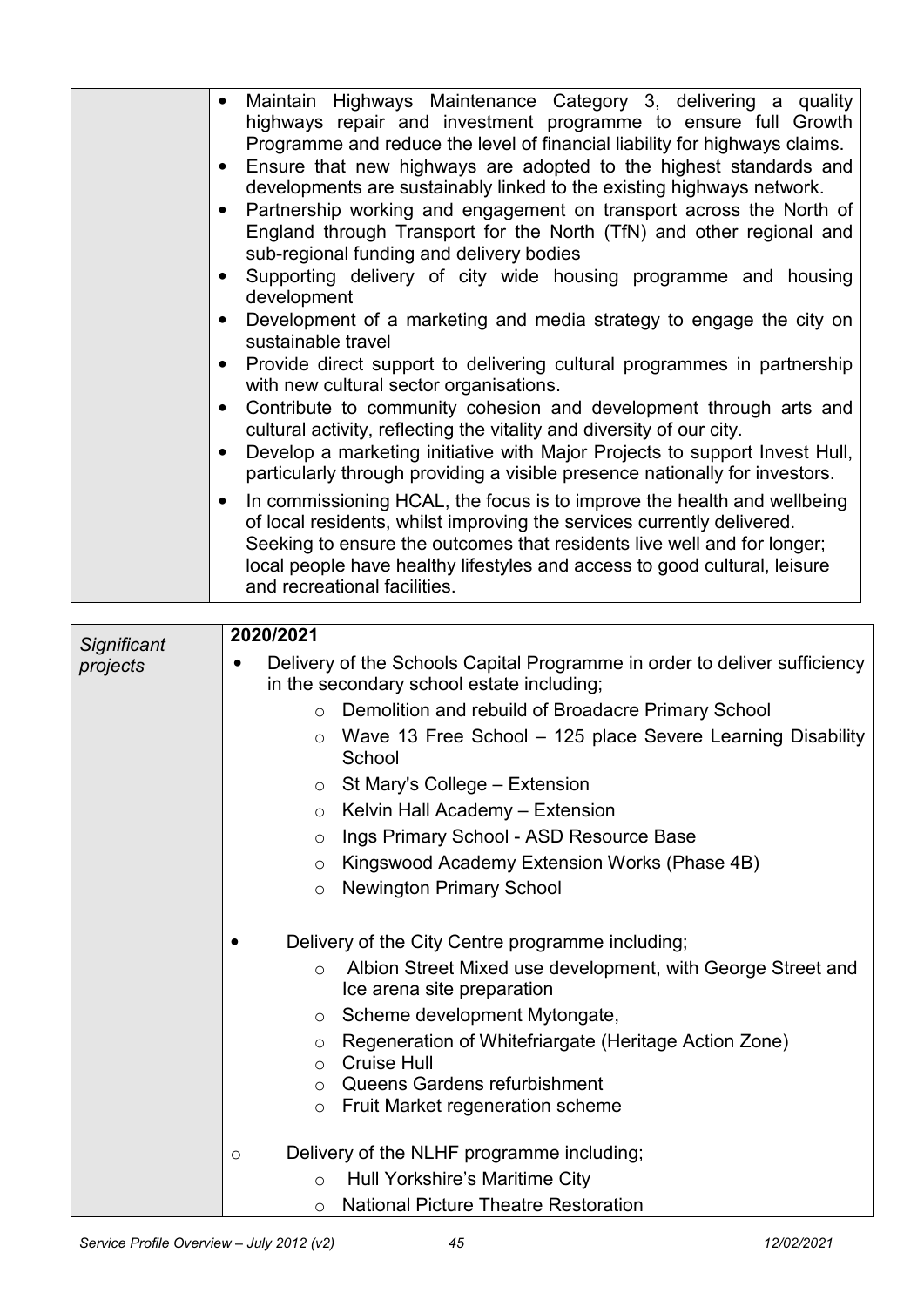|           | <b>Guildhall Timeball Restoration</b><br>$\circ$                                                                               |
|-----------|--------------------------------------------------------------------------------------------------------------------------------|
|           | Beverley Road Townscape Heritage Scheme<br>$\circ$                                                                             |
|           | Major projects programme                                                                                                       |
|           | <b>River Hull East Bank development</b><br>$\circ$                                                                             |
|           | Parks - East Park splash boat, Pickering Park Aviary<br>$\circ$                                                                |
|           | <b>Beverley Road Baths</b><br>$\circ$                                                                                          |
|           | <b>Albert Avenue baths</b><br>$\circ$                                                                                          |
|           | 52-54 Beverley Road demolition and rebuild<br>$\circ$                                                                          |
|           | Zero carbon 2030 and greener city                                                                                              |
|           | River Hull Corridor - Scheme feasibility and development of the<br>$\circ$                                                     |
|           | ex McBrides site - Sutton Fields                                                                                               |
|           | District Heating & Green Energy Project<br>O                                                                                   |
|           | Sustainable transport programme including;                                                                                     |
|           | City Centre Public Realm Phase 3 and 4<br>$\circ$<br>Stoneferry corridor capacity and sustainability upgrades<br>$\circ$       |
|           | Priory Way capacity improvements.<br>$\circ$                                                                                   |
|           | Development of the cycle scheme programme delivering<br>$\circ$                                                                |
|           | against the LCWIP to support behaviour change and                                                                              |
|           | sustainable travel choices.                                                                                                    |
|           | Development of Northern Powerhouse Rail (NPR) in<br>$\circ$<br>partnership with TfN and Network Rail to improve rail journey   |
|           | times and service specification between Hull - Manchester and                                                                  |
|           | Hull - Sheffield.                                                                                                              |
|           | Supporting the delivery of the A63 Castle Street improvement<br>$\circ$                                                        |
|           | scheme being delivered by Highways England                                                                                     |
|           | Delivery of the cultural programme including;<br>Support the independent arts sector through funding initiatives,<br>$\circ$   |
|           | development advice, advocacy and direct intervention.                                                                          |
|           | Support initiatives to develop and retain creative skills and<br>$\circ$                                                       |
|           | talent,                                                                                                                        |
|           | Support the delivery of the new Hull and East Yorkshire<br>$\circ$<br>Hospitals Trust Arts and health Strategy.                |
|           | o Support the Local Cultural Education Partnership.                                                                            |
|           | Manage Trinity Market on a day to day basis, deliver a growth                                                                  |
|           | strategy to increase footfall and spend within the market.                                                                     |
| $\bullet$ | Deliver the major annual events programme including; elections,                                                                |
|           | Christmas lights, Hull Fair and Lord Mayors Parade. Provide event                                                              |
|           | based technical solutions/support for city partners including Freedom<br>Festival, Humber Street Sesh and Absolutely Cultured. |
| $\bullet$ | Delivering the Hull Heritage assets and High Streets programme                                                                 |
|           | <b>Commissioning HCAL</b>                                                                                                      |
|           | Implementation of the Library Strategy 2020-30<br>$\circ$                                                                      |
|           | <b>Towards and Active Hull</b><br>$\circ$                                                                                      |
|           | <b>Hull City Hall Review</b><br>$\circ$                                                                                        |
|           | <b>HCAL - Value for Money Review</b><br>$\circ$                                                                                |
|           | 2021 to 2023                                                                                                                   |
|           | Delivery of the City Centre programme including;                                                                               |
|           |                                                                                                                                |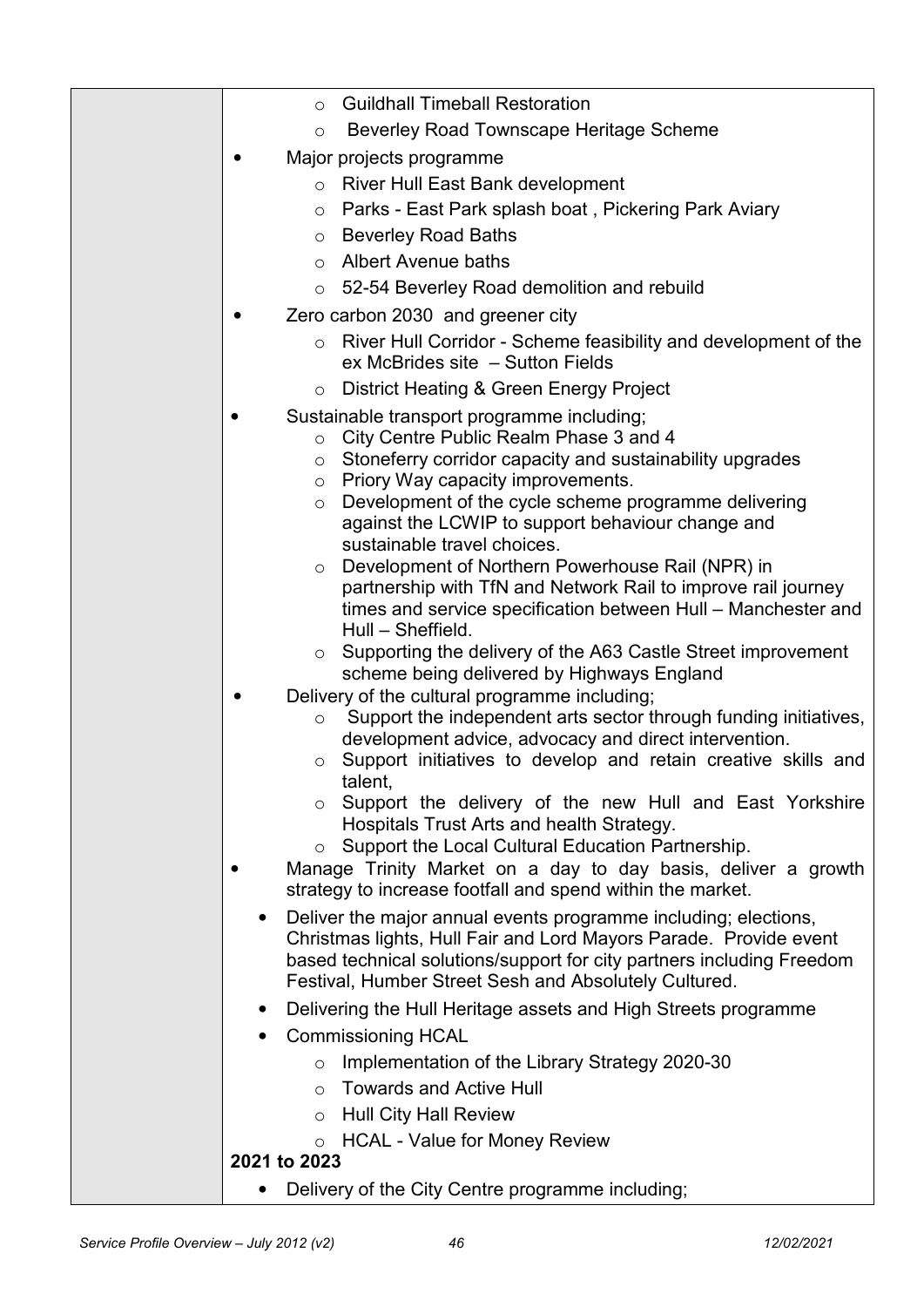| Albion Street Mixed use development, with George Street and<br>$\circ$<br>Ice arena site preparation                                                                                                                                                                                |
|-------------------------------------------------------------------------------------------------------------------------------------------------------------------------------------------------------------------------------------------------------------------------------------|
| Scheme development Mytongate,<br>O                                                                                                                                                                                                                                                  |
| Regeneration of Whitefriargate (Heritage Action Zone)<br>O                                                                                                                                                                                                                          |
| <b>Cruise Hull</b><br>$\circ$                                                                                                                                                                                                                                                       |
| Queens Gardens refurbishment<br>$\circ$                                                                                                                                                                                                                                             |
| Fruit Market regeneration scheme<br>$\circ$                                                                                                                                                                                                                                         |
| Delivery of the NLHF programme including;                                                                                                                                                                                                                                           |
| Hull Yorkshire's Maritime City,<br>$\circ$                                                                                                                                                                                                                                          |
| <b>National Picture Theatre Restoration</b><br>$\circ$                                                                                                                                                                                                                              |
| <b>Guildhall Timeball Restoration</b><br>$\bigcirc$                                                                                                                                                                                                                                 |
| Beverley Road Townscape Heritage Scheme<br>$\circ$                                                                                                                                                                                                                                  |
| Major projects                                                                                                                                                                                                                                                                      |
| <b>River Hull East Bank development</b><br>$\circ$                                                                                                                                                                                                                                  |
| Delivery of the Schools Capital Programme in order to deliver<br>sufficiency in the secondary school estate.                                                                                                                                                                        |
| 2030 Carbon Neutral Strategy and Greener city                                                                                                                                                                                                                                       |
| Realisation of a District Heating programme to support delivery<br>$\circ$<br>of the 2030 Carbon Neutral Strategy.                                                                                                                                                                  |
| River Hull Corridor - Scheme feasibility and development of the<br>$\circ$<br>ex McBrides site - Sutton Fields                                                                                                                                                                      |
| ○ District Heating & Green Energy Projects                                                                                                                                                                                                                                          |
| Delivery of the City Centre programme including;                                                                                                                                                                                                                                    |
| Development of Albion Square to deliver 240 residential units,<br>$\circ$<br>retail / commercial space, 568 car park spaces and a new Ice<br>Arena with preparing the associated George Street and Ice<br>arena sites for market.                                                   |
| Scheme development preparation for market of Mytongate<br>$\circ$                                                                                                                                                                                                                   |
| Sustainable transport programme including;                                                                                                                                                                                                                                          |
| Continued support for the delivery of the A63 Castle Street<br>$\circ$<br>improvements                                                                                                                                                                                              |
| Design and delivery of Kingswood junction improvement<br>O<br>programme as identified in the Kingswood Area Action Plan.                                                                                                                                                            |
| Feasibility and development of potential Park & Ride site on the<br>$\circ$<br>northern boundary of the City.                                                                                                                                                                       |
| Continued development of the NPR programme<br>O                                                                                                                                                                                                                                     |
| Continued development of the LCWIP<br>$\circ$                                                                                                                                                                                                                                       |
| Manage Trinity Market on a day to day basis, deliver a growth<br>strategy to increase footfall and spend within the market.                                                                                                                                                         |
| Deliver the major annual events programme including; elections,<br>$\bullet$<br>Christmas lights, Hull Fair and Lord Mayors Parade. Provide event<br>based technical solutions/support for city partners including Freedom<br>Festival, Humber Street Sesh and Absolutely Cultured. |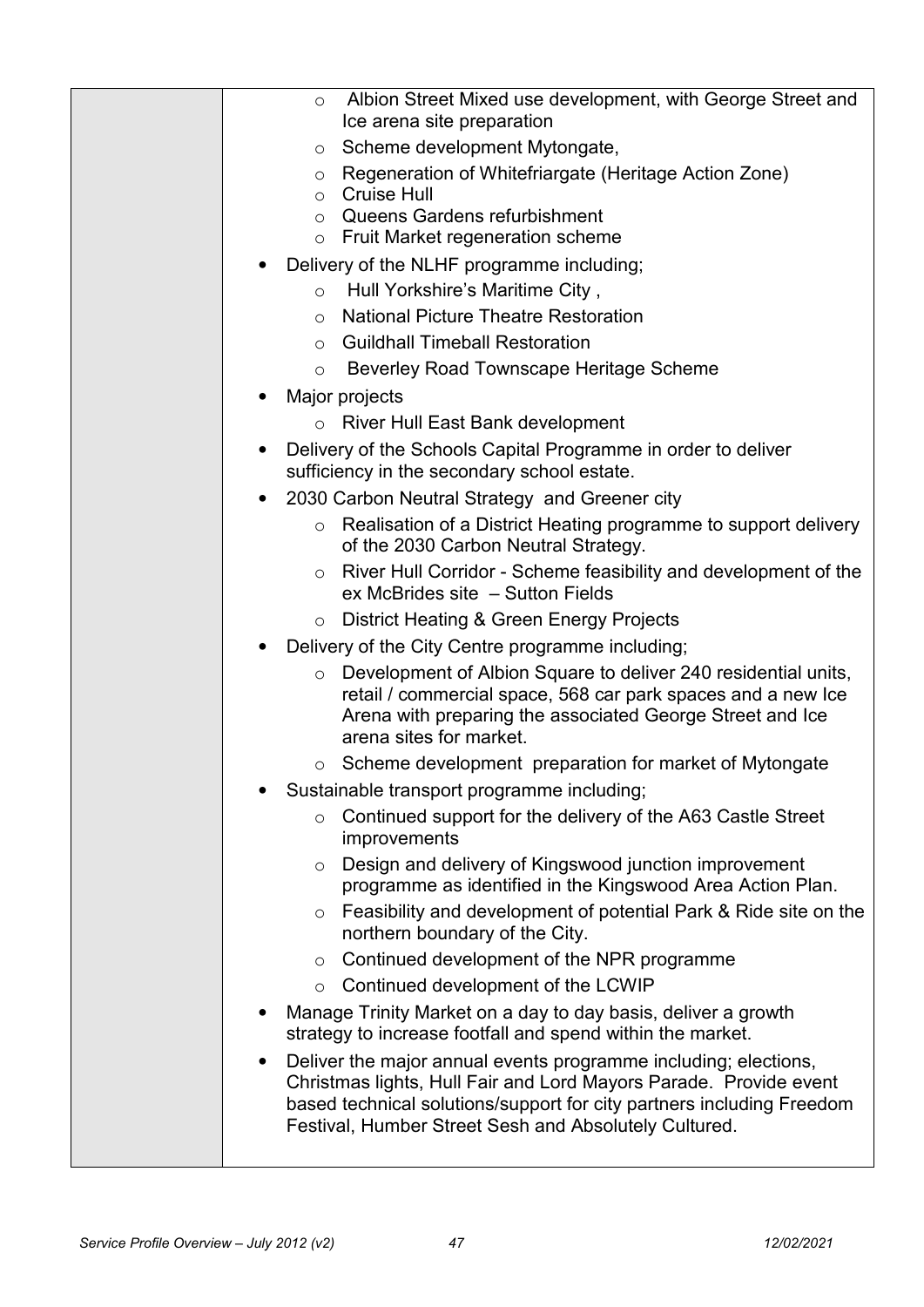| Significant  | <b>Overall Risks to MP&amp;I</b>                                                                                                                                                                                            |  |  |  |  |
|--------------|-----------------------------------------------------------------------------------------------------------------------------------------------------------------------------------------------------------------------------|--|--|--|--|
| <b>Risks</b> | Volatility of Government funding programmes and purpose directly impact<br>$\bullet$<br>on delivery profiles, funding profiles and achievements.                                                                            |  |  |  |  |
|              | Post Covid capital programmes will need to be ready to deliver with<br>$\bullet$<br>baseline match revenue and capital in an environment that will be based<br>around competitive bid writing processes.                    |  |  |  |  |
|              | Unquantifiable financial, economic and logistical impacts of the<br>$\bullet$<br>implementation of 'Brexit'                                                                                                                 |  |  |  |  |
|              | Capacity issues and competing calls upon internal resources leading to a<br>$\bullet$<br>delay in delivery of the programmes                                                                                                |  |  |  |  |
|              | Projects are unable to attract enough interest from suitably qualified<br>$\bullet$<br>contractors (eg RIBA accredited architects) causing delays to delivery<br>across the city.                                           |  |  |  |  |
|              | Cost pressures emerging from the capital programme to meet Members<br>$\bullet$<br>expectations and in particular the 2030 Carbon Neutral Strategy with<br>regard existing schemes partway through the development process. |  |  |  |  |
|              | COVID 19 impact on programmes, lengthening build out programmes,<br>$\bullet$<br>increasing costs.                                                                                                                          |  |  |  |  |
|              | COVID 19 impact on ability NLHF activities, cultural programme and<br>$\bullet$<br>events programmes to deliver and adapting to different methods of<br>delivery and engagement.                                            |  |  |  |  |
|              | Ongoing and future impacts of the Pandemic and the measures to<br>$\bullet$<br>address wider community safety issues.                                                                                                       |  |  |  |  |
|              | Visitor Destination, City Centre, Culture, Arts, Tourism, Events and<br><b>Visitor Economy</b>                                                                                                                              |  |  |  |  |
|              | Maintaining sufficient skills within project teams to deliver the<br>$\bullet$<br>programme.                                                                                                                                |  |  |  |  |
|              | Lack of internal skills to meet diverse investment portfolio to meet<br>increasing need to achieve elevated BREEAM standards and Carbon<br>Neutrality, BIM following Grenfell and Project & Contract Management.            |  |  |  |  |
|              | Change in scope of work to be delivered from Stakeholder leading to<br>$\bullet$<br>unrealistic delivery assumptions against scheme budget expectations.                                                                    |  |  |  |  |
|              | Escalation of project costs due to inflation resulting from decision delays /<br>$\bullet$<br>programme creep relating to critical internal resource issues and<br>procurement routes not being fit for purpose.            |  |  |  |  |
|              | Funding pressures post Covid to deliver existing committed schemes.<br>$\bullet$                                                                                                                                            |  |  |  |  |
|              | Failure to secure Planning approval for Albion Square to enable<br>$\bullet$<br>progression to construction phase.                                                                                                          |  |  |  |  |
|              | Extended delivery programme for capital projects to accommodate new<br>$\bullet$<br>social distancing ways of working.                                                                                                      |  |  |  |  |
|              | Income target for city centre and Hull Fair not being achieved.<br>$\bullet$                                                                                                                                                |  |  |  |  |
|              | Pandemic impacts, immediate, short and long term, on the wider visitor<br>$\bullet$<br>destination programme and activity.                                                                                                  |  |  |  |  |
|              | City Centre economic recovery plan focusing on new investment<br>$\bullet$<br>opportunities and business support.                                                                                                           |  |  |  |  |